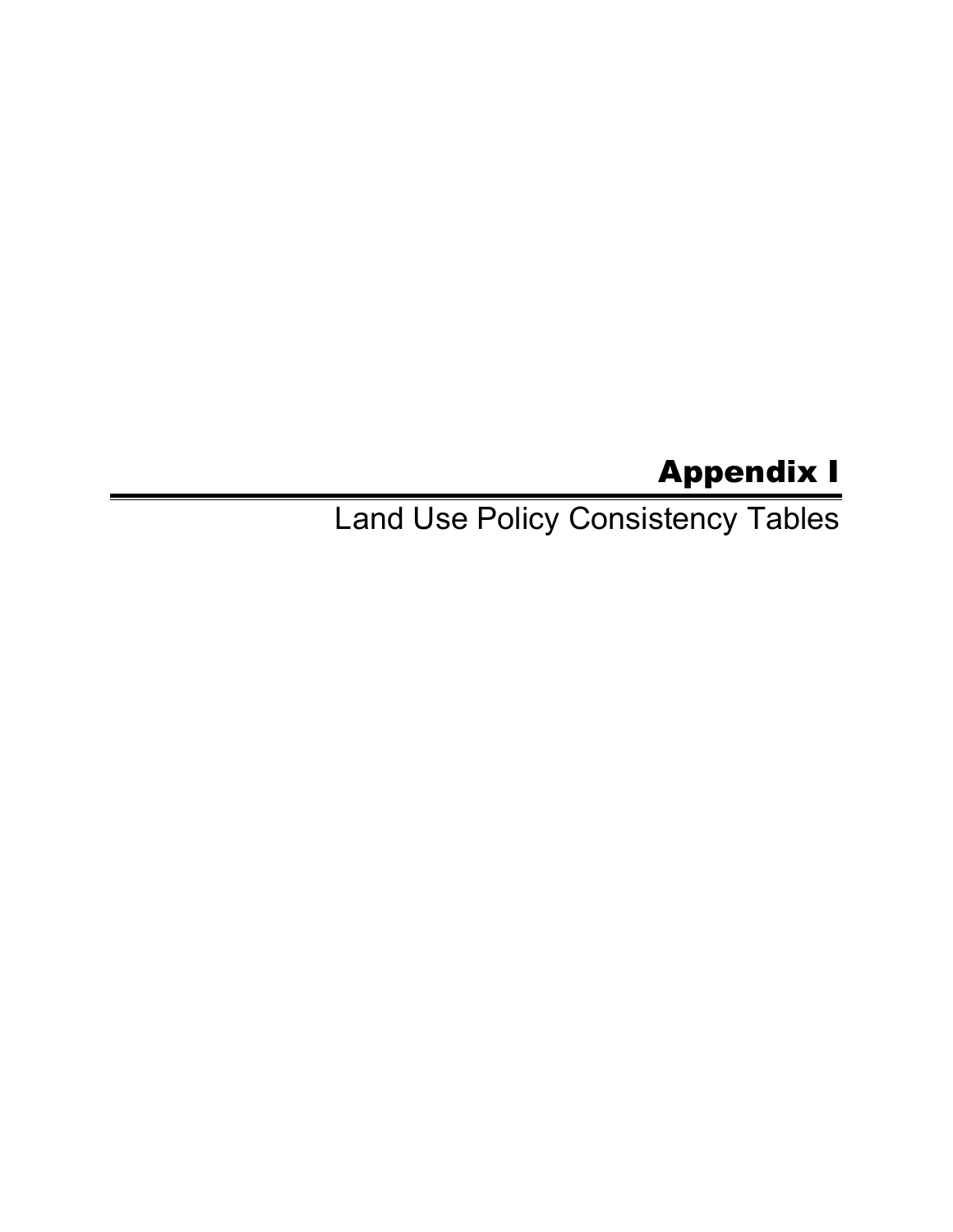## Environmental Impact Analysis

## IV.H Land Use and Planning

## **1. Land Use Tables**

| Regional Transportation Plan and Sustainable Communities Strategy                               |                                                                                                                                                                                                                                                                                                                                                                                                                                                                                                                                                                                                                                                                                                                                                                                                                                                                                                                                                         |
|-------------------------------------------------------------------------------------------------|---------------------------------------------------------------------------------------------------------------------------------------------------------------------------------------------------------------------------------------------------------------------------------------------------------------------------------------------------------------------------------------------------------------------------------------------------------------------------------------------------------------------------------------------------------------------------------------------------------------------------------------------------------------------------------------------------------------------------------------------------------------------------------------------------------------------------------------------------------------------------------------------------------------------------------------------------------|
| <b>Goals, Principles, and Strategies</b>                                                        | <b>Conflicts Analysis</b>                                                                                                                                                                                                                                                                                                                                                                                                                                                                                                                                                                                                                                                                                                                                                                                                                                                                                                                               |
| <b>Goals</b>                                                                                    |                                                                                                                                                                                                                                                                                                                                                                                                                                                                                                                                                                                                                                                                                                                                                                                                                                                                                                                                                         |
| Goal 1 Encourage regional economic prosperity<br>and global competitiveness.                    | Not Applicable. This goal is directed towards the<br>Southern California Association of Governments<br>(SCAG) and the City of Los Angeles (City) and thus<br>does not apply to individual development projects.<br>However, the Project would retain the existing building<br>formerly occupied by the Architecture and Design<br>(A+D) Museum <sup>1</sup> and would construct office and<br>restaurant space in an existing urban area, supporting<br>regional economic prosperity<br>and<br>the<br>global<br>competitiveness of Southern California by creating<br>employment opportunities and generating revenue.                                                                                                                                                                                                                                                                                                                                  |
| Goal 2 Improve mobility, accessibility, reliability,<br>and travel safety for people and goods. | No Conflict. The Project Site is located in a highly<br>urbanized area in the City and would retain the<br>existing building formerly occupied by the A+D<br>Museum and develop office and restaurant space<br>providing employment opportunities within a High<br>Quality Transportation Area as defined by SCAG,<br>within a Transit Priority Area (TPA) as defined by<br>Senate Bill 743, and in close proximity to existing<br>residential units, as well as other commercial sources<br>of employment, including shops, restaurants,<br>warehouses, and auto repair-related businesses. The<br>Project would allow for accessible and reliable modes<br>of travel for employees and customers of the proposed<br>uses as an inherent aspect of the Project Site's<br>proximity to transit facilities (the Los Angeles County<br>Metropolitan Transportation Authority [Metro] L [Gold]<br>Line Little Tokyo/Arts District Station located one-half |

 **Table IV.H-1 Project Conflicts with Applicable Goals of the 2020-2045 Regional Transportation Plan and Sustainable Communities Strategy** 

 At the time that the Notice of Preparation for the Project was issued (September 20, 2017), the CEQA Baseline for the Project, the building was occupied by the A+D Museum. In the summer of 2020, the A+D Museum moved out of the building and began operating virtually. The building is currently vacant. While there are no plans for reoccupation as of the date of this Draft EIR, it is anticipated that the building would be re-occupied with a use that is consistent with recent uses, such as the A+D Museum, for which the building interior is customized. The Project's requested discretionary approvals would not physically alter the 7,800-sf building. The Project's proposed C2-2-RIO zoning would allow for a similar range of commercial land uses as compared to the existing M3-1-RIO zoning. The proposed change in zoning would not expand or increase the intensity of the allowable uses within the building. The zoning change of the Project would actually limit the use, as some of the currently allowed manufacturing and industrial uses would not be allowed with the proposed C2-2-RIO zoning. 1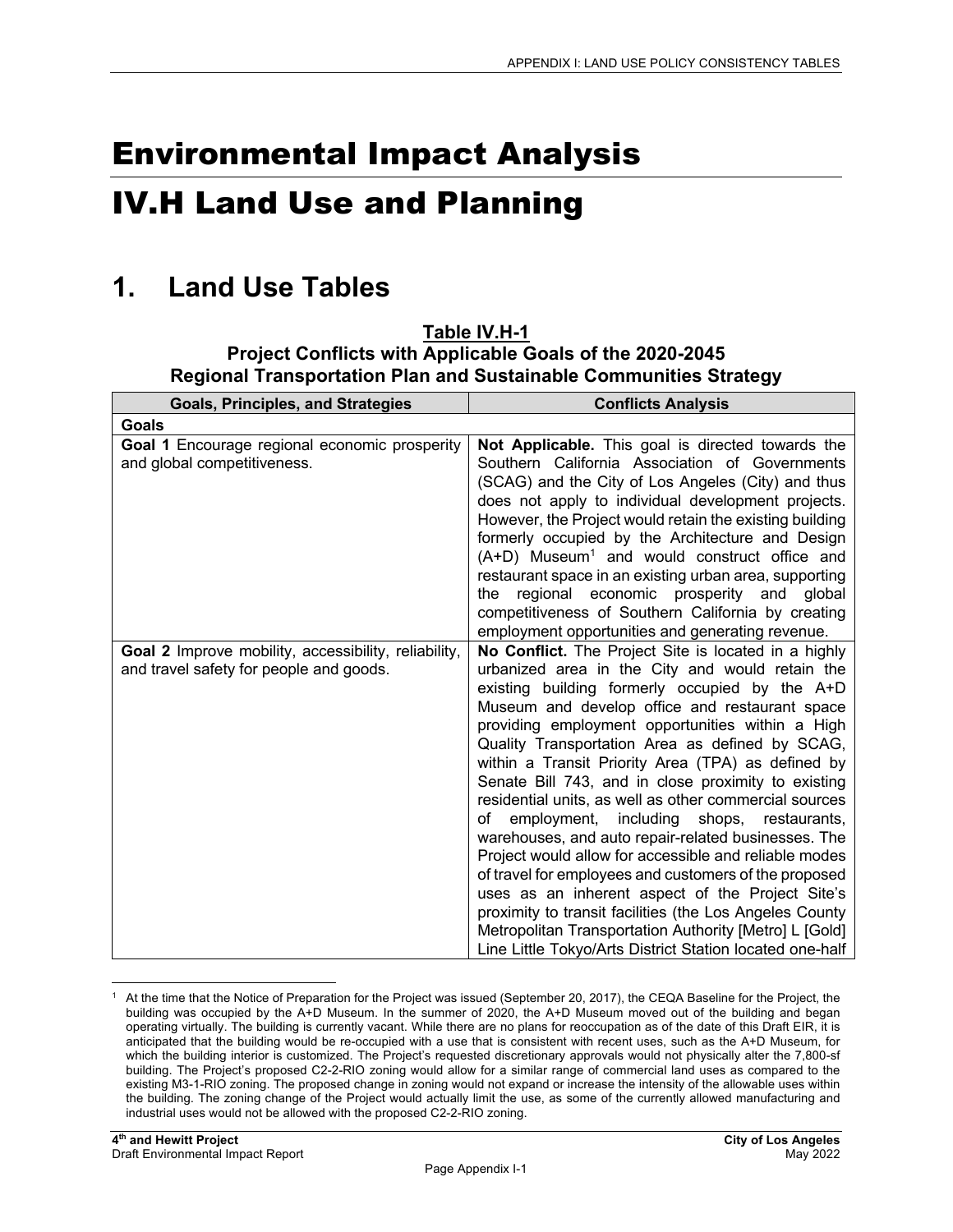| <b>Goals, Principles, and Strategies</b>                                                             | <b>Conflicts Analysis</b>                                                                                                                                                                                                                                                                                                                                                                                                                                                                                                                                                                                                                                                                                                                                                                                                                                                                                                                                                                                                                                                                                                                      |
|------------------------------------------------------------------------------------------------------|------------------------------------------------------------------------------------------------------------------------------------------------------------------------------------------------------------------------------------------------------------------------------------------------------------------------------------------------------------------------------------------------------------------------------------------------------------------------------------------------------------------------------------------------------------------------------------------------------------------------------------------------------------------------------------------------------------------------------------------------------------------------------------------------------------------------------------------------------------------------------------------------------------------------------------------------------------------------------------------------------------------------------------------------------------------------------------------------------------------------------------------------|
|                                                                                                      | mile to the north) and the Project's inclusion of 72<br>long-term and 40 short-term bicycle parking spaces,<br>shower facilities, and a bike repair area. The Project<br>would enhance safe pedestrian travel at the Project<br>Site by providing public sidewalks adjacent to the<br>Project Site on Colyton Street and South Hewitt Street<br>where none currently exist, and by providing a<br>pedestrian passageway through the proposed Office<br>Building between Colyton Street and South Hewitt<br>Street. In addition, the Project would include lighting of<br>pedestrian pathways adjacent to the Project Site to<br>allow for safe travel. Furthermore, the Project would<br>be subject to the Site Plan Review requirements of the<br>City and would be required to coordinate with the<br>Department of Building and Safety and the Los<br>Angeles Fire Department (LAFD) to ensure that all<br>access points, driveways, and parking areas would<br>not create a design hazard to local roadways.<br>Therefore, the Project would allow for mobility,<br>accessibility, reliability, and travel safety for people<br>and goods. |
| Goal 3 Enhance the preservation, security, and<br>resilience of the regional transportation system.  | Not Applicable. This goal is directed toward SCAG<br>and other jurisdictions that are responsible for<br>developing, maintaining, and improving the regional<br>transportation system and thus does not apply to<br>individual development projects.                                                                                                                                                                                                                                                                                                                                                                                                                                                                                                                                                                                                                                                                                                                                                                                                                                                                                           |
| Goal 4 Increase person and goods movement<br>and travel choices within the transportation<br>system. | No Conflict. The Project would retain the existing<br>building formerly occupied by the A+D Museum and<br>would provide new office and restaurant uses in a<br>walkable urban neighborhood within a TPA, which<br>would be located near (within one-half mile of) existing<br>transit facilities, including multiple bus route stops and<br>the Metro L Line (Gold Line) Little Tokyo/Arts District<br>Station. The Project would also provide 72 long-term<br>and 40 short-term bicycle parking spaces, shower<br>facilities, and a bike repair area. The Project would<br>also include a Transportation Demand Management<br>(TDM) Program as Project Design Feature TRANS-<br>PDF-3 to provide commuters with information<br>regarding transportation options. Thus, the Project<br>would contribute to increasing travel choices within the<br>transportation<br>system<br>for<br>employees<br>and<br>customers/guests of the proposed uses.                                                                                                                                                                                               |
| Goal 5 Reduce greenhouse gas emissions and<br>improve air quality.                                   | <b>Conflict.</b> The Project includes<br>No l<br>the<br>infill<br>development of a site located in a heavily urbanized<br>area of the City. The Project would provide<br>employment opportunities in close proximity to (within<br>one-half mile of) existing residential units, other<br>commercial land uses, and transit facilities, including<br>bus route stops and the Metro Gold L Line (Gold Line)<br>Little Tokyo/Arts District Station, which would reduce<br>vehicle miles traveled (VMT) and greenhouse gas                                                                                                                                                                                                                                                                                                                                                                                                                                                                                                                                                                                                                        |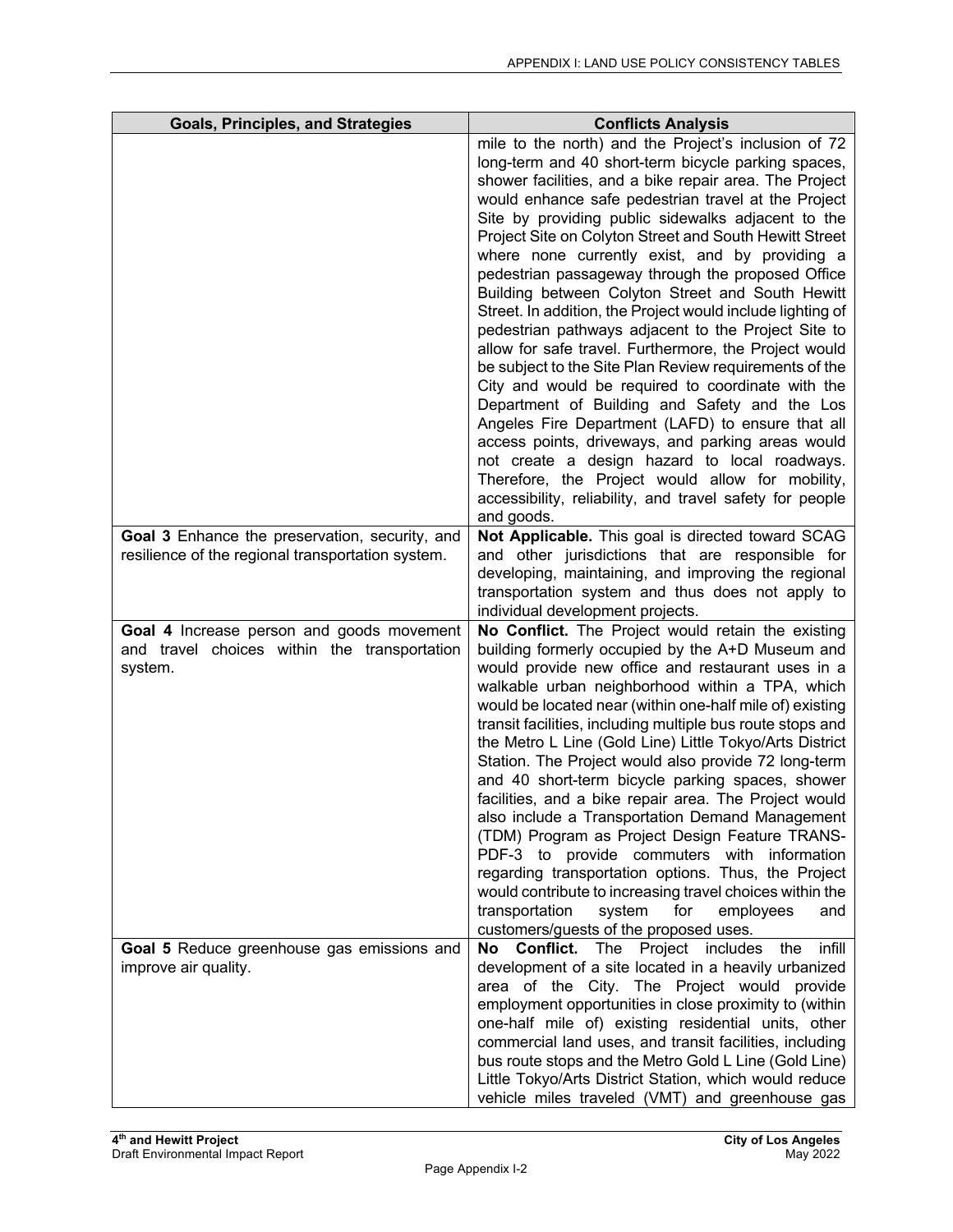| <b>Goals, Principles, and Strategies</b>                                                                                    | <b>Conflicts Analysis</b>                                                                                                                                                                                                                                                                                                                                                                                                                                                                                                                                                                                                                                                                                                                                                                                                                                                                                                                                                                                                                                                                                                                                                                                                                                                                                                                                                                                        |
|-----------------------------------------------------------------------------------------------------------------------------|------------------------------------------------------------------------------------------------------------------------------------------------------------------------------------------------------------------------------------------------------------------------------------------------------------------------------------------------------------------------------------------------------------------------------------------------------------------------------------------------------------------------------------------------------------------------------------------------------------------------------------------------------------------------------------------------------------------------------------------------------------------------------------------------------------------------------------------------------------------------------------------------------------------------------------------------------------------------------------------------------------------------------------------------------------------------------------------------------------------------------------------------------------------------------------------------------------------------------------------------------------------------------------------------------------------------------------------------------------------------------------------------------------------|
|                                                                                                                             | emissions (GHG). The Project would also be<br>constructed to achieve the equivalent of the United<br>States Green Building Council (USGBC) Leadership<br>in Energy and Environmental Design (LEED) Silver<br>Certification level for new buildings as described in<br>Project Design Feature GHG-PDF-1.                                                                                                                                                                                                                                                                                                                                                                                                                                                                                                                                                                                                                                                                                                                                                                                                                                                                                                                                                                                                                                                                                                          |
| healthy<br>equitable<br>Goal<br>6<br>Support<br>and<br>communities.                                                         | No Conflict. The Project would provide employment<br>opportunities in a highly urbanized area in close<br>proximity to residential and commercial development.<br>The Project Site is located near (within one-half mile<br>of) existing transit facilities, including bus route stops<br>and the Metro Gold L Line (Gold Line) Little Tokyo/Arts<br>District Station. The Project would provide public<br>sidewalks adjacent to Project Site on Colyton Street<br>and South Hewitt Street where none currently exist,<br>and it would also provide a pedestrian passageway<br>through the proposed Office Building between Colyton<br>Street and South Hewitt Street to enhance pedestrian<br>access in the area. The Project would also include 72<br>long-term and 40 short-term bicycle parking spaces,<br>shower facilities, and a bike repair area. Given the<br>urban nature of the Project Site area, the Project<br>would support healthy and equitable communities by<br>being accessible by walking, biking, and public transit;<br>which are forms of active and affordable travel, from<br>nearby residences, commercial uses, and/or transit<br>stops.                                                                                                                                                                                                                                             |
| Goal 7 Adapt to a changing climate and support<br>an integrated regional development pattern and<br>transportation network. | No Conflict. The Project includes development of an<br>infill site in an urbanized area of the City that is near<br>several sources of transit, as previously described.<br>Project<br>would<br>promote<br>low<br>emissions<br>The<br>technologies by providing electric vehicle (EV)-ready<br>parking spaces per code requirements. The Project<br>would also include short- and long-term bicycle<br>facilities, shower facilities, and a TDM program as<br>Project Design Feature TRANS-PDF-3 to promote<br>non-auto travel and reduce the use of single-occupant<br>vehicle trips. In addition, the Project would fund the<br>Transportation Management Organization (TMO) for<br>the Downtown/Arts District as Project Design Feature<br>TRANS-PDF-2, which oversees the development,<br>implementation, and operation of TDM strategies<br>within a particular study area, which are measures<br>implemented to increase transit and mode choices.<br>This type of transit-oriented commercial project helps<br>to reduce dependence on automobile travel and to<br>reduce mobile-sources of GHG emissions. In addition,<br>the Project would comply with CalGreen requirements<br>of the California Building Code (CBC), would meet or<br>exceed Title 24 standards (achieving the equivalent of<br>the USGBC LEED Silver Certification level for new<br>buildings as described in Project Design Feature |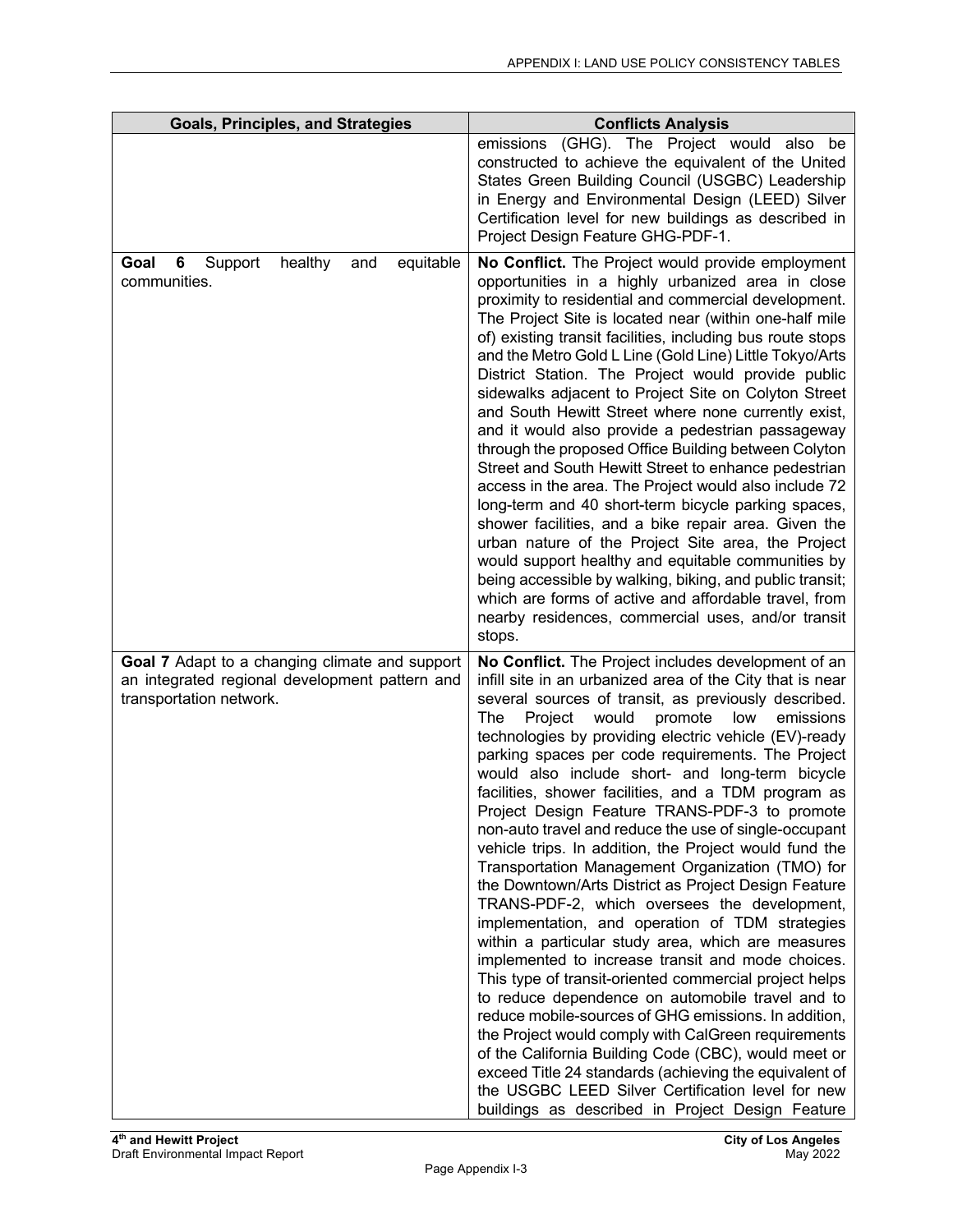| <b>Goals, Principles, and Strategies</b>                                                                                                                                                                                                                                 | <b>Conflicts Analysis</b>                                                                                                                                                                                                                                                                                    |
|--------------------------------------------------------------------------------------------------------------------------------------------------------------------------------------------------------------------------------------------------------------------------|--------------------------------------------------------------------------------------------------------------------------------------------------------------------------------------------------------------------------------------------------------------------------------------------------------------|
|                                                                                                                                                                                                                                                                          | GHG-PDF-1), and would comply with the City Building<br>Code, which are each designed to reduce the<br>Project's water use and energy use and waste, as well<br>as GHG emissions.                                                                                                                             |
| Goal 8 Leverage new transportation technologies<br>and data-driven solutions that result in more<br>efficient travel.                                                                                                                                                    | Not Applicable. This goal is directed toward SCAG<br>and other jurisdictions that are responsible for<br>developing, maintaining, and improving the regional<br>transportation system and thus does not apply to<br>individual development projects.                                                         |
| Goal 9 Encourage development of diverse<br>housing types in areas that are supported by<br>multiple transportation options.                                                                                                                                              | Not Applicable. The Project does not propose<br>residential units and would not displace existing<br>residential units. However, the Project would increase<br>employment opportunities in the Arts District and<br>generate revenue, which would contribute to the<br>economic prosperity of the community. |
| Goal 10 Promote conservation of natural and<br>agricultural lands and restoration of habitats.                                                                                                                                                                           | Not Applicable. The Project is an infill development<br>in a highly urbanized area of the City that would not<br>remove natural or agricultural lands, and it would not<br>require the restoration of habitats.                                                                                              |
| <b>Guiding Principles</b>                                                                                                                                                                                                                                                |                                                                                                                                                                                                                                                                                                              |
| Guiding<br><b>Principle</b><br>$\mathbf 1$<br>Base<br>transportation<br>investments on adopted regional performance<br>indicators and MAP-21/FAST Act regional targets.                                                                                                  | Not Applicable. This principle is directed toward<br>SCAG and other jurisdictions/agencies that are<br>developing,<br>for<br>maintaining,<br>responsible<br>and<br>improving the regional transportation system and thus<br>does not apply to individual development projects.                               |
| Guiding Principle 2 Place high priority for<br>transportation funding in the region on projects<br>and programs that improve mobility, accessibility,<br>reliability and safety, and that preserve the<br>existing transportation system.                                | Not Applicable. This principle is directed toward<br>SCAG and other jurisdictions/agencies that are<br>developing,<br>for<br>maintaining,<br>responsible<br>and<br>improving the regional transportation system and thus<br>does not apply to individual development projects.                               |
| Guiding Principle 3 Assure that land use and<br>growth strategies recognize local input, promote<br>sustainable transportation options, and support<br>equitable and adaptable communities.                                                                              | Not Applicable. This principle is directed toward<br>SCAG and other jurisdictions/agencies that are<br>responsible for developing and implementing growth<br>strategies and thus does not apply to individual<br>development projects.                                                                       |
| Principle 4 Encourage RTP/SCS<br>Guiding<br>investments and strategies that collectively result<br>in reduced non-recurrent congestion and demand<br>for single occupancy vehicle use, by leveraging<br>new transportation technologies and expanding<br>travel choices. | Not Applicable. This principle is directed toward<br>SCAG and other jurisdictions/agencies that are<br>responsible<br>for<br>developing,<br>maintaining,<br>and<br>improving the regional transportation system and thus<br>does not apply to individual development projects.                               |
| Guiding Principle 5 Encourage transportation<br>investments that will result in improved air quality<br>and public health, and reduced greenhouse gas<br>emissions.                                                                                                      | Not Applicable. This principle is directed toward<br>SCAG and other jurisdictions/agencies that have<br>control over transportation investments and thus does<br>not apply to individual development projects.                                                                                               |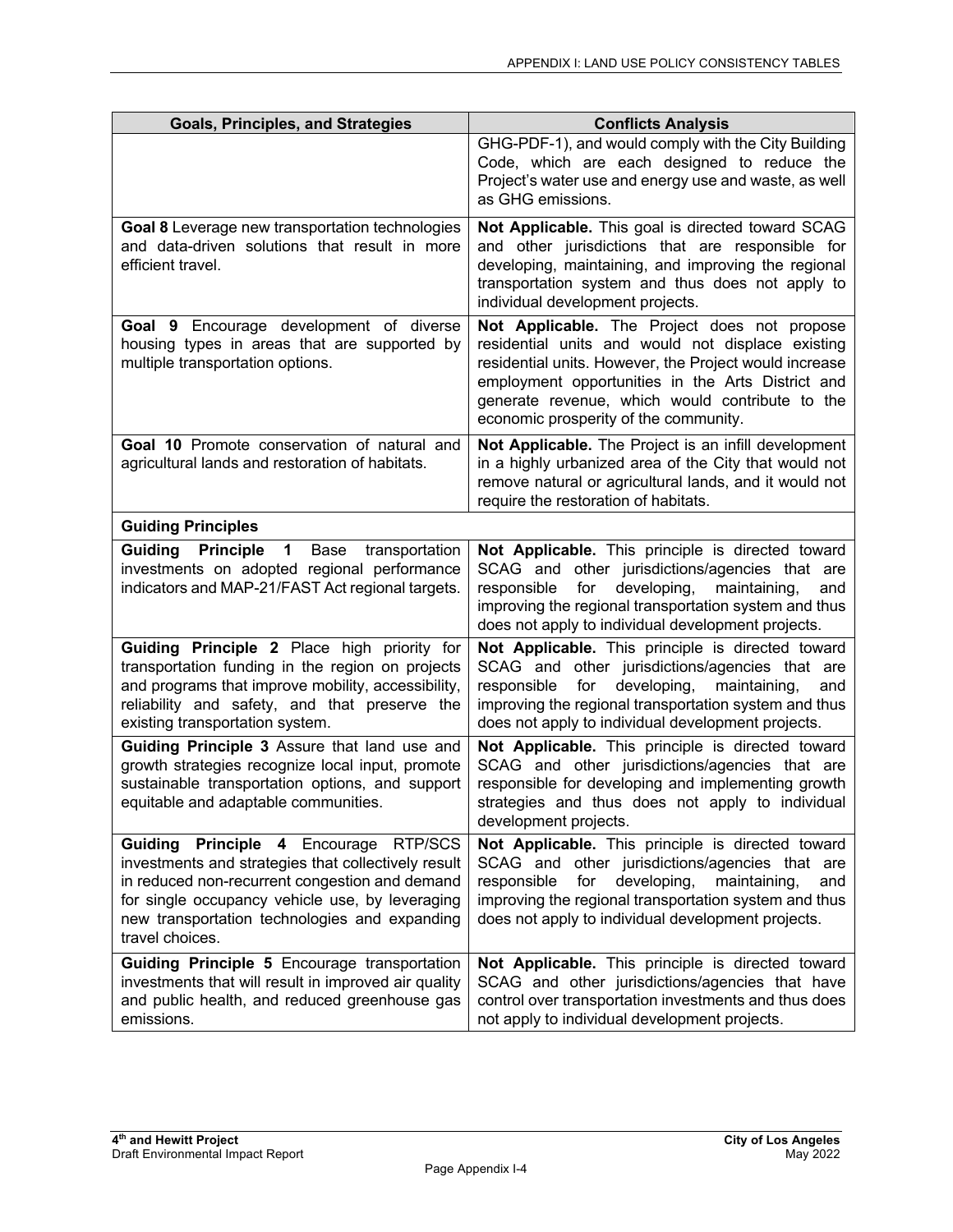| <b>Goals, Principles, and Strategies</b>                                                                                                                                                                                                                                                                                                               | <b>Conflicts Analysis</b>                                                                                                                                                                                                                                                                                                                                                                                                                                                                                                                                                                                                                                                                                                                                                                                                                                                                                                                                             |
|--------------------------------------------------------------------------------------------------------------------------------------------------------------------------------------------------------------------------------------------------------------------------------------------------------------------------------------------------------|-----------------------------------------------------------------------------------------------------------------------------------------------------------------------------------------------------------------------------------------------------------------------------------------------------------------------------------------------------------------------------------------------------------------------------------------------------------------------------------------------------------------------------------------------------------------------------------------------------------------------------------------------------------------------------------------------------------------------------------------------------------------------------------------------------------------------------------------------------------------------------------------------------------------------------------------------------------------------|
| Guiding Principle 6 Monitor progress on all<br>aspects of the Plan, including the<br>timely<br>implementation of projects, programs,<br>and<br>strategies.                                                                                                                                                                                             | Not Applicable. This principle is directed toward<br>SCAG, which has the responsibility of monitoring the<br>progress of the 2020-2045 (Regional Transportation<br>Communities<br><b>Plan</b><br>Sustainable<br>and<br>Strategy<br>(RTP/SCS) and thus does not apply to individual<br>development projects.                                                                                                                                                                                                                                                                                                                                                                                                                                                                                                                                                                                                                                                           |
| Guiding Principle 7 Regionally, transportation<br>investments should reflect best-known science<br>regarding climate change vulnerability, in order to<br>design for long term resilience.                                                                                                                                                             | Not Applicable. This principle is directed toward<br>SCAG and other jurisdictions/agencies that have<br>control over transportation investments and thus does<br>not apply to individual development projects.                                                                                                                                                                                                                                                                                                                                                                                                                                                                                                                                                                                                                                                                                                                                                        |
| <b>Strategies</b>                                                                                                                                                                                                                                                                                                                                      |                                                                                                                                                                                                                                                                                                                                                                                                                                                                                                                                                                                                                                                                                                                                                                                                                                                                                                                                                                       |
| <b>Focus Growth Near Destinations &amp; Mobility Options</b>                                                                                                                                                                                                                                                                                           |                                                                                                                                                                                                                                                                                                                                                                                                                                                                                                                                                                                                                                                                                                                                                                                                                                                                                                                                                                       |
| Emphasize land use patterns that facilitate<br>multimodal access to work, educational and other<br>destinations.<br>Focus on a regional jobs/housing balance to                                                                                                                                                                                        | No Conflict. The Project would retain the existing<br>building that was formerly occupied by the A+D<br>Museum and develop a new 18-story Office Building<br>on a currently underutilized site. The Project's<br>museum, office, and restaurant land uses would result                                                                                                                                                                                                                                                                                                                                                                                                                                                                                                                                                                                                                                                                                                |
| reduce commute times and distances and expand<br>job opportunities near transit and along center-<br>focused main streets.                                                                                                                                                                                                                             | in a net increase of 1,270 jobs on-site (as described in<br>Section IV.J, Population and Housing). The Project<br>Site is an infill property located in a highly urbanized<br>area of the City and is within walking distance (one-                                                                                                                                                                                                                                                                                                                                                                                                                                                                                                                                                                                                                                                                                                                                   |
| Plan for growth near transit investments and<br>implementation<br>first/last<br>support<br>of<br>mile<br>strategies.                                                                                                                                                                                                                                   | half mile) of existing bus stops and a transit station that<br>would allow multimodal access by employees and<br>customers/guests of the proposed uses. Several bus<br>lines serve the Project Site, which is also located in a                                                                                                                                                                                                                                                                                                                                                                                                                                                                                                                                                                                                                                                                                                                                       |
| Promote the redevelopment of underperforming<br>developments<br>other<br>retail<br>and<br>outmoded<br>nonresidential uses.                                                                                                                                                                                                                             | TPA and one-half mile from the Metro L (Gold) Line<br>Little Tokyo/Arts District Station to the north of the Site<br>on Alameda Street. In addition to being located near<br>transit, the Project Site is located in proximity to other                                                                                                                                                                                                                                                                                                                                                                                                                                                                                                                                                                                                                                                                                                                               |
| Prioritize infill and redevelopment of underutilized<br>land to accommodate new growth, increase<br>amenities<br>and<br>connectivity<br>existing<br>in<br>neighborhoods.                                                                                                                                                                               | commercial development, as well as multi-family and<br>live/work residential land uses, which serves to<br>expand job opportunities near transit, that also provide<br>job opportunities for residents in the vicinity, to reduce<br>commute times and distances. The Project would also                                                                                                                                                                                                                                                                                                                                                                                                                                                                                                                                                                                                                                                                              |
| Encourage design and transportation options that<br>reduce the reliance on and number of solo car<br>trips (this could include mixed uses or locating and<br>orienting close to existing destinations).<br>Identify ways to "right size" parking requirements<br>and promote alternative parking strategies (e.g.<br>shared parking or smart parking). | provide vehicle and short- and long-term bicycle<br>parking, a bike repair area, shower facilities, and<br>sidewalks along the property frontages along South<br>Hewitt and Colyton Streets where none currently exist,<br>which would enhance first/last mile options between<br>the Project Site and transit facilities. The Project also<br>improves walkability in the immediate vicinity of the<br>Project Site by replacing fenced and gated surface<br>parking lots with a mixed-use commercial building that<br>encourages pedestrian activity by introducing ground<br>floor restaurant options and a pedestrian passageway<br>that would connect South Hewitt and Colyton Streets.<br>The Project would redevelop an infill property with<br>underperforming commercial uses with office and<br>restaurant uses that are consistent with the<br>development trend of the surrounding area, as well as<br>increase amenities and connectivity, and include a |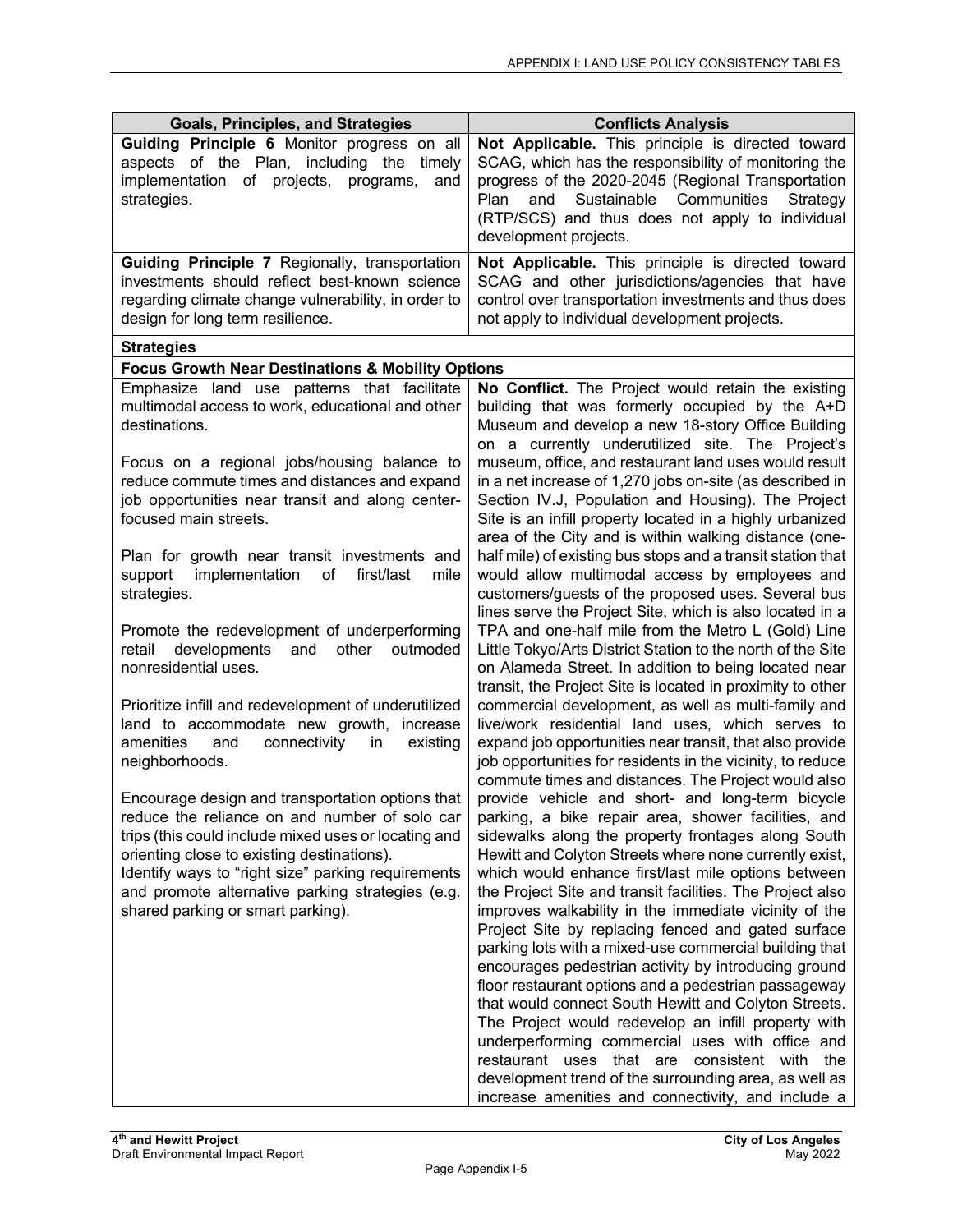| <b>Goals, Principles, and Strategies</b>                                                                                                                                                                                                                                                                                                                                                                                                                                                             | <b>Conflicts Analysis</b>                                                                                                                                                                                                                                                                                                                                                                                                                                                                                                                                                                                                                                                                                                                                                                                                                                                                                                       |
|------------------------------------------------------------------------------------------------------------------------------------------------------------------------------------------------------------------------------------------------------------------------------------------------------------------------------------------------------------------------------------------------------------------------------------------------------------------------------------------------------|---------------------------------------------------------------------------------------------------------------------------------------------------------------------------------------------------------------------------------------------------------------------------------------------------------------------------------------------------------------------------------------------------------------------------------------------------------------------------------------------------------------------------------------------------------------------------------------------------------------------------------------------------------------------------------------------------------------------------------------------------------------------------------------------------------------------------------------------------------------------------------------------------------------------------------|
|                                                                                                                                                                                                                                                                                                                                                                                                                                                                                                      | TDM Program as a Project Design Feature TRANS-                                                                                                                                                                                                                                                                                                                                                                                                                                                                                                                                                                                                                                                                                                                                                                                                                                                                                  |
|                                                                                                                                                                                                                                                                                                                                                                                                                                                                                                      | PDF-3) to reduce single-occupant car trips. Therefore,<br>the Project would not conflict with this action/strategy.                                                                                                                                                                                                                                                                                                                                                                                                                                                                                                                                                                                                                                                                                                                                                                                                             |
| <b>Promote Diverse Housing Choices</b>                                                                                                                                                                                                                                                                                                                                                                                                                                                               |                                                                                                                                                                                                                                                                                                                                                                                                                                                                                                                                                                                                                                                                                                                                                                                                                                                                                                                                 |
| Preserve and rehabilitate affordable housing and<br>prevent displacement.                                                                                                                                                                                                                                                                                                                                                                                                                            | Not Applicable. The Project does not propose the<br>development of housing nor displace existing housing.<br>In addition, the strategies related to funding,                                                                                                                                                                                                                                                                                                                                                                                                                                                                                                                                                                                                                                                                                                                                                                    |
| Identify funding opportunities for new workforce<br>and affordable housing development.                                                                                                                                                                                                                                                                                                                                                                                                              | incentives and regulatory barrios related to housing<br>development are directed toward SCAG and local<br>jurisdictions and thus does not apply to individual                                                                                                                                                                                                                                                                                                                                                                                                                                                                                                                                                                                                                                                                                                                                                                   |
| Create incentives and reduce regulatory barriers<br>for building context-sensitive accessory dwelling<br>units to increase housing supply.                                                                                                                                                                                                                                                                                                                                                           | development projects.                                                                                                                                                                                                                                                                                                                                                                                                                                                                                                                                                                                                                                                                                                                                                                                                                                                                                                           |
| Provide support to local jurisdictions to streamline<br>and lessen barriers to housing development that<br>supports reduction of greenhouse gas emissions.                                                                                                                                                                                                                                                                                                                                           |                                                                                                                                                                                                                                                                                                                                                                                                                                                                                                                                                                                                                                                                                                                                                                                                                                                                                                                                 |
| <b>Leverage Technology Innovations</b>                                                                                                                                                                                                                                                                                                                                                                                                                                                               |                                                                                                                                                                                                                                                                                                                                                                                                                                                                                                                                                                                                                                                                                                                                                                                                                                                                                                                                 |
| Promote low emission technologies such as<br>neighborhood electric vehicles, shared rides<br>hailing, car sharing, bike sharing and scooters by<br>providing supportive and safe infrastructure such<br>as dedicated lanes, charging and parking/drop-off<br>space.<br>Improve access to services through technology-<br>such as telework and telemedicine as well as<br>other incentives such as a "mobility wallet," an<br>app-based system for storing transit and other<br>multi modal payments. | No Conflict. The Project would promote low<br>emissions technologies by providing EV-ready parking<br>spaces per code requirements. The Project would also<br>include short- and long-term bicycle facilities, shower<br>facilities, and a TDM program as Project Design<br>Feature TRANS-PDF-3 to promote non-auto travel<br>and reduce the use of single-occupant vehicle trips. In<br>addition, the Project would fund the TMO for the<br>Downtown/Arts District as Project Design Feature<br>TRANS-PDF-2, which oversees the development,<br>implementation, and operation of TDM strategies<br>within a particular study area, which are measures<br>implemented to increase transit and mode choices.<br>Therefore, the Project would not conflict with this<br>action/strategy.<br>Not Applicable. These strategies are directed toward<br>SCAG and local jurisdictions and thus do not apply to<br>individual projects. |
| Identify ways to incorporate "micro-power grids" in<br>communities, for example solar energy, hydrogen<br>fuel cell power storage and power generation.                                                                                                                                                                                                                                                                                                                                              |                                                                                                                                                                                                                                                                                                                                                                                                                                                                                                                                                                                                                                                                                                                                                                                                                                                                                                                                 |
| <b>Support Implementation of Sustainability Policies</b>                                                                                                                                                                                                                                                                                                                                                                                                                                             |                                                                                                                                                                                                                                                                                                                                                                                                                                                                                                                                                                                                                                                                                                                                                                                                                                                                                                                                 |
| Pursue funding opportunities to support local<br>sustainable development implementation projects<br>that reduce greenhouse gas emissions.                                                                                                                                                                                                                                                                                                                                                            | Not Applicable. This strategy is directed toward<br>SCAG and local jurisdictions and thus does not apply<br>to individual development projects. However, the<br>Project would support the reduction of GHG emissions<br>by incorporating sustainable design features to<br>conserve energy and water and reduce waste<br>generation, as required by the City of Los Angeles<br>Municipal Code (LAMC) and City of Los Angeles                                                                                                                                                                                                                                                                                                                                                                                                                                                                                                    |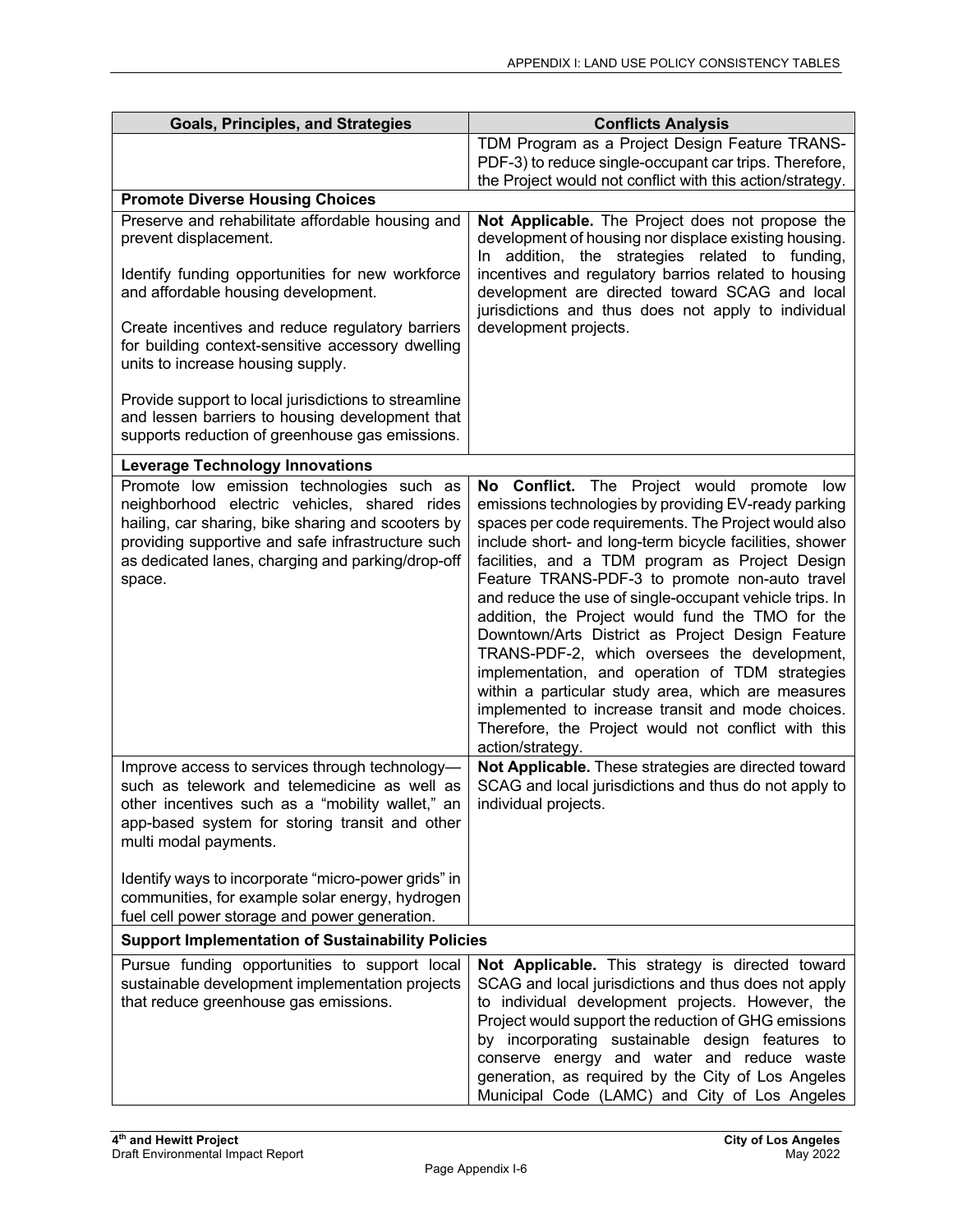| <b>Goals, Principles, and Strategies</b>                                                                                                                                                                                                                                                                                                                             | <b>Conflicts Analysis</b>                                                                                                                                                                                                                                                                                                                                                                                                                                                                                                   |
|----------------------------------------------------------------------------------------------------------------------------------------------------------------------------------------------------------------------------------------------------------------------------------------------------------------------------------------------------------------------|-----------------------------------------------------------------------------------------------------------------------------------------------------------------------------------------------------------------------------------------------------------------------------------------------------------------------------------------------------------------------------------------------------------------------------------------------------------------------------------------------------------------------------|
|                                                                                                                                                                                                                                                                                                                                                                      | Green Building Code (LAGBC). The Project would<br>also comply with California Green Building Standards<br>Code (CalGreen) requirements of the CBC, would<br>meet or exceed Title 24 standards (achieving the<br>equivalent of the USGBC LEED Silver Certification<br>level for new buildings as described in Project Design<br>Feature GHG-PDF-1), and would comply with the City<br>Building Code, which are each designed to reduce the<br>Project's water use and energy use, reduce waste,<br>and reduce GHG emissions. |
| Support statewide legislation that reduces barriers<br>to new construction<br>and that incentivizes<br>development near transit corridors and stations.                                                                                                                                                                                                              | Not Applicable. This strategy is directed toward<br>SCAG and local jurisdictions and thus does not apply<br>to individual development projects. However, the<br>Project is located one-half mile from the Metro L (Gold)                                                                                                                                                                                                                                                                                                    |
| Support local jurisdictions in the establishment of<br>Enhanced<br>Infrastructure<br><b>Districts</b><br>Financing<br>(EIFDs),<br>Community<br>Revitalization<br>and<br>Investment Authorities (CRIAs), or other tax<br>increment or value capture tools to finance<br>infrastructure<br>sustainable<br>and development<br>projects, including parks and open space. | Line Little Tokyo/Arts District Station.<br>Not Applicable. This strategy is directed toward<br>SCAG and local jurisdictions and thus does not apply<br>to individual development projects.                                                                                                                                                                                                                                                                                                                                 |
| Work with local jurisdictions/communities<br>to<br>identify opportunities and assess barriers to<br>implement sustainability strategies.                                                                                                                                                                                                                             | Not Applicable. This strategy is directed toward<br>SCAG and local jurisdictions and thus does not apply<br>to individual development projects.                                                                                                                                                                                                                                                                                                                                                                             |
| Enhance partnerships with other<br>planning<br>organizations to promote resources and best<br>practices in the SCAG region.                                                                                                                                                                                                                                          | Not Applicable. This strategy is directed toward<br>SCAG and local jurisdictions and thus does not apply<br>to individual development projects.                                                                                                                                                                                                                                                                                                                                                                             |
| Continue to support long range planning efforts by<br>local jurisdictions.                                                                                                                                                                                                                                                                                           | Not Applicable. This strategy is directed toward<br>SCAG and local jurisdictions and thus does not apply<br>to individual development projects.                                                                                                                                                                                                                                                                                                                                                                             |
| Provide<br>educational<br>opportunities<br>to<br>local<br>decisions makers and staff on new tools, best<br>practices and policies related to implementing the<br>Sustainable Communities Strategy.                                                                                                                                                                   | Not Applicable. This strategy is directed toward<br>SCAG and local jurisdictions and thus does not apply<br>to individual development projects.                                                                                                                                                                                                                                                                                                                                                                             |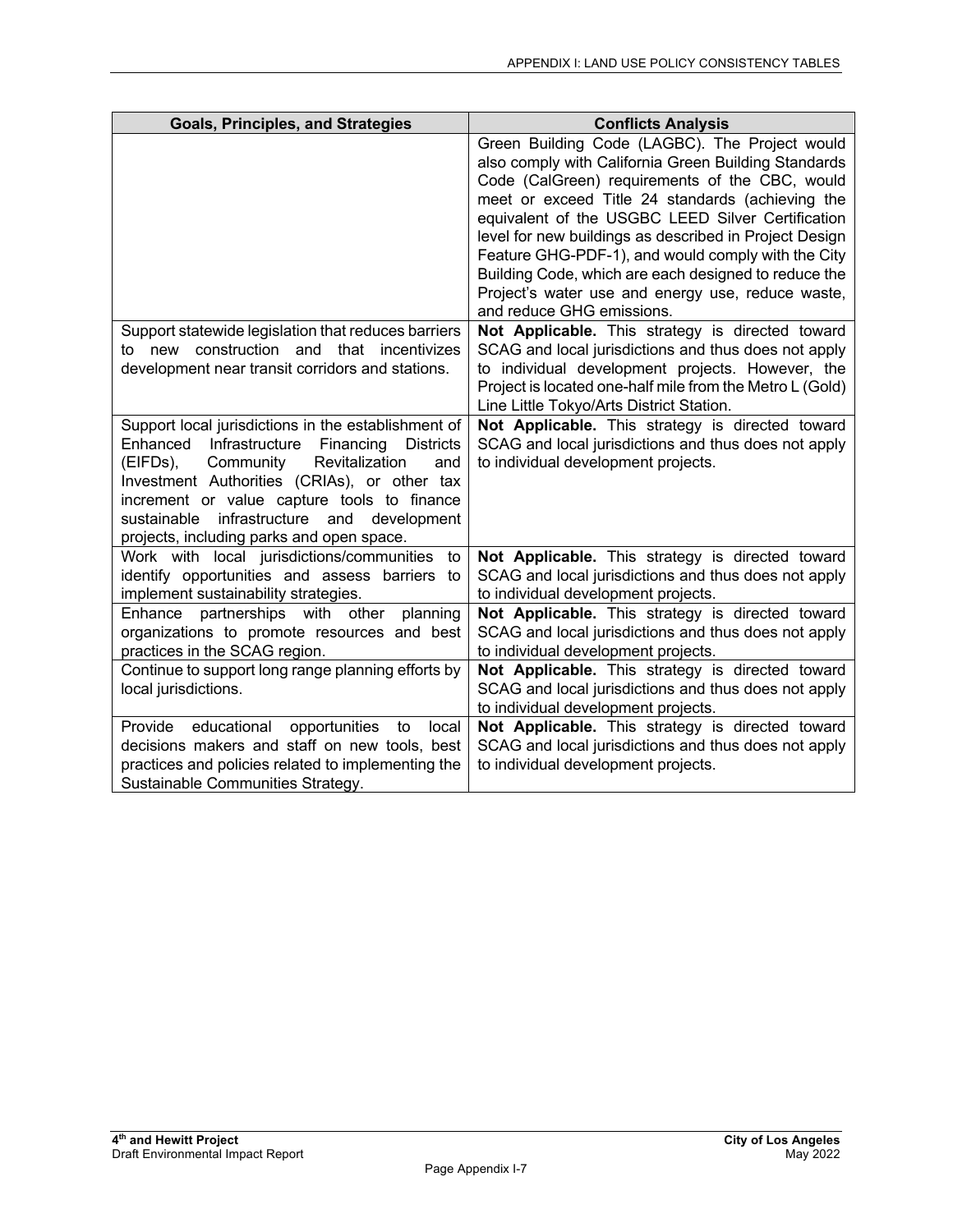| <b>Goals, Principles, and Strategies</b>                                                                                                                                                                   | <b>Conflicts Analysis</b>                                                                                                                                                                                                                                                                   |
|------------------------------------------------------------------------------------------------------------------------------------------------------------------------------------------------------------|---------------------------------------------------------------------------------------------------------------------------------------------------------------------------------------------------------------------------------------------------------------------------------------------|
| <b>Promote a Green Region</b>                                                                                                                                                                              |                                                                                                                                                                                                                                                                                             |
| Support development of local climate adaptation<br>and hazard mitigation plans, as well as project<br>implementation<br>that<br>improves<br>community<br>resiliency to climate change and natural hazards. | Not Applicable. These strategies are directed toward<br>SCAG and local jurisdictions and thus do not apply to<br>individual development projects. However, the Project<br>would not result in impacts to agricultural land, food<br>production, or wildlife production, as it would develop |
| Support local policies for renewable energy<br>production, reduction of urban heat islands and                                                                                                             | commercial uses on an urban infill site.                                                                                                                                                                                                                                                    |
| carbon sequestration.                                                                                                                                                                                      | In addition, the Project would support SCAG's strategy<br>to promote more resource efficient developments by                                                                                                                                                                                |
| Integrate local food production into the regional<br>landscape.                                                                                                                                            | incorporating sustainable design features to conserve<br>energy and water and reduce waste generation, as<br>required by the LAMC and the LAGBC. The Project                                                                                                                                |
| Promote more resource efficient development<br>focused<br>conservation,<br>recycling<br><b>on</b><br>and<br>reclamation.                                                                                   | would also comply with CalGreen requirements of the<br>CBC, would meet or exceed Title 24 standards<br>(achieving the equivalent of the USGBC LEED Silver<br>Certification level for new buildings as described in                                                                          |
| Preserve, enhance and restore regional wildlife<br>connectivity.                                                                                                                                           | Project Design Feature GHG-PDF-1), and would<br>comply with the City Building Code, which are each<br>designed to reduce the Project's water use and energy                                                                                                                                 |
| Reduce consumption of resource areas, including<br>agricultural land.                                                                                                                                      | use, reduce waste, and reduce GHG emissions.                                                                                                                                                                                                                                                |
| Identify ways to improve access to public park<br>space.                                                                                                                                                   |                                                                                                                                                                                                                                                                                             |
| Source: SCAG. 2020. 2020-2045 RTP/SCS. September 3.                                                                                                                                                        |                                                                                                                                                                                                                                                                                             |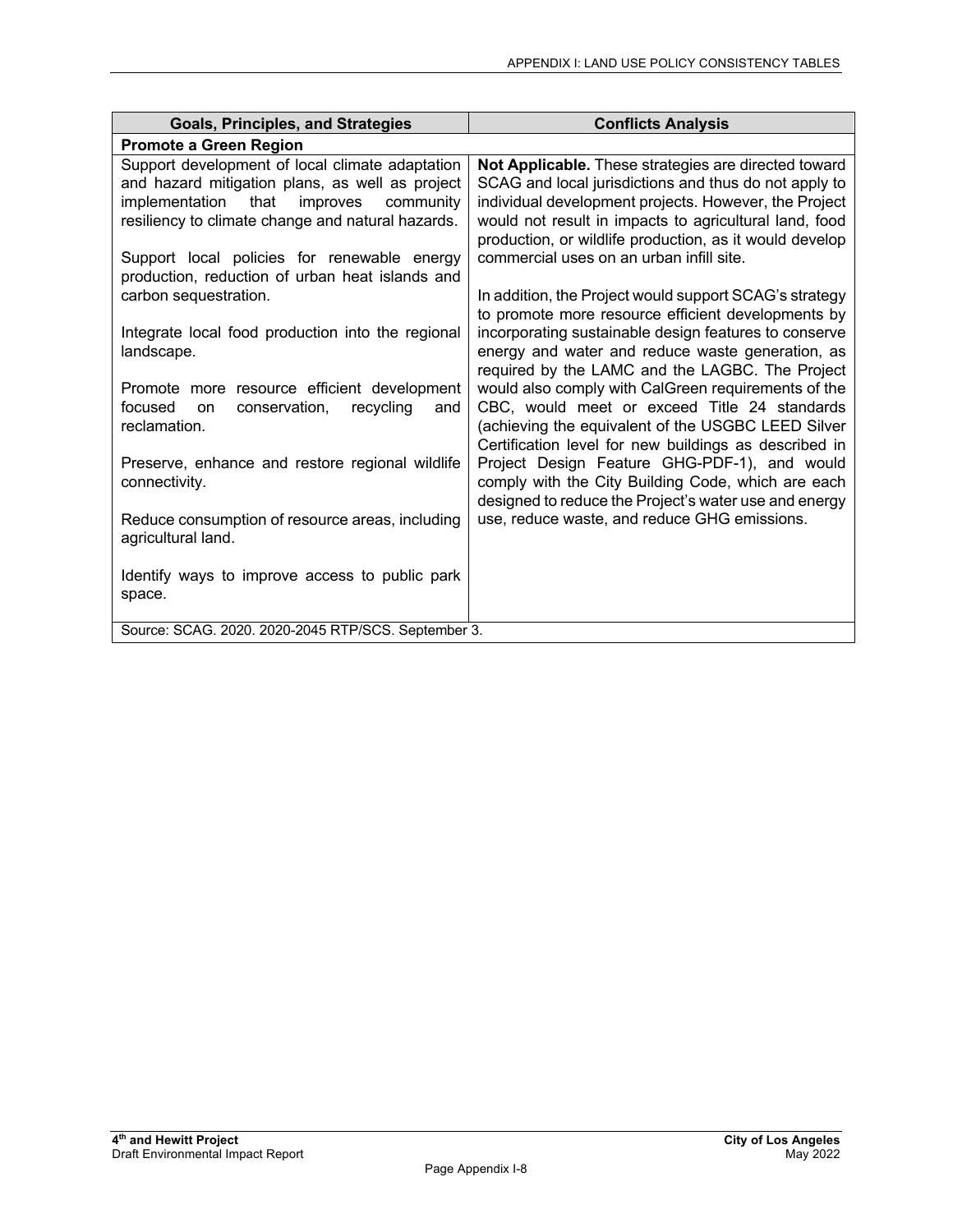| Table IV.H-2                                                                       |
|------------------------------------------------------------------------------------|
| <b>Project Conflicts with Applicable Framework Element Objectives and Policies</b> |

| <b>Framework Element Objective/Policy</b>                                                                                                                                                                                                                                                                                                                                                                                                                                                                                                                                                                                                                                                                                                                       | <b>Conflict Analysis</b>                                                                                                                                                                                                                                                                                                                                                                                                                                                                                                                                                                                                                                                                                                                                                                                                                                                                                                                                                                                                                                                                                                                                                                                           |
|-----------------------------------------------------------------------------------------------------------------------------------------------------------------------------------------------------------------------------------------------------------------------------------------------------------------------------------------------------------------------------------------------------------------------------------------------------------------------------------------------------------------------------------------------------------------------------------------------------------------------------------------------------------------------------------------------------------------------------------------------------------------|--------------------------------------------------------------------------------------------------------------------------------------------------------------------------------------------------------------------------------------------------------------------------------------------------------------------------------------------------------------------------------------------------------------------------------------------------------------------------------------------------------------------------------------------------------------------------------------------------------------------------------------------------------------------------------------------------------------------------------------------------------------------------------------------------------------------------------------------------------------------------------------------------------------------------------------------------------------------------------------------------------------------------------------------------------------------------------------------------------------------------------------------------------------------------------------------------------------------|
| <b>Land Use Chapter</b>                                                                                                                                                                                                                                                                                                                                                                                                                                                                                                                                                                                                                                                                                                                                         |                                                                                                                                                                                                                                                                                                                                                                                                                                                                                                                                                                                                                                                                                                                                                                                                                                                                                                                                                                                                                                                                                                                                                                                                                    |
| Policy 3.1.5: Allow amendments to the community<br>plans and coastal plans to further refine General<br>Plan Framework Element land use boundaries and<br>categories to reflect local conditions, parcel<br>characteristics, existing land uses, and public<br>input. These changes shall be allowed provided (a)<br>that the basic differentiation and relationships<br>among land use districts are maintained, (b) there<br>is no reduction in overall housing capacity, and (c)<br>additional review is conducted in accordance with<br>the California Environmental Quality Act should the<br>impacts of the changes exceed the levels of<br>significance defined and modify the conclusions of<br>the Framework Element's Environmental Impact<br>Report. | No Conflict. The Project's requested General Plan<br>Amendment would change the current land use<br>designation from Heavy Industrial, as identified in<br>the Central City North Community Plan (Community<br>Plan), to Regional Center Commercial, which would<br>permit a variety of commercial and residential uses.<br>The proposed mix of office and restaurant uses of<br>the Project would reflect the existing<br>and<br>increasingly diverse land uses in the Arts District and<br>would<br>maintain<br>and<br>reinforce<br>the<br>basic<br>differentiation and relationships among land use<br>districts by not physically dividing established<br>communities. Existing Project Site commercial land<br>uses would be replaced with new commercial land<br>uses. In addition, the Project would not result in a<br>housing capacity, which would<br>reduction in<br>otherwise require the construction of replacement<br>housing elsewhere. The Project is subject to<br>environmental review in accordance with the<br>California Environmental Quality Act (CEQA), as<br>provided by this Draft Environmental Impact Report<br>(EIR). Therefore, the Project would not conflict with<br>this policy. |
| Objective 3.2: Provide for the spatial distribution of<br>development that promotes an improved quality of<br>life by facilitating a reduction of vehicle trips,<br>vehicle miles traveled, and air pollution.                                                                                                                                                                                                                                                                                                                                                                                                                                                                                                                                                  | No Conflict. The Project would retain the existing<br>building that was formerly occupied by the A+D<br>Museum and would develop a new 18-story Office<br>Building (including office and restaurant uses) on a<br>currently underutilized site that is primarily occupied<br>by limited commercial and office space and surface<br>parking lots, located in the Arts District. Metro and<br>Los Angeles Department of Transportation (LADOT)<br>bus lines travel along streets immediately adjacent<br>to the Project Site and in the Project vicinity, and the<br>Site is located approximately one-half mile from the<br>Metro L (Gold) Line Little Tokyo/Arts District Station<br>to the north on Alameda Street. The Project would<br>provide opportunities for employees and visitors to<br>use public transit and walk to other commercial<br>businesses and entertainment uses within and near<br>the Project Site. As such, the Project would support<br>the reduction of vehicle trips, VMT, and air pollution.<br>Therefore, the Project would not conflict with this<br>objective.                                                                                                                      |
| Policy 3.2.3: Provide for the development of land<br>use patterns that emphasize pedestrian/bicycle<br>access and use in appropriate locations.                                                                                                                                                                                                                                                                                                                                                                                                                                                                                                                                                                                                                 | No Conflict. Pedestrian and bicycle access to the<br>former A+D Museum to remain and proposed 18-<br>story Office Building would be provided via<br>entrances along all three street frontages. Access<br>would also be provided via bike lanes in the Project                                                                                                                                                                                                                                                                                                                                                                                                                                                                                                                                                                                                                                                                                                                                                                                                                                                                                                                                                     |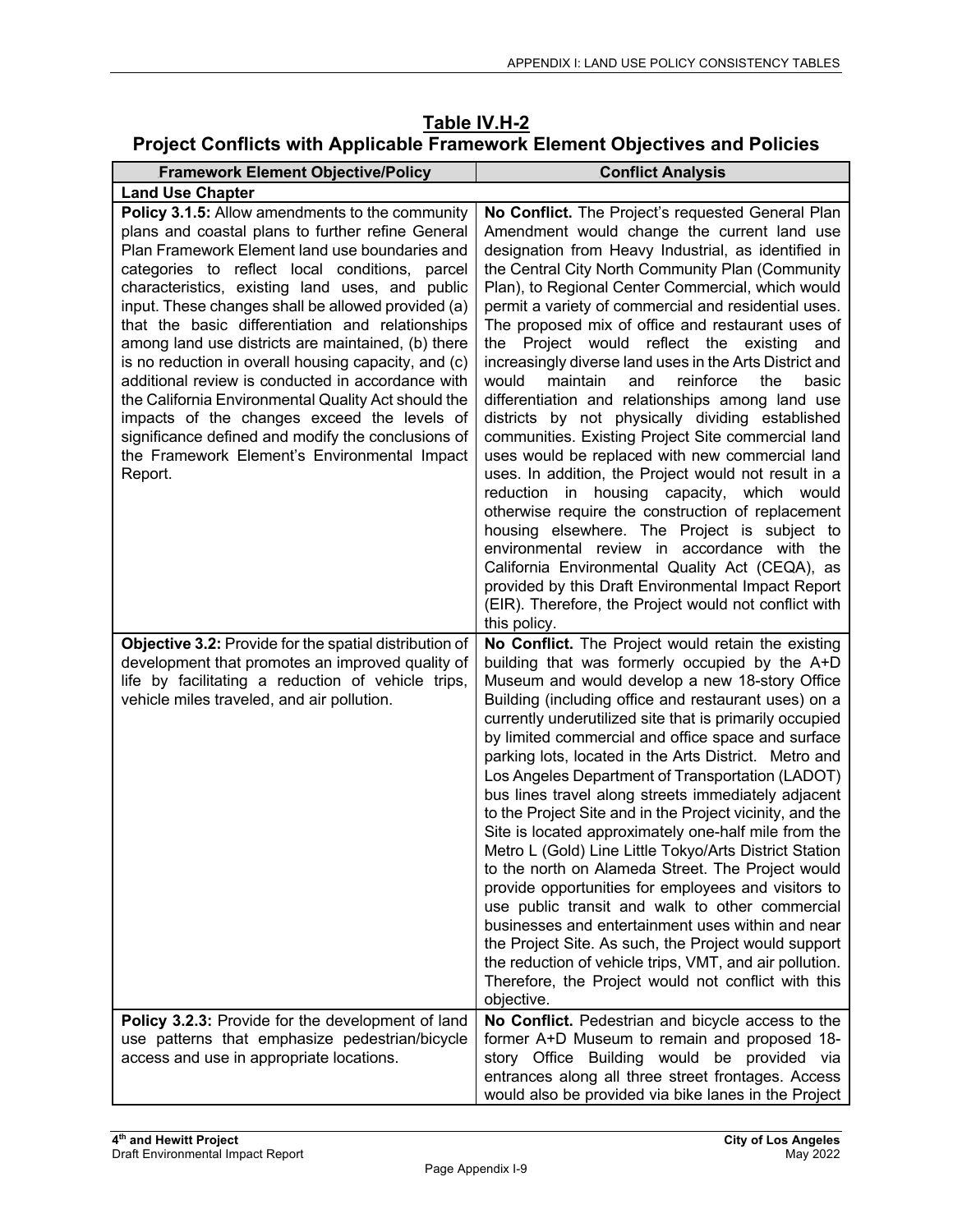| <b>Framework Element Objective/Policy</b>                                                                                                                                                                                                         | <b>Conflict Analysis</b>                                                                                                                                                                                                                                                                                                                                                                                                                                                                                                                                                                                                                                                                                                                                                                                                                                                                                                                                                                                                                                                                                                                                                                                                                                                                                                                                                                                                                                                                                                                                                                                                                                                                                                                                                                                                                                                                                                                                                                                                                                                                                                                                                                                                                                                                                                                                                                                                                                                          |
|---------------------------------------------------------------------------------------------------------------------------------------------------------------------------------------------------------------------------------------------------|-----------------------------------------------------------------------------------------------------------------------------------------------------------------------------------------------------------------------------------------------------------------------------------------------------------------------------------------------------------------------------------------------------------------------------------------------------------------------------------------------------------------------------------------------------------------------------------------------------------------------------------------------------------------------------------------------------------------------------------------------------------------------------------------------------------------------------------------------------------------------------------------------------------------------------------------------------------------------------------------------------------------------------------------------------------------------------------------------------------------------------------------------------------------------------------------------------------------------------------------------------------------------------------------------------------------------------------------------------------------------------------------------------------------------------------------------------------------------------------------------------------------------------------------------------------------------------------------------------------------------------------------------------------------------------------------------------------------------------------------------------------------------------------------------------------------------------------------------------------------------------------------------------------------------------------------------------------------------------------------------------------------------------------------------------------------------------------------------------------------------------------------------------------------------------------------------------------------------------------------------------------------------------------------------------------------------------------------------------------------------------------------------------------------------------------------------------------------------------------|
|                                                                                                                                                                                                                                                   | vicinity and the proposed passageway within the<br>Project Site that connects South Hewitt Street and<br>Colyton Street. In addition, the Project would provide<br>bicycle parking and shower facilities, as required by<br>the LAMC. Therefore, the Project would not conflict<br>with this policy.                                                                                                                                                                                                                                                                                                                                                                                                                                                                                                                                                                                                                                                                                                                                                                                                                                                                                                                                                                                                                                                                                                                                                                                                                                                                                                                                                                                                                                                                                                                                                                                                                                                                                                                                                                                                                                                                                                                                                                                                                                                                                                                                                                              |
|                                                                                                                                                                                                                                                   |                                                                                                                                                                                                                                                                                                                                                                                                                                                                                                                                                                                                                                                                                                                                                                                                                                                                                                                                                                                                                                                                                                                                                                                                                                                                                                                                                                                                                                                                                                                                                                                                                                                                                                                                                                                                                                                                                                                                                                                                                                                                                                                                                                                                                                                                                                                                                                                                                                                                                   |
| Policy 3.2.4: Provide for the siting and design of<br>new development that maintains the prevailing<br>scale and character of the City's stable residential<br>neighborhoods and enhance the character of<br>commercial and industrial districts. | No Conflict. The Project area is comprised of mixed<br>land uses and is not primarily a residential<br>neighborhood. The Project would increase the<br>height and density of the uses on the Project Site,<br>which is consistent with more recently constructed<br>and planned infill developments in the Arts District<br>that include increased height and density compared<br>to the land uses they replaced. For example, the<br>Barker Lofts project, located southeast of the Project<br>Site at 5 <sup>th</sup> and South Hewitt Streets, is four stories in<br>height; a multi-unit residential building located<br>northwest of the Project Site at East 4th and Seaton<br>Streets is six stories in height; and an eight-level<br>parking garage is currently under construction<br>northeast of the Project Site at East 4th Place and<br>South Hewitt Street. The City has also approved one<br>project located approximately 0.75 mile southeast of<br>the Project Site at 2143 Violet Street that includes a<br>36-story residential tower and 8-story office building.<br>In addition, the City is reviewing the proposed 6AM<br>Project, which would be located south of the Project<br>Site and would include seven structures that would<br>range in height from 110 feet to 732 feet. With regard<br>to character, the Project has been designed to<br>enhance the character of the Arts District.<br>Specifically, the base of the proposed building is<br>industrial and utilitarian in its design. It includes<br>features that make the building reminiscent of an<br>industrial warehouse structure typical of the Arts<br>District, such as bi-fold doors that lead into the<br>Project's restaurant uses on the street level and<br>monumental doors set at either end of the<br>passageway that links South Hewitt and Colyton<br>Streets. In addition, the above-ground parking levels<br>would be screened on three sides from public view<br>by small steel window frames that would be set into<br>the openings with a limited percentage of translucent<br>glass, or by board form concrete, accented by a<br>mural, which would further incorporate the Arts<br>District's character. The upper section of the building<br>would include a more modern design, including<br>steel-framed windows,<br>which<br>large,<br>visually<br>separate the upper office levels from the restaurant<br>and parking levels below, which are enclosed behind |
|                                                                                                                                                                                                                                                   | a combination of windows that are smaller in height<br>and width than the windows enclosing the upper                                                                                                                                                                                                                                                                                                                                                                                                                                                                                                                                                                                                                                                                                                                                                                                                                                                                                                                                                                                                                                                                                                                                                                                                                                                                                                                                                                                                                                                                                                                                                                                                                                                                                                                                                                                                                                                                                                                                                                                                                                                                                                                                                                                                                                                                                                                                                                             |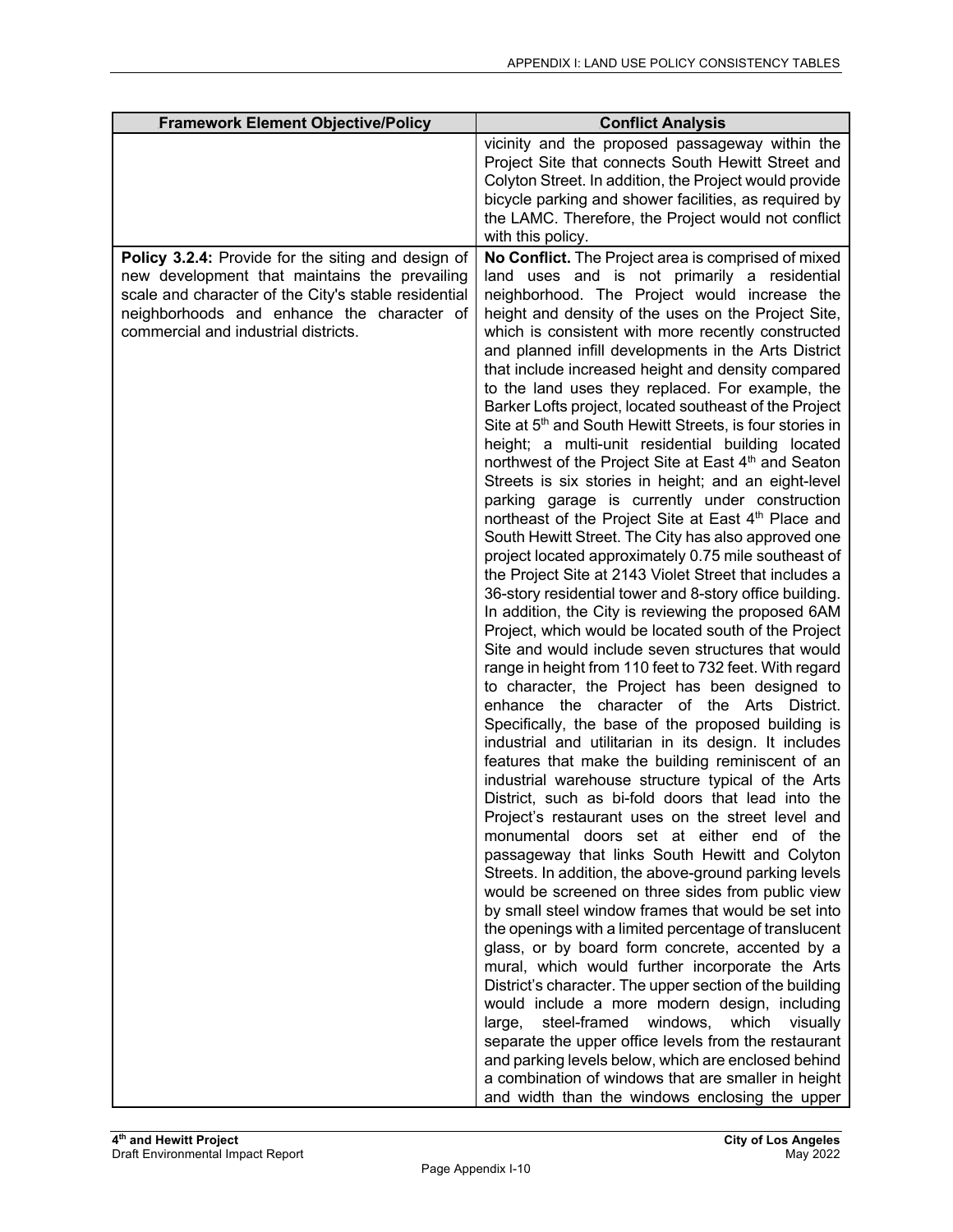| <b>Framework Element Objective/Policy</b>                                                                                                                                                                                                                                                                                                                                                                                                                                                                                                                                                              | <b>Conflict Analysis</b>                                                                                                                                                                                                                                                                                                                                                                                                                                                                                                                                                                                                                                                                                                                                                                                                                                                                                                                                                                                                                                                                                                                                                                                                                                                                                                                                                                                                                                     |
|--------------------------------------------------------------------------------------------------------------------------------------------------------------------------------------------------------------------------------------------------------------------------------------------------------------------------------------------------------------------------------------------------------------------------------------------------------------------------------------------------------------------------------------------------------------------------------------------------------|--------------------------------------------------------------------------------------------------------------------------------------------------------------------------------------------------------------------------------------------------------------------------------------------------------------------------------------------------------------------------------------------------------------------------------------------------------------------------------------------------------------------------------------------------------------------------------------------------------------------------------------------------------------------------------------------------------------------------------------------------------------------------------------------------------------------------------------------------------------------------------------------------------------------------------------------------------------------------------------------------------------------------------------------------------------------------------------------------------------------------------------------------------------------------------------------------------------------------------------------------------------------------------------------------------------------------------------------------------------------------------------------------------------------------------------------------------------|
|                                                                                                                                                                                                                                                                                                                                                                                                                                                                                                                                                                                                        | office levels, board form concrete, and black steel<br>screens. While the Project would change the land<br>use designation of the Project Site from Heavy<br>Industrial to Regional Center Commercial, the Arts<br>District is already transforming from a heavy<br>industrial area to a hybrid light industrial area with a<br>growing number of mixed-use residential and<br>commercial uses. The Project's commercial and<br>office land uses would not conflict with this in-<br>progress transformation. Therefore, the Project<br>would not conflict with this policy.                                                                                                                                                                                                                                                                                                                                                                                                                                                                                                                                                                                                                                                                                                                                                                                                                                                                                 |
| multi-family<br><b>Objective 3.4: Encourage</b><br>new<br>office<br>residential,<br>retail<br>commercial,<br>and<br>development in the City's neighborhood districts,<br>community, regional, and downtown centers as<br>well as along primary transit corridors/boulevards,<br>while at the same time conserving existing<br>neighborhoods and related districts.                                                                                                                                                                                                                                     | No Conflict. The Project Site is located in the Metro<br>area of the Framework Element Long-Range Land<br>Use Diagram. While it is not located within the<br>specified neighborhood district, community center,<br>regional center, or downtown center areas therein, it<br>would locate office and commercial uses proximate<br>to Downtown Los Angeles and to the Metro L (Gold)<br>Line Little Tokyo/Arts District Station (which is<br>located one-half mile to the north). The Project area<br>is also served by bus transit along 1 <sup>st</sup> Street, 3 <sup>rd</sup><br>Street, 4 <sup>th</sup> Street, 6 <sup>th</sup> Street, 7 <sup>th</sup> Street, Olympic<br>Boulevard, Central Avenue, Boyle Avenue, and Soto<br>Street. The bus stops closest to the Project Site are<br>located at East 4th Place and South Hewitt Street,<br>and Merrick Street and Traction Avenue, and are<br>served by the LADOT's Downtown Area Short Hop<br>A line, a local community shuttle bus. Additional bus<br>stops in the Project area are located at 4 <sup>th</sup> Street and<br>Alameda Street and 4 <sup>th</sup> Street and Merrick Street<br>and are served by the Montebello Bus Line M40, as<br>well as Metro Local Lines 18, 53, and 62, and Metro<br>Rapid Line 720. In addition, the Project would not<br>disrupt or divide existing neighborhoods and related<br>districts. Therefore, the Project would not conflict<br>with this objective. |
| Policy 3.4.1: Conserve existing stable residential<br>neighborhoods and lower- intensity commercial<br>districts and encourage the majority of new<br>commercial and mixed-use (integrated commercial<br>and residential) development to be located (a) in a<br>network of neighborhood districts, community,<br>regional, and downtown centers, (b) in proximity to<br>rail and bus transit stations and corridors, and (c)<br>along the City's major boulevards, referred to as<br>districts, centers, and mixed-use boulevards, in<br>accordance with the Framework Long-Range Land<br>Use Diagram. | No Conflict. See analysis for Objective 3.4, above.                                                                                                                                                                                                                                                                                                                                                                                                                                                                                                                                                                                                                                                                                                                                                                                                                                                                                                                                                                                                                                                                                                                                                                                                                                                                                                                                                                                                          |
| Objective 3.14: Provide land and supporting<br>services for the retention of existing and attraction<br>of new industries.                                                                                                                                                                                                                                                                                                                                                                                                                                                                             | No Conflict. This is an economic development<br>policy that was not specifically adopted for the<br>purpose of avoiding or mitigating an environmental<br>effect. The conversion of industrial land is an<br>economic issue that is not within the scope of CEQA                                                                                                                                                                                                                                                                                                                                                                                                                                                                                                                                                                                                                                                                                                                                                                                                                                                                                                                                                                                                                                                                                                                                                                                             |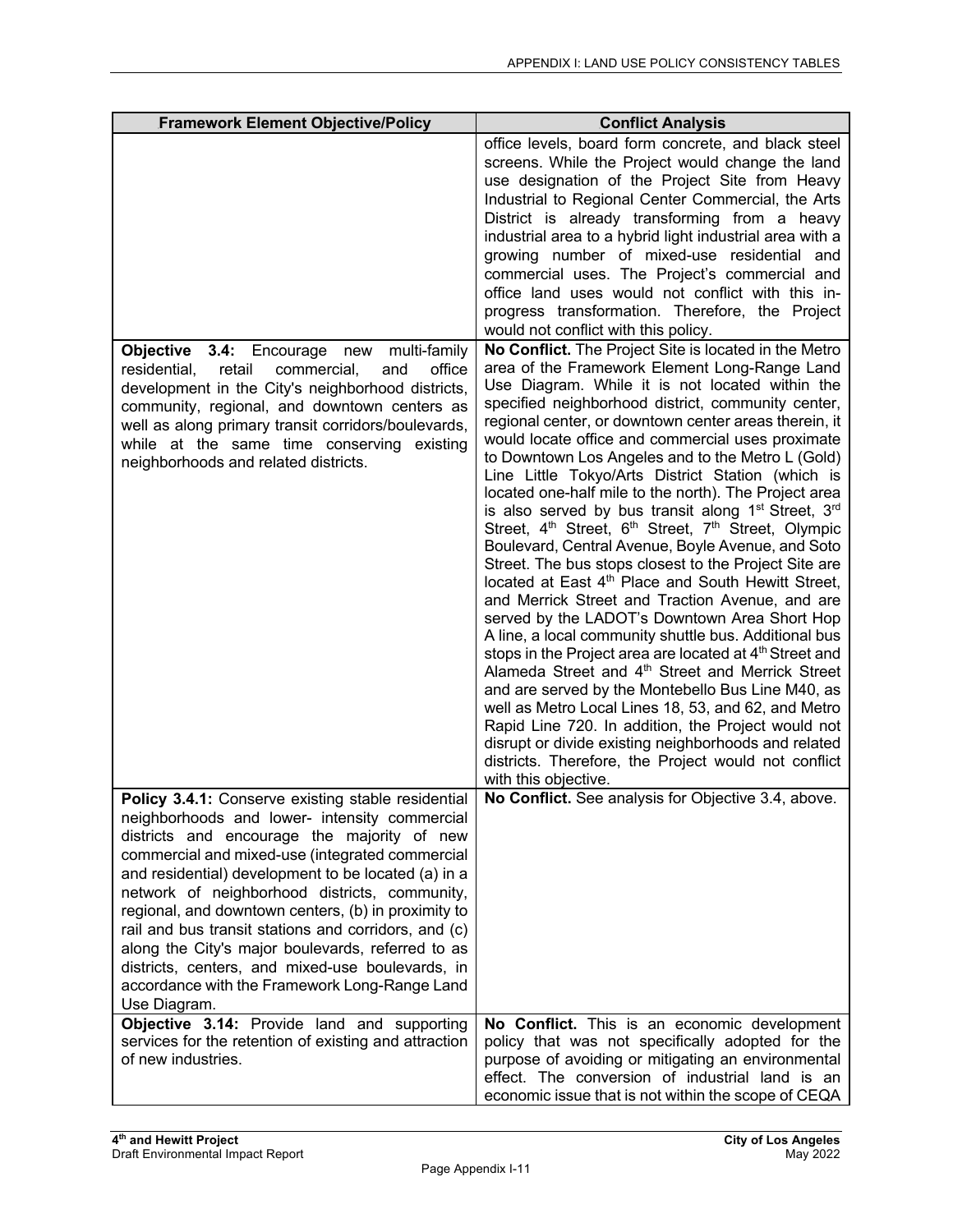| <b>Framework Element Objective/Policy</b>                                                                                                                                                                                                     | <b>Conflict Analysis</b>                                                                                                                                                                                                                                                                                                                                                                                                                                                                                                                                                                                                                                                                                                                                                                                                                                                                                                                                                                                                                                                                                                                                                                                                                                                                                                                                                                                                                                                                                                                                                                                                                                                                                                |
|-----------------------------------------------------------------------------------------------------------------------------------------------------------------------------------------------------------------------------------------------|-------------------------------------------------------------------------------------------------------------------------------------------------------------------------------------------------------------------------------------------------------------------------------------------------------------------------------------------------------------------------------------------------------------------------------------------------------------------------------------------------------------------------------------------------------------------------------------------------------------------------------------------------------------------------------------------------------------------------------------------------------------------------------------------------------------------------------------------------------------------------------------------------------------------------------------------------------------------------------------------------------------------------------------------------------------------------------------------------------------------------------------------------------------------------------------------------------------------------------------------------------------------------------------------------------------------------------------------------------------------------------------------------------------------------------------------------------------------------------------------------------------------------------------------------------------------------------------------------------------------------------------------------------------------------------------------------------------------------|
|                                                                                                                                                                                                                                               | review, unless the conversion results in adverse<br>impacts on the physical environment. Therefore, the<br>discussion included here is for informational<br>purposes only.                                                                                                                                                                                                                                                                                                                                                                                                                                                                                                                                                                                                                                                                                                                                                                                                                                                                                                                                                                                                                                                                                                                                                                                                                                                                                                                                                                                                                                                                                                                                              |
|                                                                                                                                                                                                                                               | The Project Site is located within two of the subareas<br>of the Central City North Community Plan<br>(Community Plan) area. The two overlapping<br>subareas are the Artists-in-Residence District and<br>the South Industrial subarea. The Artists-in-<br>Residence subarea notes the transition from<br>predominantly old industrial warehouses to artists'<br>lofts, studios, and other commercial uses. The<br>second subarea, South Industrial, is descriptive of<br>historic uses in the area, as it was dominated by<br>large warehouses that were conveniently located<br>near the truck and railroad yards. The surrounding<br>uses consist of a mix of low intensity industrial<br>warehouses, an array of commercial uses of varied<br>intensities, and live/work and residential uses. Over<br>the past two decades, the subareas of the<br>Community Plan area, within which the Project Site<br>is located, have been transforming from a<br>predominantly industrial area to one that is "primarily<br>made up of old warehouses now converted to artists'<br>lofts and studios," as indicated in the Community<br>Plan. In addition, with the advent of the City's<br>Adaptive Reuse Ordinance, the converted buildings<br>now operate as live/work and commercial uses;<br>thus, there is a growing residential population and<br>commercial-oriented uses within the Community<br>Plan area. For example, surrounding land uses<br>include The Row DTLA, Biscuit Company Lofts, Toy<br>Factory Lofts, Los Angeles Cleantech Incubator<br>Campus, La Kretz Innovation Campus, Resident LA,<br>Arts District Park and Arts District Dog Park, and the<br>Southern California Institute of Architecture. |
| Policy 3.14.4: Limit the introduction of new<br>commercial and other non-industrial uses in<br>existing commercial manufacturing zones to uses<br>which support the primary industrial function of the<br>location in which they are located. | Although the Project does not propose new<br>industrial land uses, it would not conflict with the<br>existing land use patterns and uses in the immediate<br>area, which, as detailed above, are developed with<br>a variety of commercial, residential, and live/work<br>projects on properties zoned for industrial and<br>manufacturing uses. Development of the Project<br>would be compatible with adjacent development,<br>would not result in a fragmented pattern of<br>development, and, therefore, the Project would not<br>conflict with this objective.<br>No Conflict. This is an economic development<br>policy that was not specifically adopted for the<br>purpose of avoiding or mitigating an environmental<br>effect. The conversion of industrial land is an<br>economic issue that is not within the scope of CEQA                                                                                                                                                                                                                                                                                                                                                                                                                                                                                                                                                                                                                                                                                                                                                                                                                                                                                 |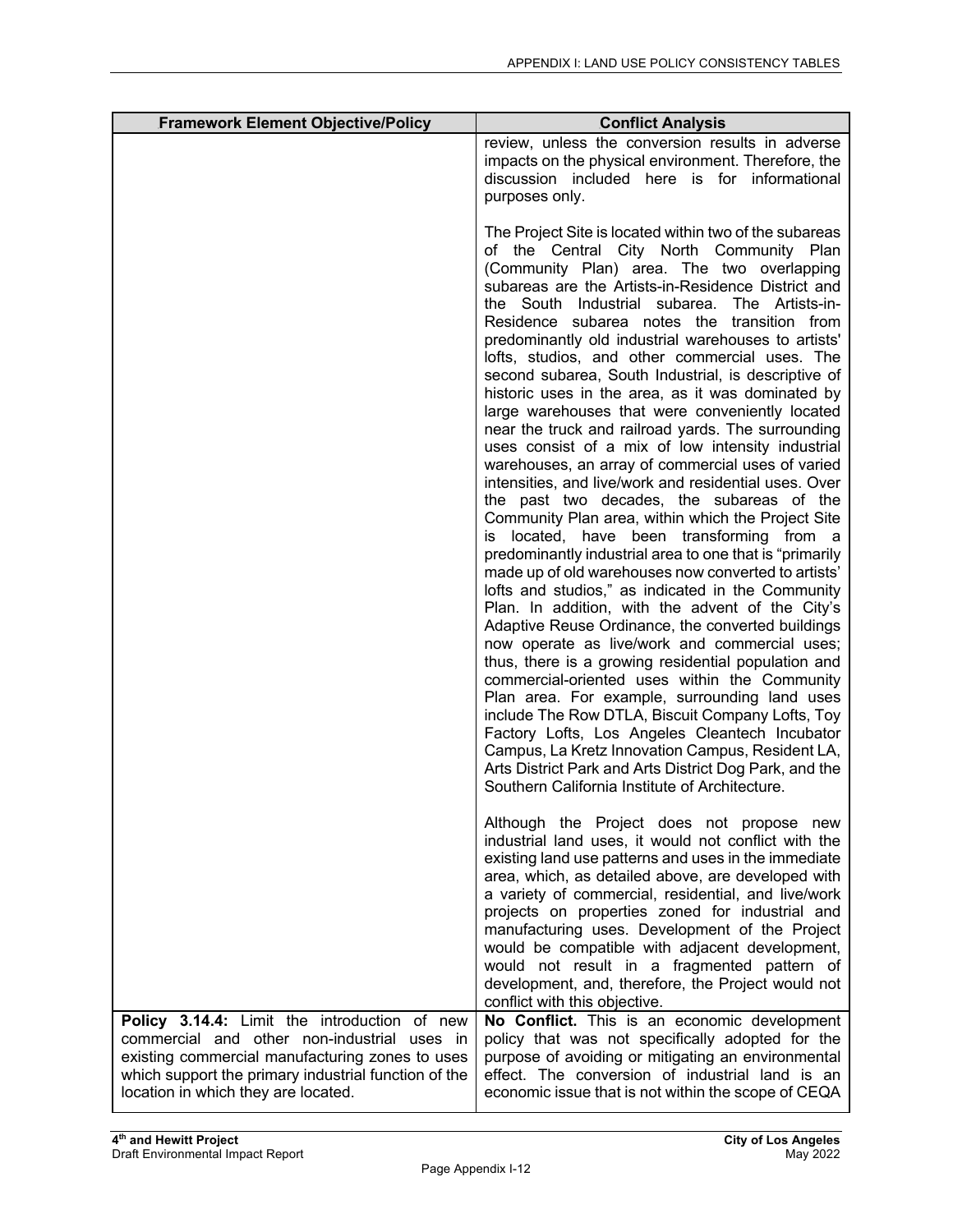|    | <b>Framework Element Objective/Policy</b>                                                                                                                                                                                        | <b>Conflict Analysis</b>                                                                                                                                                                                                                                                                                                                                                                                                                                                                                                                                                                                                                                                                                                                                                                                                                                                                                                             |
|----|----------------------------------------------------------------------------------------------------------------------------------------------------------------------------------------------------------------------------------|--------------------------------------------------------------------------------------------------------------------------------------------------------------------------------------------------------------------------------------------------------------------------------------------------------------------------------------------------------------------------------------------------------------------------------------------------------------------------------------------------------------------------------------------------------------------------------------------------------------------------------------------------------------------------------------------------------------------------------------------------------------------------------------------------------------------------------------------------------------------------------------------------------------------------------------|
|    |                                                                                                                                                                                                                                  | review, unless the conversion results in adverse<br>impacts on the physical environment. Therefore, the<br>discussion included here is for informational<br>purposes only.                                                                                                                                                                                                                                                                                                                                                                                                                                                                                                                                                                                                                                                                                                                                                           |
|    |                                                                                                                                                                                                                                  | While this policy calls for the limitation of non-<br>industrial uses in existing commercial manufacturing<br>zones to uses that "support the primary industrial<br>function" of the location in which they are located, as<br>described above, the area immediately surrounding<br>the Project Site is no longer comprised of uses that<br>are primarily industrial. Rather, the Arts District is<br>comprised of a mix of industrial and manufacturing,<br>commercial, residential, and live/work uses. The<br>Project Site is also not utilized currently for industrial<br>related purposes; it currently supports the building<br>that was formerly occupied by the A+D Museum,<br>surface parking, and a law office building. Therefore,<br>the Project's office and commercial uses would<br>support, and be compatible with, the adjacent<br>pattern of development, and the Project would not<br>conflict with this policy. |
|    | Policy 3.14.6: Consider the potential re-<br>designation of marginal industrial lands for<br>alternative uses by amending the community                                                                                          | No Conflict. This is an economic development<br>policy that was not specifically adopted for the<br>purpose of avoiding or mitigating an environmental                                                                                                                                                                                                                                                                                                                                                                                                                                                                                                                                                                                                                                                                                                                                                                               |
|    | plans based on the following criteria:                                                                                                                                                                                           | effect. The conversion of industrial land is an                                                                                                                                                                                                                                                                                                                                                                                                                                                                                                                                                                                                                                                                                                                                                                                                                                                                                      |
| a. | Where it can be demonstrated that the<br>existing parcelization precludes effective use<br>for industrial or supporting functions and<br>where there is no available method to<br>assemble parcels into a unified site that will | economic issue that is not with the scope of CEQA<br>review unless the conversion results in adverse<br>impacts on the physical environment. Therefore, the<br>discussion included here is for informational<br>purposes only.                                                                                                                                                                                                                                                                                                                                                                                                                                                                                                                                                                                                                                                                                                       |
|    | support viable industrial development;                                                                                                                                                                                           | The Project Site does not currently contain any                                                                                                                                                                                                                                                                                                                                                                                                                                                                                                                                                                                                                                                                                                                                                                                                                                                                                      |
| b. | Where the size and/or the configuration of<br>assembled parcels are insufficient to<br>accommodate viable industrial development;                                                                                                | warehouse/industrial uses, rather, the existing land<br>uses consist of museum space, a law office, and<br>surface parking lots. Therefore, the Project would<br>not convert existing industrial land to other uses.<br>Moreover, the development of the Project would not                                                                                                                                                                                                                                                                                                                                                                                                                                                                                                                                                                                                                                                           |
| c. | Where the size, use, and/or configuration of<br>the industrial parcels adversely impact<br>adjacent residential neighborhoods;                                                                                                   | result in a fragmented pattern of development,<br>because it would not physically divide an established<br>community. The area immediately surrounding the<br>Project Site is comprised of a mix of industrial and                                                                                                                                                                                                                                                                                                                                                                                                                                                                                                                                                                                                                                                                                                                   |
| d. | Where available infrastructure is inadequate<br>and improvements are economically<br>infeasible to support the needs of industrial<br>uses;                                                                                      | manufacturing,<br>commercial,<br>residential,<br>and<br>live/work uses (such as Barker Lofts, The Row<br>DTLA, Biscuit Company Lofts, Toy Factory Lofts,<br>Los Angeles Cleantech Incubator Campus, La Kretz<br>Innovation Campus, Resident LA, Arts District Park                                                                                                                                                                                                                                                                                                                                                                                                                                                                                                                                                                                                                                                                   |
| е. | Where the conversion of industrial lands to an<br>alternative use will not create a fragmented<br>pattern of development and reduce the<br>integrity and viability of existing industrial<br>areas;                              | and Arts District Dog Park, and the Southern<br>California Institute of Architecture). Therefore, the<br>Project's museum space, office, and restaurant uses<br>would reinforce the current mixed-use development<br>trend that is occurring in the Project vicinity.                                                                                                                                                                                                                                                                                                                                                                                                                                                                                                                                                                                                                                                                |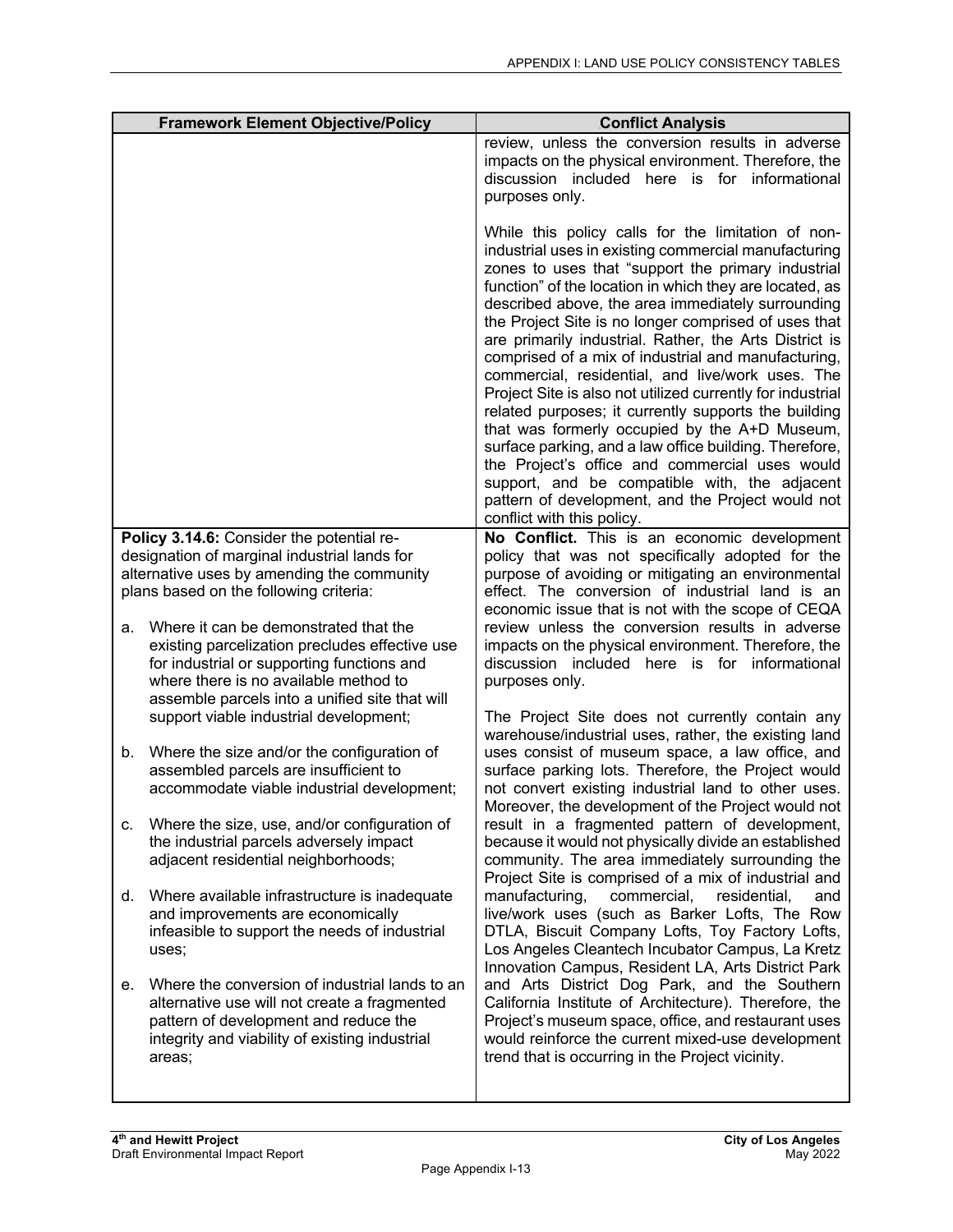| <b>Framework Element Objective/Policy</b>                                                                                                                                                                                                                                                                                                                                                                                                                                                                                    | <b>Conflict Analysis</b>                                                                                                                                                                                                                                                                                                                                                                                                                                                                                                                                                                                                                                                                                                                                                                                                                                                                                               |  |
|------------------------------------------------------------------------------------------------------------------------------------------------------------------------------------------------------------------------------------------------------------------------------------------------------------------------------------------------------------------------------------------------------------------------------------------------------------------------------------------------------------------------------|------------------------------------------------------------------------------------------------------------------------------------------------------------------------------------------------------------------------------------------------------------------------------------------------------------------------------------------------------------------------------------------------------------------------------------------------------------------------------------------------------------------------------------------------------------------------------------------------------------------------------------------------------------------------------------------------------------------------------------------------------------------------------------------------------------------------------------------------------------------------------------------------------------------------|--|
| Where the conversion of industrial lands to an<br>f.<br>alternative use will not result in an adverse<br>impact on adjacent residential neighborhoods,<br>commercial districts, or other land uses;<br>Where it can be demonstrated that the<br>g.<br>reduction of industrial lands will not adversely<br>impact the City's ability to accommodate<br>sufficient industrial uses to provide jobs for<br>the City's residents or incur adverse fiscal<br>impacts; and/or<br>Where existing industrial uses constitute a<br>h. | Although designated and zoned for industrial uses,<br>the existing uses are not industrial, as detailed<br>above, and the Project Site is unlikely to<br>accommodate viable industrial development given<br>its size, location, and other land uses in the<br>immediate vicinity. The Project Site is relatively small<br>in size for industrial development, at 1.31 acres, and<br>it is bounded on three sides by the existing roadway<br>network. Further, the Applicant does not own or<br>control the remaining adjacent parcels. Therefore, it<br>is not feasible to assemble adjacent parcels to<br>create a larger, unified site that would support a<br>viable industrial development.                                                                                                                                                                                                                        |  |
| hazard to adjacent residential or natural<br>areas.                                                                                                                                                                                                                                                                                                                                                                                                                                                                          | According to the Community Plan, there are 914<br>acres planned for industrial use (approximately 45.5<br>percent of the 2,010-acre total) in the Community<br>Plan area. The Project Site comprises 1.31 acres, or<br>approximately 0.14 percent of the industrially-zoned<br>land in the Community Plan area. Therefore,<br>adequate land would remain for industrial uses and<br>industrial job opportunities. It is also noted that while<br>not industrial in nature, the Project would result in a<br>net increase of 1,270 jobs on-site (as shown in<br>Section IV.J, Population and Housing) and would<br>generate substantial ongoing revenue to the City in<br>the form of sales and property taxes. Therefore, the<br>Project would provide jobs for the residents of the<br>City and contribute to the City's overall economic<br>prosperity. As such, the Project would not conflict<br>with this policy. |  |
| <b>Policy 3.18:</b> Provide for the stability<br>and<br>enhancement of multi-family residential, mixed-<br>use, and/or commercial areas of the City and direct<br>growth to areas where sufficient infrastructure and<br>services exist.                                                                                                                                                                                                                                                                                     | No Conflict. As discussed in Section IV.G,<br>Hydrology and Water Quality; Section IV.K.1, Public<br>Services - Fire Protection; Section IV.K.2, Public<br>Services - Police Protection; Section IV.L,<br>Transportation; Section IV.N.1, Utilities and Service<br>Systems - Solid Waste; Section IV.N.2, Utilities and<br>Service Systems - Wastewater; Section IV.N.3,<br>Utilities and Service Systems - Water Supply; and<br>Section IV.N.4, Utilities and Service Systems -<br>Electric<br>Power,<br>Natural<br>Gas,<br>and<br>Telecommunications Infrastructure of this Draft EIR,<br>and in Appendix A2, Initial Study, of this Draft EIR,<br>the Project Site would be located in an area with<br>adequate<br>public services<br>and<br>infrastructure<br>available to serve the Project.                                                                                                                      |  |
| <b>Housing Chapter</b>                                                                                                                                                                                                                                                                                                                                                                                                                                                                                                       |                                                                                                                                                                                                                                                                                                                                                                                                                                                                                                                                                                                                                                                                                                                                                                                                                                                                                                                        |  |
|                                                                                                                                                                                                                                                                                                                                                                                                                                                                                                                              | The goals, objectives, and policies of the Framework Element Housing Chapter do not apply to the Project,                                                                                                                                                                                                                                                                                                                                                                                                                                                                                                                                                                                                                                                                                                                                                                                                              |  |

as it would neither remove existing housing nor provide new housing.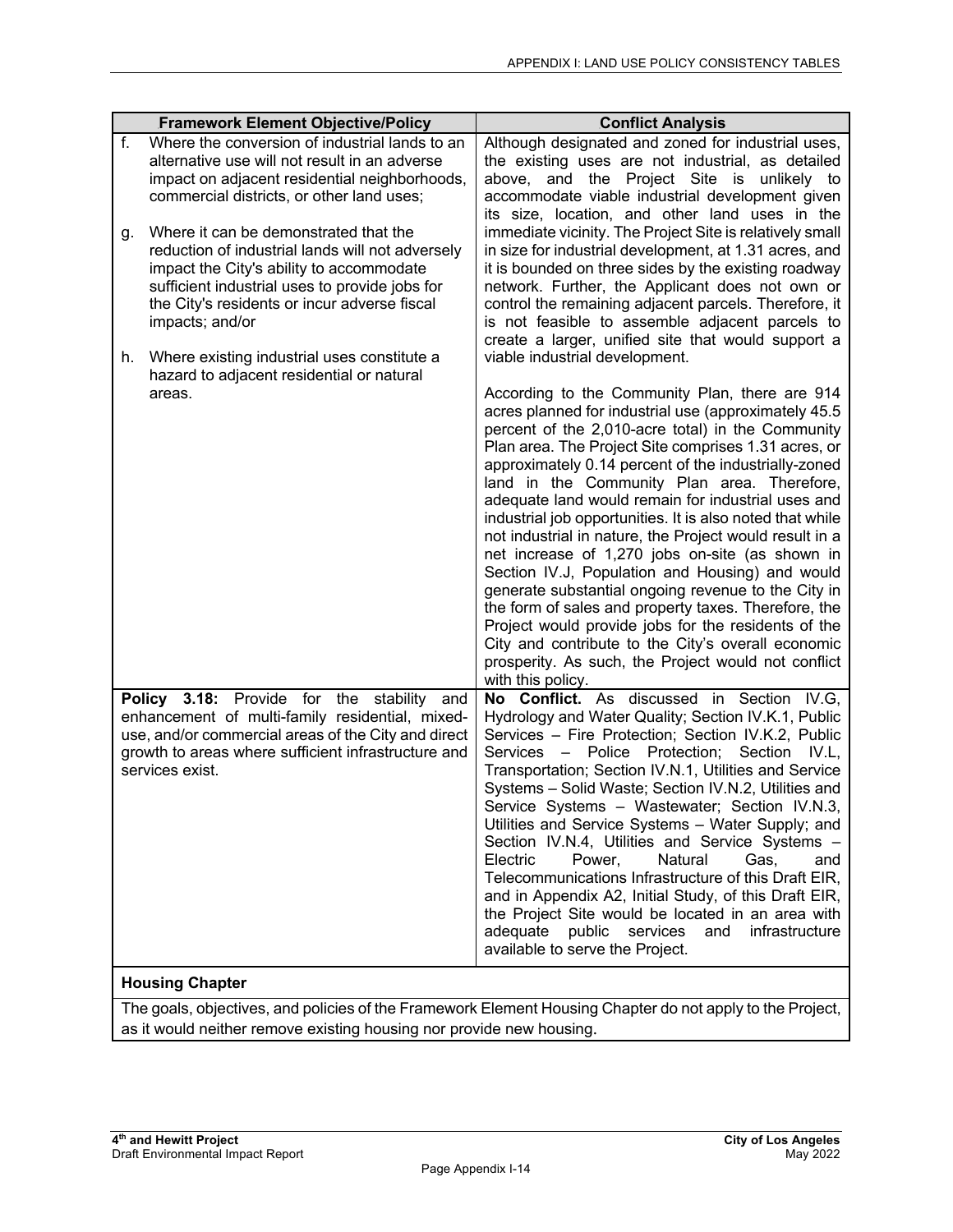|    | <b>Framework Element Objective/Policy</b>                                                                                                                                                                                                                                                                                                                                               | <b>Conflict Analysis</b>                                                                                                                                                                                                                                                                                                                                                                                                                                                                       |
|----|-----------------------------------------------------------------------------------------------------------------------------------------------------------------------------------------------------------------------------------------------------------------------------------------------------------------------------------------------------------------------------------------|------------------------------------------------------------------------------------------------------------------------------------------------------------------------------------------------------------------------------------------------------------------------------------------------------------------------------------------------------------------------------------------------------------------------------------------------------------------------------------------------|
|    | <b>Urban Form and Neighborhood Design Chapter</b>                                                                                                                                                                                                                                                                                                                                       |                                                                                                                                                                                                                                                                                                                                                                                                                                                                                                |
|    | Objective 5.8: Reinforce or encourage the                                                                                                                                                                                                                                                                                                                                               | No Conflict. The Project is not located in a                                                                                                                                                                                                                                                                                                                                                                                                                                                   |
|    | establishment of a strong pedestrian orientation in<br>designated neighborhood districts, community<br>centers, and pedestrian-oriented subareas within<br>regional centers, so that these districts and centers<br>can serve as a focus of activity for the surrounding<br>community and a focus for investment in the<br>community.<br>Policy 5.8.1: Buildings in pedestrian-oriented | designated neighborhood district, community center,<br>or pedestrian-oriented subarea within a regional<br>center. Nevertheless, the Project would retain the<br>existing building formerly occupied by the A+D<br>Museum building and develop an 18-story Office<br>Building within the Arts District. The ground floor of<br>the Office Building, which fronts East 4 <sup>th</sup> Street and<br>South Hewitt Street, would include office and<br>restaurant spaces; some of which would be |
|    | districts and centers should have the following<br>general characteristics:                                                                                                                                                                                                                                                                                                             | approximately 20 feet in height with bi-fold doors for<br>increased street interaction. The building formerly<br>occupied by the A+D Museum is anticipated to be                                                                                                                                                                                                                                                                                                                               |
| а. | An exterior building wall high enough to define<br>the street, create a sense of enclosure, and<br>typically located along the sidewalk;                                                                                                                                                                                                                                                | re-occupied with a use that is consistent with historic<br>uses, such as the A+D Museum, for which the<br>building interior is customized. These land uses<br>would be open to patrons, office employees, and                                                                                                                                                                                                                                                                                  |
| b. | A building wall more-or-less continuous along<br>the street frontage;                                                                                                                                                                                                                                                                                                                   | visitors. Pedestrian activity would also be enhanced<br>by an open courtyard along Colyton Street, and a<br>passageway connecting South Hewitt and Colyton                                                                                                                                                                                                                                                                                                                                     |
| c. | Ground floor building frontage designed to<br>accommodate commercial uses, community<br>facilities, or display cases;                                                                                                                                                                                                                                                                   | Streets through the ground floor of the Office<br>Building. The existing 4 <sup>th</sup> Street sidewalk would be<br>maintained, and the Project would provide sidewalks<br>along Colyton and South Hewitt Streets. With the                                                                                                                                                                                                                                                                   |
| d. | Shops with entrances directly accessible from<br>the sidewalk and located at frequent intervals;                                                                                                                                                                                                                                                                                        | exception of the pedestrian passageway through the<br>Office Building and the minimal space between the<br>Office Building and the existing building formerly                                                                                                                                                                                                                                                                                                                                  |
| е. | Well lit exteriors fronting on the sidewalk that<br>provide safety and comfort commensurate<br>with the intended nighttime use, when<br>appropriate;                                                                                                                                                                                                                                    | occupied by the A+D Museum, the proposed Office<br>Building and the building formerly occupied by the<br>A+D Museum (which would be retained on-site)<br>would create a nearly continuous wall along the<br>street frontage. The exterior walls of the Office                                                                                                                                                                                                                                  |
| f. | Ground floor building walls devoted to display<br>windows or display cases;                                                                                                                                                                                                                                                                                                             | Building would be up to 18 stories in height along<br>existing and new sidewalks along the Project<br>frontage, which would define the street and create a                                                                                                                                                                                                                                                                                                                                     |
| g. | Parking located behind the commercial<br>frontage and screened from view and<br>driveways located on side streets where<br>feasible;                                                                                                                                                                                                                                                    | sense of enclosure. The existing building formerly<br>occupied by the A+D Museum and the proposed<br>new ground floor office and restaurant uses within<br>the Office Building would have entrances directly<br>accessible from the sidewalks, and parking would be                                                                                                                                                                                                                            |
| h. | Inclusion of bicycle parking areas and<br>facilities to reduce the need for vehicular use;<br>and                                                                                                                                                                                                                                                                                       | provided within the building's subterranean levels<br>and levels 2 through 5, which would be screened<br>from view by a combination of board form concrete;<br>non-operable, industrial steel frame windows; and<br>black metal screens. In addition, the Project would                                                                                                                                                                                                                        |
| i. | The area within 15 feet of the sidewalk may<br>be an arcade that is substantially open to the<br>sidewalk to accommodate outdoor dining or<br>other activities.                                                                                                                                                                                                                         | provide safe lighting for security and wayfinding<br>purposes. Lastly, the Project would provide short-<br>and long-term bicycle spaces, a bike repair area,<br>and shower facilities, which would decrease reliance<br>on vehicular transportation, reduce VMT, and<br>reduce GHGs. Therefore, the Project would not<br>conflict with this objective/policy.                                                                                                                                  |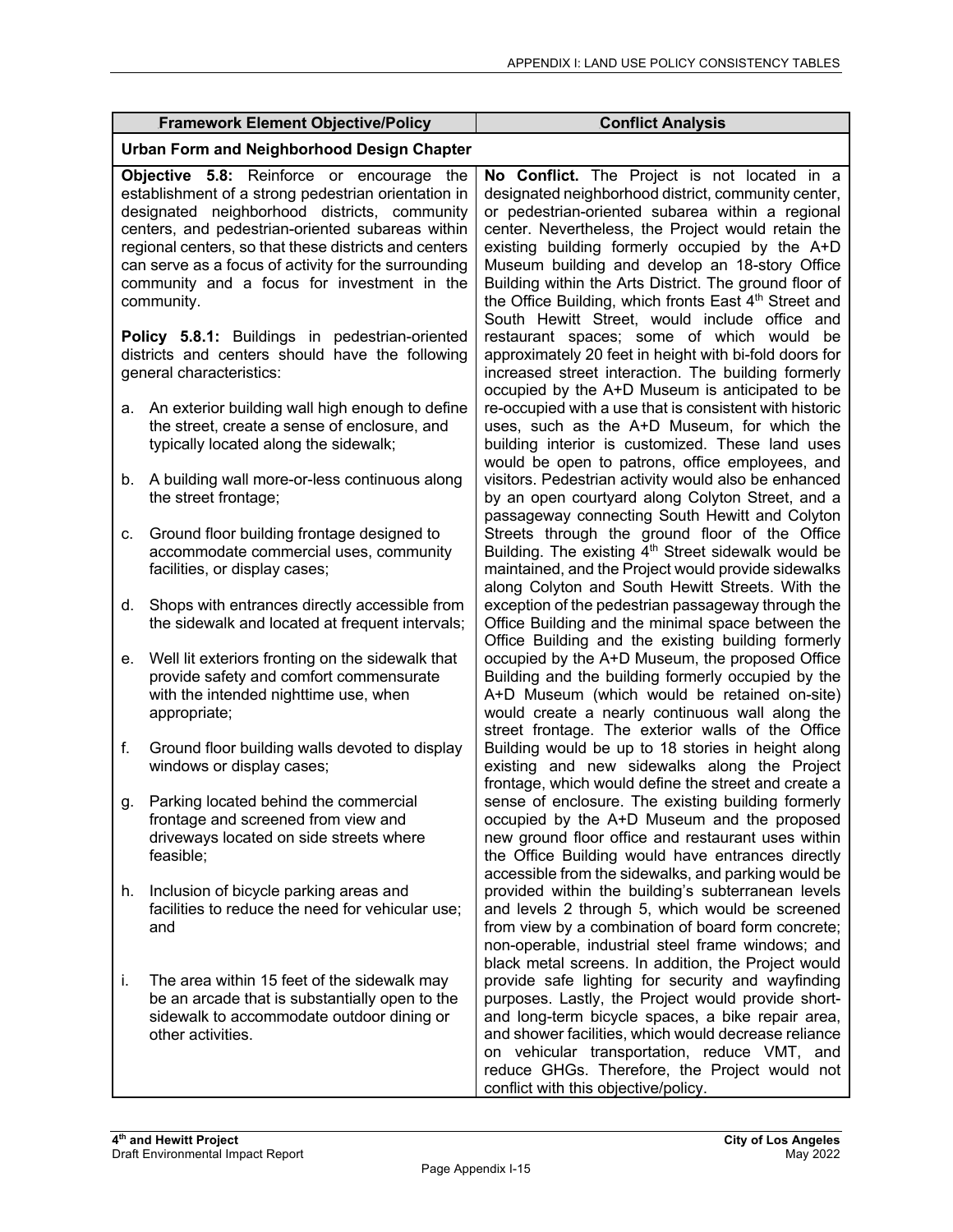| <b>Framework Element Objective/Policy</b>                                                                                                                                                                                                                                                                                                                                                                                                                                                                                                                                                         | <b>Conflict Analysis</b>                                                                                                                                                                                                                                                                                                                                                                                                                                                                                                                                                                                                                                                                                                                                                          |
|---------------------------------------------------------------------------------------------------------------------------------------------------------------------------------------------------------------------------------------------------------------------------------------------------------------------------------------------------------------------------------------------------------------------------------------------------------------------------------------------------------------------------------------------------------------------------------------------------|-----------------------------------------------------------------------------------------------------------------------------------------------------------------------------------------------------------------------------------------------------------------------------------------------------------------------------------------------------------------------------------------------------------------------------------------------------------------------------------------------------------------------------------------------------------------------------------------------------------------------------------------------------------------------------------------------------------------------------------------------------------------------------------|
| <b>Open Space and Conservation Chapter</b>                                                                                                                                                                                                                                                                                                                                                                                                                                                                                                                                                        |                                                                                                                                                                                                                                                                                                                                                                                                                                                                                                                                                                                                                                                                                                                                                                                   |
| Objective 6.4: Ensure that the City's open spaces<br>contribute positively to the stability and identity of<br>the communities and neighborhoods in which they<br>are located or through which they pass.                                                                                                                                                                                                                                                                                                                                                                                         | No Conflict. The Project would develop office and<br>restaurant uses and retain the existing building<br>formerly occupied by the A+D Museum within the<br>Arts District. Although there are no open space                                                                                                                                                                                                                                                                                                                                                                                                                                                                                                                                                                        |
| <b>Policy 6.4.7:</b> Consider as part of the City's open<br>space inventory of pedestrian streets, community<br>gardens, shared school playfields, and privately-<br>owned commercial open<br>spaces that are<br>accessible to the public, even though such<br>elements fall outside the conventional definitions of<br>"open space." This will help address the open<br>outdoor recreation<br>needs<br>space and<br>of<br>communities that are currently deficient in these<br>resources.<br>Policy 6.4.8: Maximize the use of existing public<br>open space resources at the neighborhood scale | requirements for commercial uses, the Project would<br>include several areas of publicly accessible open<br>space and tenant amenity spaces. The Project<br>would provide a landscaped and publicly accessible<br>outdoor courtyard, with a pergola,<br>and a<br>passageway to provide pedestrian access between<br>Colyton and South Hewitt Streets. The open space<br>amenities for employees and visitors of the Office<br>Building would also include balconies and terraces<br>on the 6 <sup>th</sup> floor and 17 <sup>th</sup> rooftop level. The Project<br>would also provide street trees along Colyton Street,<br>East 4 <sup>th</sup> Street, and South Hewitt Street at its<br>frontage. Therefore, the Project would not conflict<br>with these objective/policies. |
| seek<br>opportunities<br>for<br>private<br>and<br>new<br>development to enhance the<br>open<br>space<br>resources of the neighborhoods.                                                                                                                                                                                                                                                                                                                                                                                                                                                           |                                                                                                                                                                                                                                                                                                                                                                                                                                                                                                                                                                                                                                                                                                                                                                                   |
| Encourage the development of public plazas,<br>а.<br>forested streets, farmers markets, residential<br>commons, rooftop spaces, and other places<br>that function like open space in urbanized<br>areas of the City with deficiencies of natural<br>open space, especially in targeted growth<br>areas.                                                                                                                                                                                                                                                                                           |                                                                                                                                                                                                                                                                                                                                                                                                                                                                                                                                                                                                                                                                                                                                                                                   |
| b.<br>Encourage the improvement of open space,<br>both on public and private property, as<br>opportunities arise. Such places may include<br>the dedication of "unbuildable" areas or sites<br>that may serve as green space, or pathways<br>and connections that may be improved to<br>serve as neighborhood landscape and<br>recreation amenities.                                                                                                                                                                                                                                              |                                                                                                                                                                                                                                                                                                                                                                                                                                                                                                                                                                                                                                                                                                                                                                                   |
| <b>Economic Development Chapter</b>                                                                                                                                                                                                                                                                                                                                                                                                                                                                                                                                                               |                                                                                                                                                                                                                                                                                                                                                                                                                                                                                                                                                                                                                                                                                                                                                                                   |
| Objective 7.2: Establish a balance of land uses<br>that provides for commercial and industrial<br>development which meets the needs of local<br>residents, sustains economic growth, and assures<br>maximum feasible environmental quality.                                                                                                                                                                                                                                                                                                                                                       | No Conflict. This is an economic development<br>policy that was not specifically adopted for the<br>purpose of avoiding or mitigating an environmental<br>effect. Therefore, the discussion included here is for<br>informational purposes only.                                                                                                                                                                                                                                                                                                                                                                                                                                                                                                                                  |
|                                                                                                                                                                                                                                                                                                                                                                                                                                                                                                                                                                                                   | Project would<br>provide for<br>The<br>commercial<br>development and sustain economic growth by<br>creating new restaurant and office uses, providing a<br>net increase of 1,270 jobs, and generating sales,<br>property, and business license tax revenue. The<br>Project is subject to environmental review in<br>accordance with CEQA, as provided by the Draft                                                                                                                                                                                                                                                                                                                                                                                                                |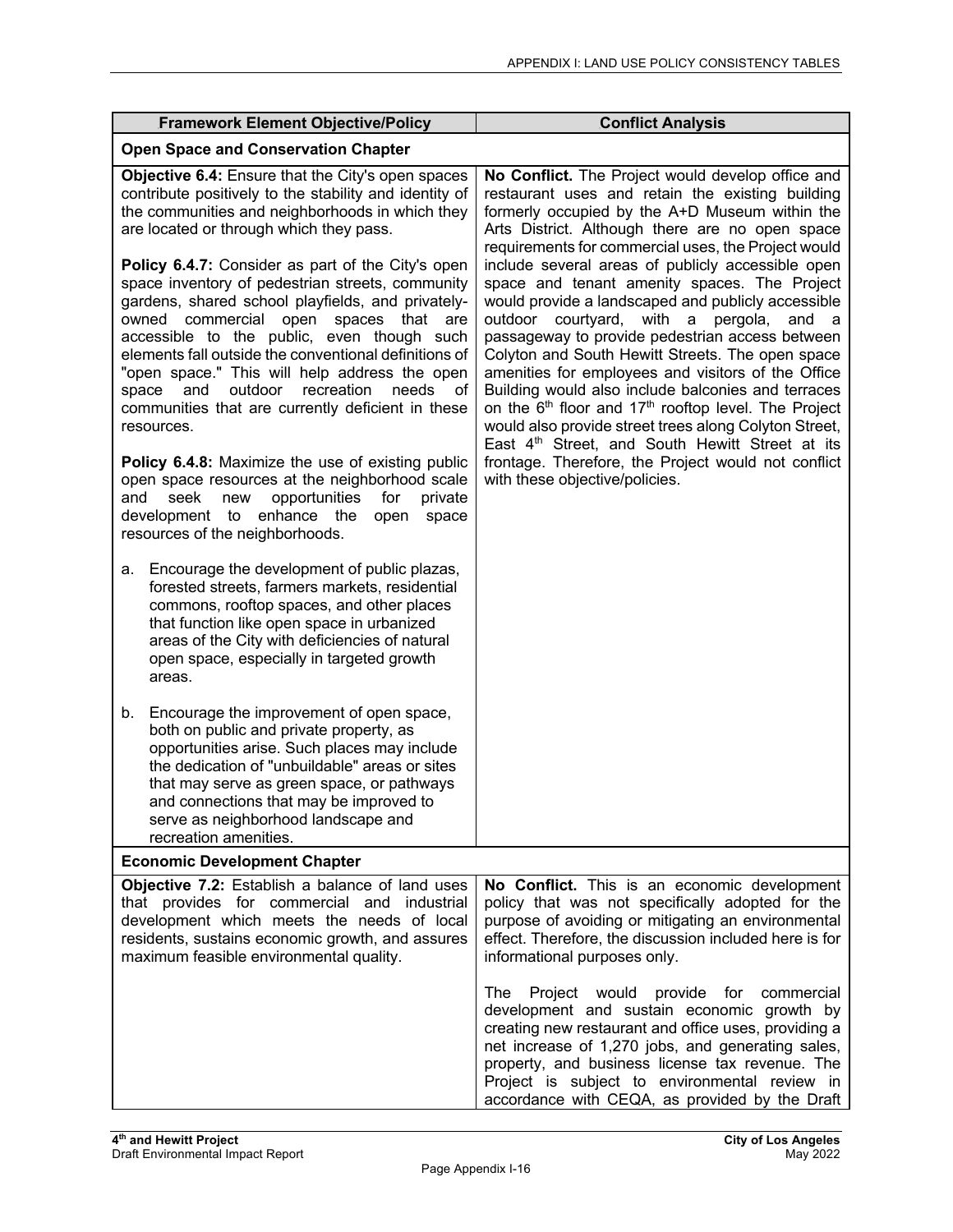| <b>Framework Element Objective/Policy</b>                                                                                                                                                                                  | <b>Conflict Analysis</b>                                                                                                                                                                                                                                                                                                                                                                                                                                                                                                                                                                                                                                                                                                                                                                                                                                                                                                                                                                                       |
|----------------------------------------------------------------------------------------------------------------------------------------------------------------------------------------------------------------------------|----------------------------------------------------------------------------------------------------------------------------------------------------------------------------------------------------------------------------------------------------------------------------------------------------------------------------------------------------------------------------------------------------------------------------------------------------------------------------------------------------------------------------------------------------------------------------------------------------------------------------------------------------------------------------------------------------------------------------------------------------------------------------------------------------------------------------------------------------------------------------------------------------------------------------------------------------------------------------------------------------------------|
|                                                                                                                                                                                                                            | EIR, would meet or exceed applicable regulations<br>and standards for efficiency, and would include<br>project design features described within this Draft<br>EIR that would reduce potential environmental<br>impacts to assure maximum feasible environmental<br>quality. Therefore, the Project would not conflict with<br>this objective.                                                                                                                                                                                                                                                                                                                                                                                                                                                                                                                                                                                                                                                                  |
| Policy 7.2.8: Retain the current manufacturing and<br>industrial land use designations, consistent with<br>other Framework Element policies, to provide<br>adequate quantities of land for emerging industrial<br>sectors. | No Conflict. This is an economic development<br>policy that was not specifically adopted for the<br>purpose of avoiding or mitigating an environmental<br>effect. Therefore, the discussion included here is for<br>informational purposes only.                                                                                                                                                                                                                                                                                                                                                                                                                                                                                                                                                                                                                                                                                                                                                               |
|                                                                                                                                                                                                                            | The Project Site represents approximately 0.14<br>percent of the land currently designated for industrial<br>uses in the Community Plan area. Therefore,<br>adequate land would remain for industrial uses.<br>Furthermore, the Project would result in a net<br>increase of 1,270 employees on-site and would<br>generate substantial ongoing revenues to the City in<br>the form of sales, property, and business license<br>taxes.                                                                                                                                                                                                                                                                                                                                                                                                                                                                                                                                                                          |
|                                                                                                                                                                                                                            | Moreover, this policy must be considered in light of<br>Policy 3.14.6.<br>Based<br>on the<br>immediately<br>surrounding uses (commercial, residential, and<br>live/work) and the Project Site's relatively small<br>parcel size of 1.31 acres for industrial use, this<br>specific site is not suited to a modern, large-scale<br>industrial operation. Further, the Applicant does not<br>own or control the remaining adjacent parcels.<br>Therefore, it is not feasible to assemble adjacent<br>parcels to create a larger, unified site that would<br>support a viable industrial development.                                                                                                                                                                                                                                                                                                                                                                                                             |
|                                                                                                                                                                                                                            | Furthermore, the Project would substantially meet<br>the criteria for changing the current land use<br>designation. As described in more detail in the<br>response to Policy 3.14.6, The Project Site does not<br>currently contain any warehouse/industrial uses;<br>therefore, the Project would not convert existing<br>industrial land to other uses. Moreover, the<br>development of the Project would not result in a<br>fragmented pattern of development, because it<br>would not physically divide an established<br>community. The area immediately surrounding the<br>Project Site is comprised of a mix of industrial and<br>manufacturing, commercial, residential,<br>and<br>live/work uses (such as Barker Lofts, The Row<br>DTLA, Biscuit Company Lofts, Toy Factory Lofts,<br>Los Angeles Cleantech Incubator Campus, La Kretz<br>Innovation Campus, Resident LA, Arts District Park<br>and Arts District Dog Park, and the Southern<br>California Institute of Architecture). Therefore, the |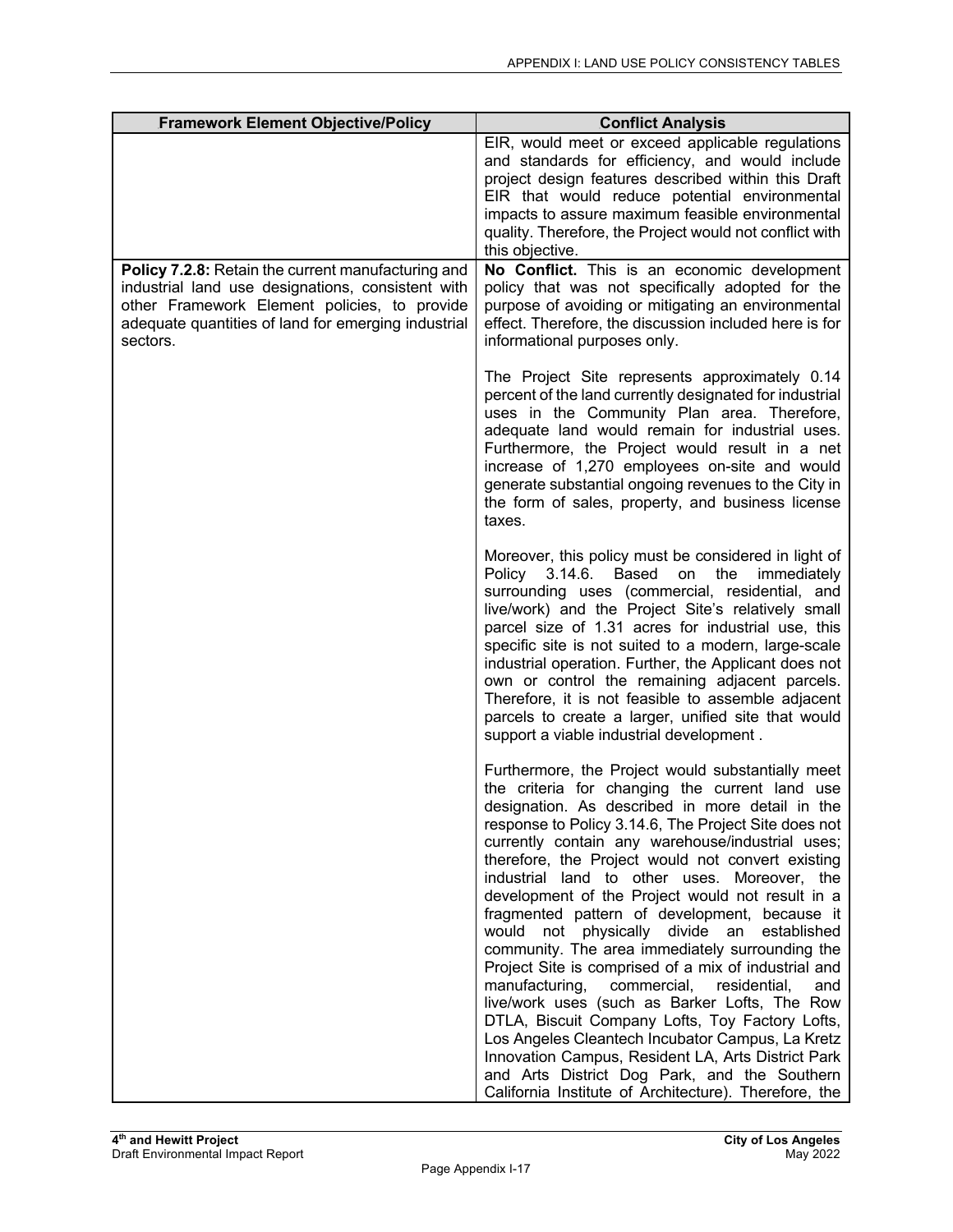| <b>Framework Element Objective/Policy</b>                                                                                                                                                                                                                                            | <b>Conflict Analysis</b>                                                                                                                                                                                                                                                                                                                                                                                                                                                                                                                                                                                       |
|--------------------------------------------------------------------------------------------------------------------------------------------------------------------------------------------------------------------------------------------------------------------------------------|----------------------------------------------------------------------------------------------------------------------------------------------------------------------------------------------------------------------------------------------------------------------------------------------------------------------------------------------------------------------------------------------------------------------------------------------------------------------------------------------------------------------------------------------------------------------------------------------------------------|
|                                                                                                                                                                                                                                                                                      | Project's museum space, office, and restaurant uses<br>would reinforce the current mixed-use development<br>trend that is occurring in the Project vicinity.                                                                                                                                                                                                                                                                                                                                                                                                                                                   |
|                                                                                                                                                                                                                                                                                      | The City has also approved one project located<br>approximately 0.75 mile southeast of the Project Site<br>at 2143 Violet Street that includes a 36-story<br>residential tower and 8-story office building. In<br>addition, the City is reviewing the proposed 6AM<br>Project, which would be located south of the Project<br>Site and would include seven structures that would<br>range in height from 110 feet to 732 feet, providing<br>a mix of residential, hotel, school, and art spaces.                                                                                                               |
|                                                                                                                                                                                                                                                                                      | Therefore, the Project would not conflict with this<br>policy.                                                                                                                                                                                                                                                                                                                                                                                                                                                                                                                                                 |
| Policy 7.2.9: Limit the re-designation of existing<br>industrial land to other land uses except in cases<br>where such re- designation serves to mitigate<br>existing land use conflicts, and where it meets the<br>criteria spelled out in Policy 3.14.6 of Chapter 3:<br>Land Use. | No Conflict. This is an economic development<br>policy that was not specifically adopted for the<br>purpose of avoiding or mitigating an environmental<br>effect. Therefore, the discussion included here is for<br>informational purposes only.                                                                                                                                                                                                                                                                                                                                                               |
|                                                                                                                                                                                                                                                                                      | As previously described in the responses to Policy<br>3.14.6 and Policy 7.2.8 above, the Project Site would<br>substantially meet the criteria for changing the<br>Project Site's current industrial land use designation.<br>Therefore, the Project would not conflict with this<br>policy.                                                                                                                                                                                                                                                                                                                   |
| Policy 7.2.11: Ensure that the City has sufficient<br>quantities of land suitable to accommodate<br>existing, new and relocating industrial firms, whose<br>operations are appropriate to a specific location in<br>Los Angeles.                                                     | Not Applicable. This policy is directed towards the<br>City and thus does not apply to individual projects.<br>However, the Project would not prevent the City from<br>accommodating existing, new, and relocating<br>industrial firms.                                                                                                                                                                                                                                                                                                                                                                        |
| <b>Infrastructure and Public Services Chapter</b>                                                                                                                                                                                                                                    |                                                                                                                                                                                                                                                                                                                                                                                                                                                                                                                                                                                                                |
| Goal 9A: Adequate wastewater collection and<br>treatment capacity for the City and in basins<br>tributary to City-owned wastewater treatment<br>facilities.                                                                                                                          | No Conflict. As detailed in Section IV.N.2, Utilities<br>and Service Systems - Wastewater, infrastructure in<br>the vicinity of the Project Site includes an eight-inch<br>sewer discharge line in South Hewitt Street and East<br>4 <sup>th</sup> Place, which feeds into the primary 22-inch sewer<br>line in Alameda Street that ultimately discharges into<br>a 40-inch sewer line on 8 <sup>th</sup> Street. There are also<br>secondary sewer lines on the adjacent streets of<br>Colyton Street and East 4 <sup>th</sup> Street, as well as nearby<br>10-inch sewer discharge lines in Palmetto Street. |
|                                                                                                                                                                                                                                                                                      | Project wastewater would ultimately be conveyed to,<br>and treated by, the Hyperion Water Reclamation<br>Plant (WRP). Currently, the Hyperion WRP has a<br>remaining daily capacity of 175 million gallons per<br>day. As the Project is expected to generate a net<br>increase of 56,246 gallons per day of wastewater, it<br>would represent only 0.03 percent of the Hyperion<br>WRP's available capacity. Therefore, the Hyperion<br>WRP has sufficient capacity to accommodate the                                                                                                                        |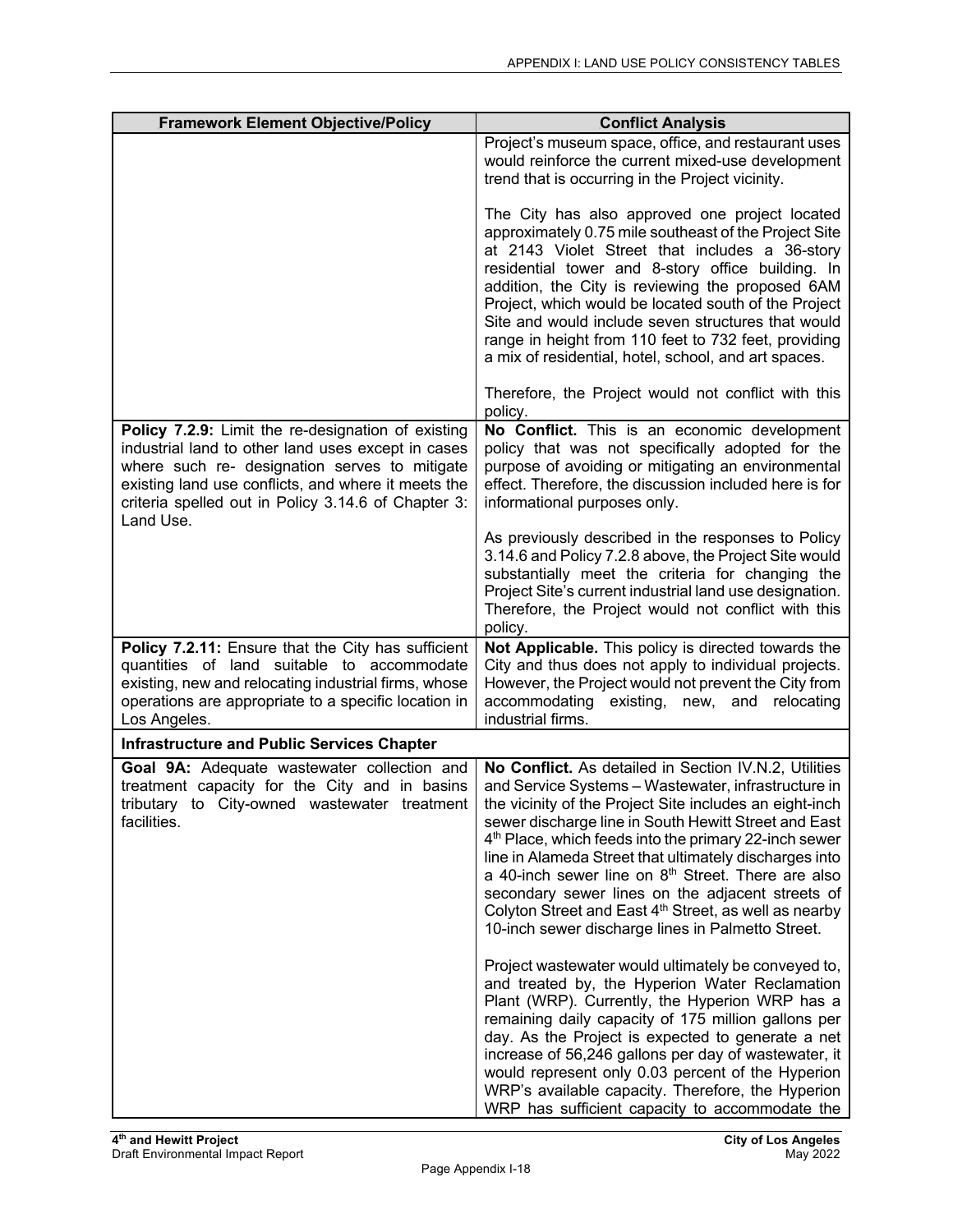| <b>Framework Element Objective/Policy</b>                                                                                  | <b>Conflict Analysis</b>                                                                                                                                                                                                                                                                                                                                                                                                                                                                                                                                                                                                                                                                                                                                                                                                                                                                                                                                                                                                                                                                                                                           |
|----------------------------------------------------------------------------------------------------------------------------|----------------------------------------------------------------------------------------------------------------------------------------------------------------------------------------------------------------------------------------------------------------------------------------------------------------------------------------------------------------------------------------------------------------------------------------------------------------------------------------------------------------------------------------------------------------------------------------------------------------------------------------------------------------------------------------------------------------------------------------------------------------------------------------------------------------------------------------------------------------------------------------------------------------------------------------------------------------------------------------------------------------------------------------------------------------------------------------------------------------------------------------------------|
|                                                                                                                            | Project, and the Project would not conflict with this<br>goal.                                                                                                                                                                                                                                                                                                                                                                                                                                                                                                                                                                                                                                                                                                                                                                                                                                                                                                                                                                                                                                                                                     |
| Policy 9:3:1: Reduce the amount of hazardous<br>substances and the total amount of flow entering<br>the wastewater system. | No Conflict. Wastewater generated by the Project's<br>new uses would be typical of office and restaurant<br>uses and would not include industrial<br>land<br>discharges comprised of hazardous substances.<br>The building formerly occupied by the A+D Museum<br>is anticipated to be re-occupied with a use that is<br>consistent with recent uses, such as the A+D<br>Museum, for which the building interior is<br>customized, therefore, wastewater generated by this<br>use would be consistent with previous operations. In<br>addition, as discussed in Section IV.N.3, Utilities and<br>Service Systems - Water Supply and Infrastructure,<br>the Project would include water conservation<br>features as Project Design Feature WS-PDF-1,<br>which would also reduce wastewater flows.<br>Therefore, the Project would not conflict with this<br>policy.                                                                                                                                                                                                                                                                                 |
| Objective 9.6: Pursue effective and efficient<br>approaches to reducing stormwater runoff and<br>protecting water quality. | No Conflict. As discussed in Section IV.G,<br>Hydrology and Water Quality, Project would slightly<br>improve infiltration through implementation of<br>infiltration best management practices (BMPs) that<br>comply with the City's Low Impact Development<br>Ordinance. Stormwater BMPs proposed by the<br>Project include a stormwater pre-treatment device<br>and a dry well to allow infiltration of treated runoff<br>within the Project Site. Additionally, the Project<br>would construct a below-grade stormwater storage<br>tank with a capacity to hold approximately 4,000<br>cubic feet of stormwater on-site. Due to the minimal<br>perviousness of the Project Site, and as there are<br>currently no on-site stormwater BMPs that capture<br>and treat stormwater runoff, the Project's proposed<br>stormwater BMPs would result in a reduction in the<br>volume of runoff that leaves the Project Site to enter<br>existing storm drain inlets. Therefore, operation of<br>the Project would result in a reduction in the volume<br>of runoff leaving the Project Site, and the Project<br>would not conflict with this objective. |
| Objective 9.10: Ensure that water supply, storage,<br>and delivery systems are adequate to support<br>planned development. | No Conflict. As analyzed in Section IV.N.3, Utilities<br>and Service Systems - Water Supply and<br>based on the Water<br>Infrastructure,<br>Supply<br>Assessment prepared by the City of Los Angeles<br>Department of Water and Power (LADWP), the<br>LADWP would be able to meet the Project's water<br>needs, as well as the existing and planned needs of<br>its service area.                                                                                                                                                                                                                                                                                                                                                                                                                                                                                                                                                                                                                                                                                                                                                                  |
|                                                                                                                            | In addition, a six-inch water main is located in East<br>4 <sup>th</sup> Street, an eight-inch water main is located in<br>Colyton Street, and another eight-inch water main is<br>located in South Hewitt Street. There are also two<br>existing fire hydrants on East 4th Street at the                                                                                                                                                                                                                                                                                                                                                                                                                                                                                                                                                                                                                                                                                                                                                                                                                                                          |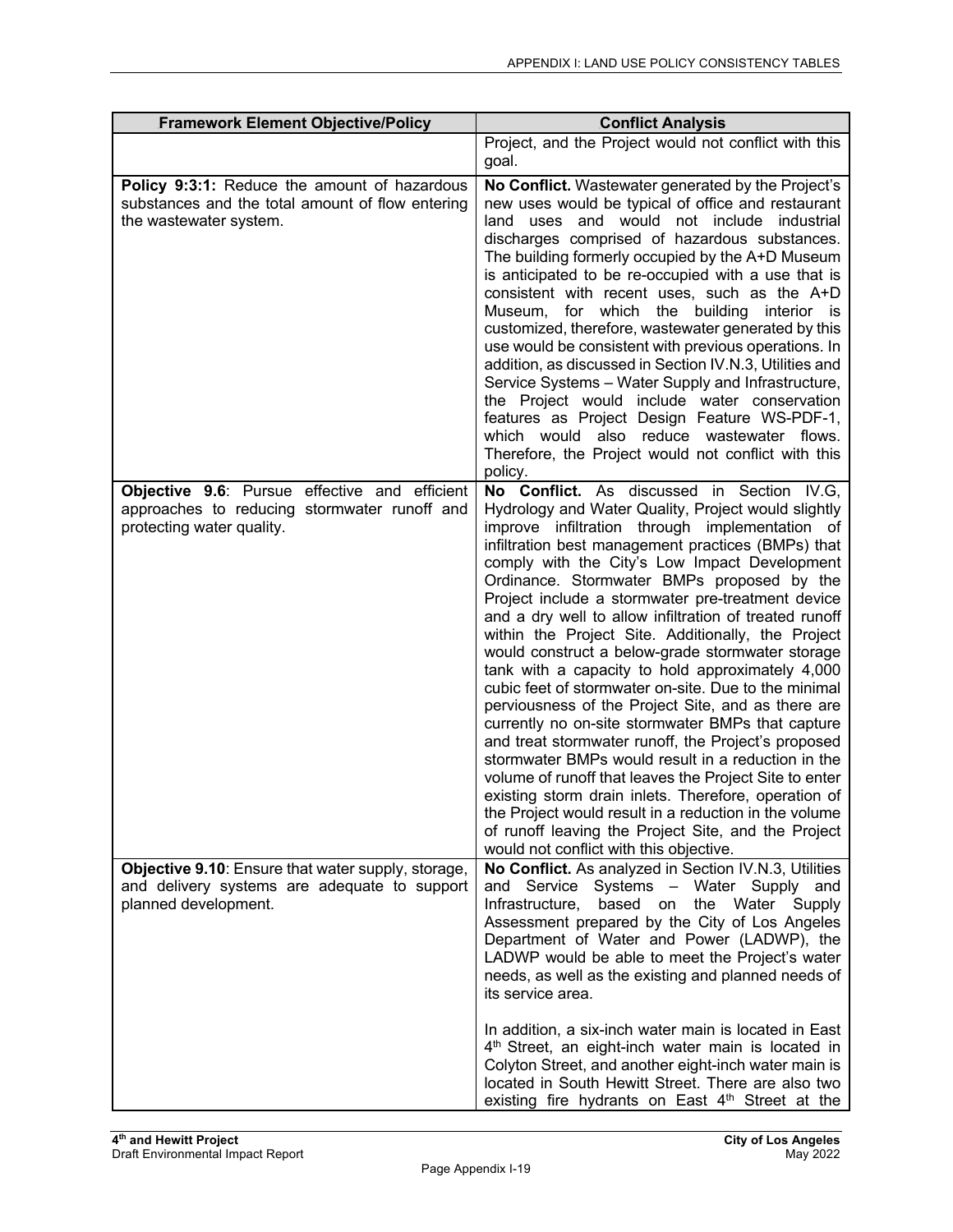| <b>Framework Element Objective/Policy</b>                                                                                                                                                                                                                                                                                                                                                                                                                                                                                                                                                                                         | <b>Conflict Analysis</b>                                                                                                                                                                                                                                                                                                                                                                                                                                                                                                                                                                                                                                                                                                                                                                                                                                                                                                                                                                                                                                                                                                                                                                                                                                                                                                                                                                                                        |
|-----------------------------------------------------------------------------------------------------------------------------------------------------------------------------------------------------------------------------------------------------------------------------------------------------------------------------------------------------------------------------------------------------------------------------------------------------------------------------------------------------------------------------------------------------------------------------------------------------------------------------------|---------------------------------------------------------------------------------------------------------------------------------------------------------------------------------------------------------------------------------------------------------------------------------------------------------------------------------------------------------------------------------------------------------------------------------------------------------------------------------------------------------------------------------------------------------------------------------------------------------------------------------------------------------------------------------------------------------------------------------------------------------------------------------------------------------------------------------------------------------------------------------------------------------------------------------------------------------------------------------------------------------------------------------------------------------------------------------------------------------------------------------------------------------------------------------------------------------------------------------------------------------------------------------------------------------------------------------------------------------------------------------------------------------------------------------|
|                                                                                                                                                                                                                                                                                                                                                                                                                                                                                                                                                                                                                                   | corners of Colyton Street and South Hewitt Street, in<br>addition to an existing fire hydrant located mid-block<br>of Colyton Street between East 4th Street and 5th<br>Street. A total of three existing hydrants are located<br>within 300 feet of the Project Site. Therefore,<br>adequate water infrastructure exists in the Project<br>vicinity to serve the Project Site. The Project would<br>require new connections from existing facilities and<br>would not be required to construct new distribution<br>lines where none currently exist. However, based on<br>a preliminary evaluation of local water delivery<br>infrastructure near the Project Site, a water line<br>upgrade to existing facilities may be required<br>specifically to provide adequate water pressures for<br>five public hydrants flowing simultaneously around<br>the perimeter of the Project Site. Such water lines<br>would be installed per Division 7, Sections 57.507.1<br>and 57.09.06 of the Fire Code. In addition, the<br>Project Applicant would be required to submit the<br>proposed plot plans for the Project to the LAFD and<br>LADWP for review for compliance with applicable<br>Fire Code, California Fire Code, and City Building<br>Code requirements. Such review is a legal<br>prerequisite, with which the Project would be<br>required to comply. Therefore, the Project would not<br>conflict with this objective. |
| Goal 9P: Appropriate lighting required to (1)<br>provide for nighttime vision, visibility, and safety<br>needs on streets, sidewalks,<br>parking<br>lots,<br>transportation, recreation, security, ornamental,<br>outdoor locations;<br>(2)<br>and<br>other<br>provide<br>appropriate<br>desirable<br>and<br>regulation<br>0f<br>architectural and informational lighting such as<br>building facade lighting or advertising lighting; and<br>(3)<br>protect<br>and<br>preserve<br>the<br>nighttime<br>environment, views, driver visibility, and otherwise<br>minimize or prevent light pollution, light trespass,<br>and glare. | No Conflict. The Project would provide outdoor<br>lighting for security and wayfinding purposes.<br>Project lighting in the pedestrian walkways would be<br>mounted or ground mounted, directed<br>wall<br>downward, and shielded away from adjacent land<br>uses. Building security lighting would be used at<br>entries and exits. In addition, the above-ground<br>parking levels would be enclosed and screened from<br>public view, so no spillover from parking lighting<br>would occur. Therefore, the Project would not<br>conflict with this goal.                                                                                                                                                                                                                                                                                                                                                                                                                                                                                                                                                                                                                                                                                                                                                                                                                                                                     |
| Objective 9.40: Ensure efficient and effective<br>energy management in providing appropriate<br>levels of lighting for private outdoor lighting for<br>private streets, parking areas, pedestrian areas,<br>security lighting, and other forms of outdoor lighting<br>and minimize or eliminate the adverse impact of<br>lighting due to light pollution, light trespass, and<br>glare.                                                                                                                                                                                                                                           | No Conflict. The Project would comply with<br>CalGreen requirements of the CBC, would meet or<br>exceed Title 24 standards (achieving the equivalent<br>of the USGBC LEED Silver Certification level for new<br>buildings as described in Project Design Feature<br>GHG-PDF-1), and would comply with the City<br>Building Code, which are each designed to reduce<br>the Project's energy use. Therefore, the Project<br>would not conflict with this objective. Refer also to<br>the conflict analysis of Goal 9P for a description of<br>Project Site lighting.                                                                                                                                                                                                                                                                                                                                                                                                                                                                                                                                                                                                                                                                                                                                                                                                                                                              |
|                                                                                                                                                                                                                                                                                                                                                                                                                                                                                                                                                                                                                                   | Source: City of Los Angeles Department of City Planning, 2001. Citywide General Plan Framework Element, Originally                                                                                                                                                                                                                                                                                                                                                                                                                                                                                                                                                                                                                                                                                                                                                                                                                                                                                                                                                                                                                                                                                                                                                                                                                                                                                                              |

 $\overline{1}$ Source: City of Los Angeles Department of City Planning. 2001. Citywide General Plan Framework Element. Originally adopted by City Council on December 11, 1996 and re-adopted on August 8.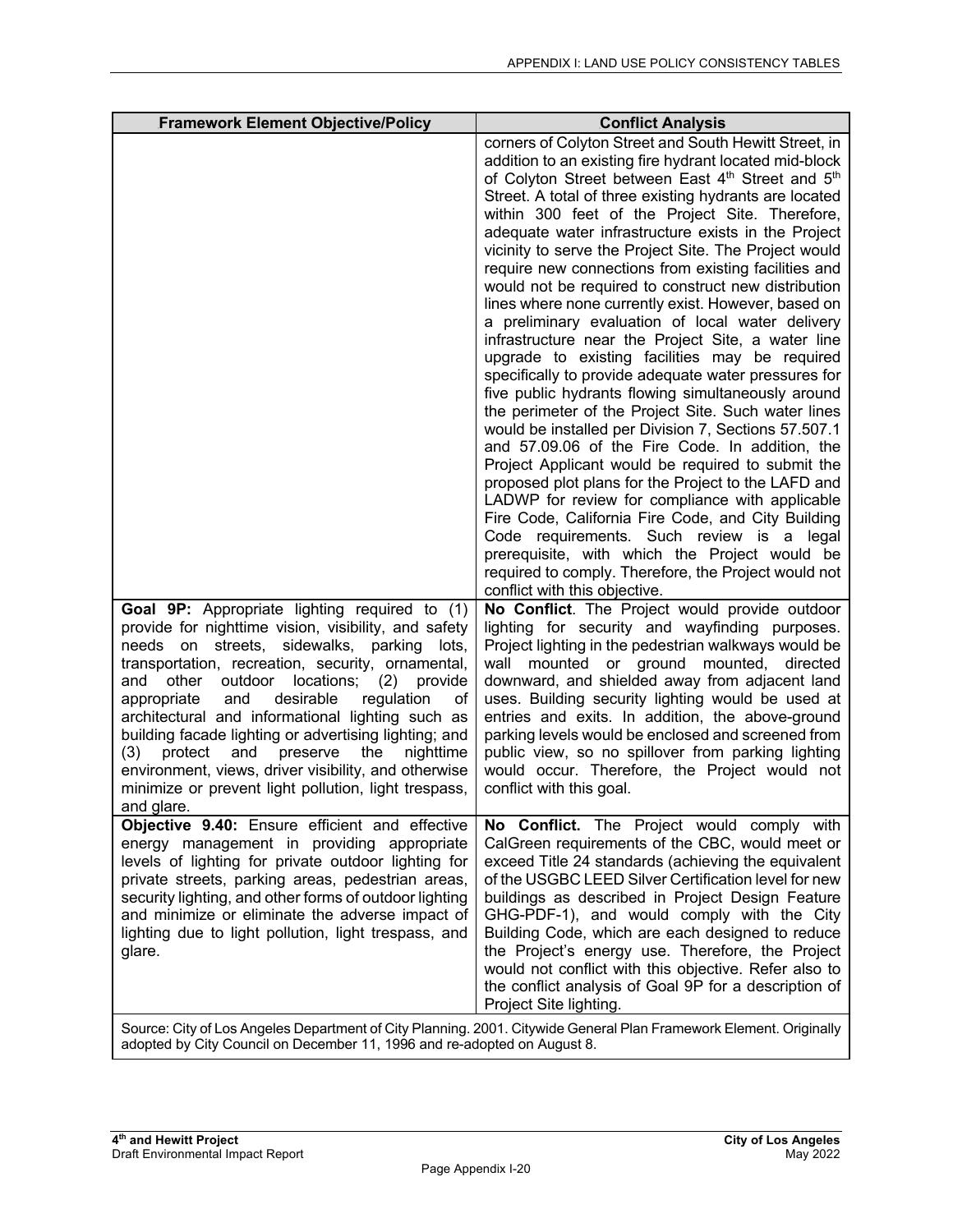| <b>Mobility Plan Policy</b>                                                                                                                                                                                                          | <b>Conflict Analysis</b>                                                                                                                                                                                                                                                                                                                                                                                                                                                                                                                                                                                                                                                                                                                                                                                                                                                                                                                                                                                                                                              |
|--------------------------------------------------------------------------------------------------------------------------------------------------------------------------------------------------------------------------------------|-----------------------------------------------------------------------------------------------------------------------------------------------------------------------------------------------------------------------------------------------------------------------------------------------------------------------------------------------------------------------------------------------------------------------------------------------------------------------------------------------------------------------------------------------------------------------------------------------------------------------------------------------------------------------------------------------------------------------------------------------------------------------------------------------------------------------------------------------------------------------------------------------------------------------------------------------------------------------------------------------------------------------------------------------------------------------|
| Policy 1.6: Design detour facilities to provide safe<br>passage for all modes of travel during times of<br>construction.                                                                                                             | No Conflict. As provided by Project Design Feature<br>TRANS-PDF-1, and discussed in Section IV.L,<br>Transportation, a Construction Traffic Management<br>Plan would be prepared in accordance with LADOT<br>requirements and would include features to address<br>any temporary vehicle, sidewalk, or bicycle lane<br>closures, as well as to ensure pedestrian safety<br>along the affected sidewalks and temporary<br>walkways (e.g., use of directional<br>signage,<br>maintaining continuous and unobstructed pedestrian<br>paths, and/or providing overhead covering). The<br>Project would also provide temporary traffic controls<br>to direct traffic around any closures. Therefore, the<br>Project would not conflict with this policy.                                                                                                                                                                                                                                                                                                                    |
| Policy 2.3: Recognize walking as a component of<br>every trip, and ensure high- quality pedestrian<br>access in all site planning and public right-of-way<br>modifications to provide a safe and comfortable<br>walking environment. | No Conflict. The existing building formerly occupied<br>by the A+D Museum building and the ground floors<br>of the proposed Office Building, which front East 4th<br>Street, Colyton Street, and South Hewitt Street,<br>would include museum, office, and restaurant<br>spaces; some of which would be approximately 20<br>feet in height with bi-fold doors for increased street<br>interaction. These land uses would be open to<br>patrons, office employees, and visitors. Pedestrian<br>activity would also be enhanced by an open<br>courtyard along Colyton Street, and a passageway<br>connecting South Hewitt and Colyton Streets<br>through the ground floor. The existing East 4 <sup>th</sup> Street<br>sidewalk would be maintained, and the Project<br>would provide sidewalks along Colyton and South<br>Hewitt Streets. In addition, the Project would provide<br>lighting (to provide safe lighting for security and<br>wayfinding purposes), and video surveillance, for<br>safety. Therefore, the Project would not conflict with<br>this policy. |
| Policy 2.6: Provide safe,<br>convenient,<br>and<br>comfortable local and regional bicycling facilities<br>for people of all types and abilities.                                                                                     | No Conflict. The Project proposes short- and long-<br>term bicycle facilities and shower facilities to support<br>bicyclists. Therefore, the Project would not conflict<br>with this policy.                                                                                                                                                                                                                                                                                                                                                                                                                                                                                                                                                                                                                                                                                                                                                                                                                                                                          |
| Policy 2.10: Facilitate the provision of adequate on<br>and off-street loading areas.                                                                                                                                                | No Conflict. The Project would include a loading<br>area, for deliveries and trash pick-up, on South<br>Hewitt Street, at the southeast corner of the<br>proposed Office Building. Therefore, the Project<br>would not conflict with this policy.                                                                                                                                                                                                                                                                                                                                                                                                                                                                                                                                                                                                                                                                                                                                                                                                                     |
| Policy 3.1: Recognize all modes of travel,<br>including pedestrian, bicycle, transit, and vehicular<br>modes - including goods movement - as integral<br>components of the City's transportation system.                             | No Conflict. The Project Site is located in a TPA,<br>one-half mile from the Metro L (Gold) Line Little<br>Tokyo/Arts District Station, and it is also served by<br>multiple bus lines, to encourage the use of public<br>transit. Pedestrian activity would be enhanced by the<br>Project by an open courtyard along Colyton Street,<br>and a passageway connecting South Hewitt and                                                                                                                                                                                                                                                                                                                                                                                                                                                                                                                                                                                                                                                                                 |

 **Table IV.H-3 Project Conflicts with Mobility Plan 2035 Policies**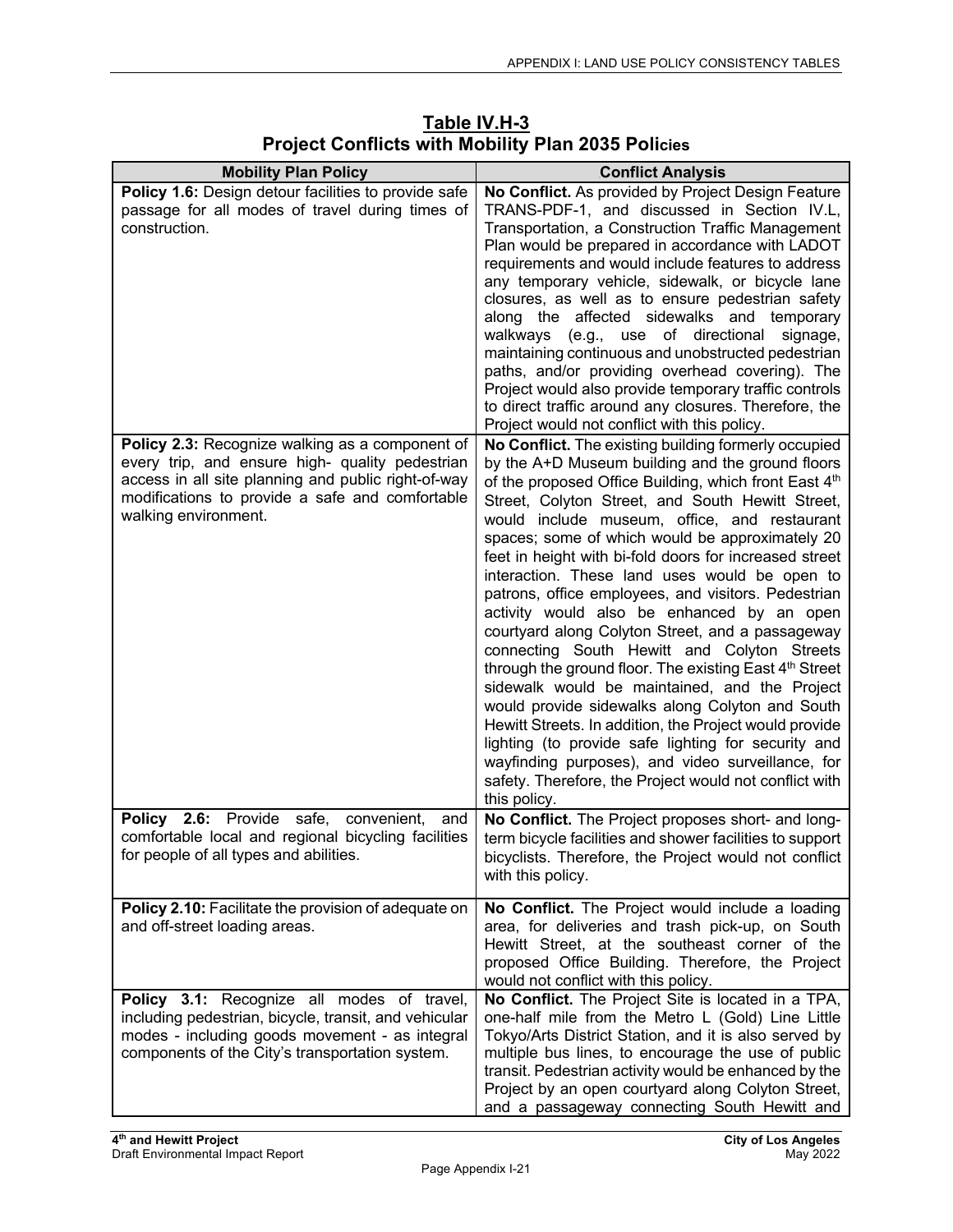| <b>Mobility Plan Policy</b>                                                                                                                                                | <b>Conflict Analysis</b>                                                                                                                                                                                                                                                                                                                                                                                                                                                                                                                                                                                                                                                                                                                                                                                                                                                                                                                                                                                                                                                                                                                                                                                                                                                                                                               |
|----------------------------------------------------------------------------------------------------------------------------------------------------------------------------|----------------------------------------------------------------------------------------------------------------------------------------------------------------------------------------------------------------------------------------------------------------------------------------------------------------------------------------------------------------------------------------------------------------------------------------------------------------------------------------------------------------------------------------------------------------------------------------------------------------------------------------------------------------------------------------------------------------------------------------------------------------------------------------------------------------------------------------------------------------------------------------------------------------------------------------------------------------------------------------------------------------------------------------------------------------------------------------------------------------------------------------------------------------------------------------------------------------------------------------------------------------------------------------------------------------------------------------|
|                                                                                                                                                                            | Colyton Streets through the ground floor. In addition,<br>the Project would provide sidewalks along its<br>Colyton and South Hewitt Street frontages and<br>proposes short- and long-term bicycle facilities, a<br>bike repair area, and shower facilities to support<br>bicyclists. The Project also provides above- and<br>below-ground parking per LAMC requirements.<br>Therefore, the Project would not conflict with this<br>policy.                                                                                                                                                                                                                                                                                                                                                                                                                                                                                                                                                                                                                                                                                                                                                                                                                                                                                             |
| Policy 3.3: Promote equitable land use decisions                                                                                                                           | No Conflict. The Project's land uses would result in                                                                                                                                                                                                                                                                                                                                                                                                                                                                                                                                                                                                                                                                                                                                                                                                                                                                                                                                                                                                                                                                                                                                                                                                                                                                                   |
| that result in fewer vehicle trips by providing<br>greater proximity and access to jobs, destinations,<br>and other neighborhood services.                                 | a net increase of 1,270 jobs on-site (as shown in<br>Section IV.J, Population and Housing). The Project<br>would develop a commercial building within walking<br>distance of existing bus stops and a transit station<br>(one-half mile from the Metro L [Gold] Line Little<br>Tokyo/Arts District Station to the north of the Site on<br>Alameda Street) and in proximity to other<br>commercial development, as well as multi-family<br>and live/work residential land uses. It would also<br>provide vehicle and short- and long-term bicycle<br>shower facilities, which<br>and<br>parking,<br>would<br>maximize the potential for mobility and accessibility<br>for people. The Project also improves walkability in<br>the immediate vicinity of the Project Site by replacing<br>fenced and gated surface parking lots with a mixed-<br>use commercial building that encourages pedestrian<br>activity by introducing ground floor restaurant<br>options and a pedestrian passageway that would<br>connect South Hewitt and Colyton Streets. The<br>existing East 4 <sup>th</sup> Street sidewalk would<br>be<br>maintained, and the Project would provide sidewalks<br>along Colyton and South Hewitt Streets. These<br>Project features would also reduce VMT. Therefore,<br>the Project would not conflict with this policy. |
| Policy 3.4: Provide all residents, workers and                                                                                                                             | No Conflict. The Project Site is located in a TPA,                                                                                                                                                                                                                                                                                                                                                                                                                                                                                                                                                                                                                                                                                                                                                                                                                                                                                                                                                                                                                                                                                                                                                                                                                                                                                     |
| visitors with affordable, efficient, convenient, and<br>attractive transit services.                                                                                       | one-half mile from the Metro L (Gold) Line Little<br>Tokyo/Arts District Station. The Project area is also<br>served by multiple bus lines. Therefore, employees<br>and patrons of the proposed land uses would have<br>access to these transit services, and the Project<br>would not conflict with this policy.                                                                                                                                                                                                                                                                                                                                                                                                                                                                                                                                                                                                                                                                                                                                                                                                                                                                                                                                                                                                                      |
| Policy 3.8: Provide bicyclists with convenient,<br>well-maintained<br>bicycle<br>and<br>parking<br>secure<br>facilities.                                                   | No Conflict. The Project proposes short- and long-<br>term bicycle facilities and shower facilities to support<br>bicyclists. Therefore, the Project would not conflict<br>with this policy.                                                                                                                                                                                                                                                                                                                                                                                                                                                                                                                                                                                                                                                                                                                                                                                                                                                                                                                                                                                                                                                                                                                                           |
| Policy 4.8: Encourage greater utilization<br>of<br>Demand<br>Transportation<br>Management<br>(TDM)<br>strategies to reduce dependence on<br>single-<br>occupancy vehicles. | No Conflict. The Project includes a TDM program<br>to promote non-auto travel and reduce the use of<br>single-occupant vehicle trips. Therefore, the Project<br>would not conflict with this policy.                                                                                                                                                                                                                                                                                                                                                                                                                                                                                                                                                                                                                                                                                                                                                                                                                                                                                                                                                                                                                                                                                                                                   |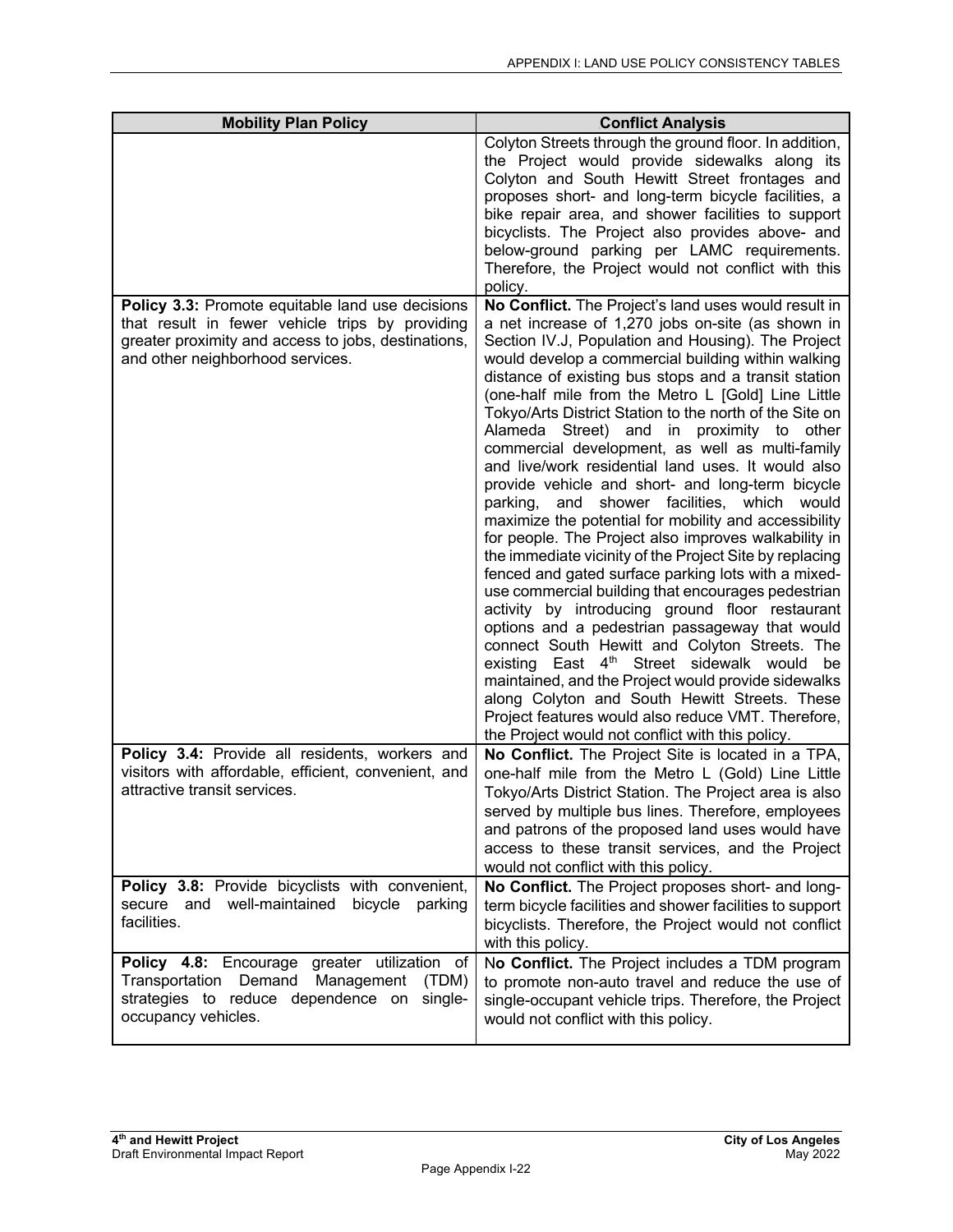| <b>Mobility Plan Policy</b>                                                                                                                                            | <b>Conflict Analysis</b>                                                                                                                                                                                                                                                                                                                                                              |
|------------------------------------------------------------------------------------------------------------------------------------------------------------------------|---------------------------------------------------------------------------------------------------------------------------------------------------------------------------------------------------------------------------------------------------------------------------------------------------------------------------------------------------------------------------------------|
| Policy 4.9: Partner with the private sector to foster<br>of Transportation Management<br>success<br>the<br>Organizations (TMOs) in the City's commercial<br>districts. | No Conflict. The Project includes funding the TMO<br>for the Downtown/Arts District, which oversees the<br>development, implementation, and operation of<br>TDM strategies within a particular study area, which<br>are measures implemented to increase transit and<br>mode choices. Therefore, the Project would not<br>conflict with this policy.                                  |
| <b>Policy 5.2:</b> Support ways to reduce vehicle miles<br>traveled (VMT) per capita.                                                                                  | No Conflict. The Project would reduce VMT through<br>its TDM and TMO programs. In addition, several bus<br>lines serve the Project Site, which is also located in<br>a TPA and one-half mile from the Metro L (Gold) Line<br>Little Tokyo/Arts District Station to the north of the<br>Project Site on Alameda Street. Therefore, the<br>Project would not conflict with this policy. |
| Policy 5.4: Continue to encourage the adoption of<br>low and zero emission fuel sources, new mobility<br>technologies, and supporting infrastructure.                  | No Conflict. The Project would provide EV-ready<br>parking spaces per code requirements to facilitate<br>future installation of EV chargers. Therefore, the<br>Project would not conflict with this policy.                                                                                                                                                                           |
| Policy 5.5: Maximize opportunities to capture and<br>infiltrate stormwater within the City's public right-of-<br>ways.                                                 | Not Applicable. This policy pertains to stormwater<br>management within the City's rights-of-way. The<br>Project Site is private property and thus this policy<br>would not be applicable to the Project.                                                                                                                                                                             |
| Approved by the City Planning Commission on June 23 and adopted by City Council on September 7.                                                                        | Source: City of Los Angeles, Department City Planning. 2016. Mobility Plan 2035: An Element of the General Plan.                                                                                                                                                                                                                                                                      |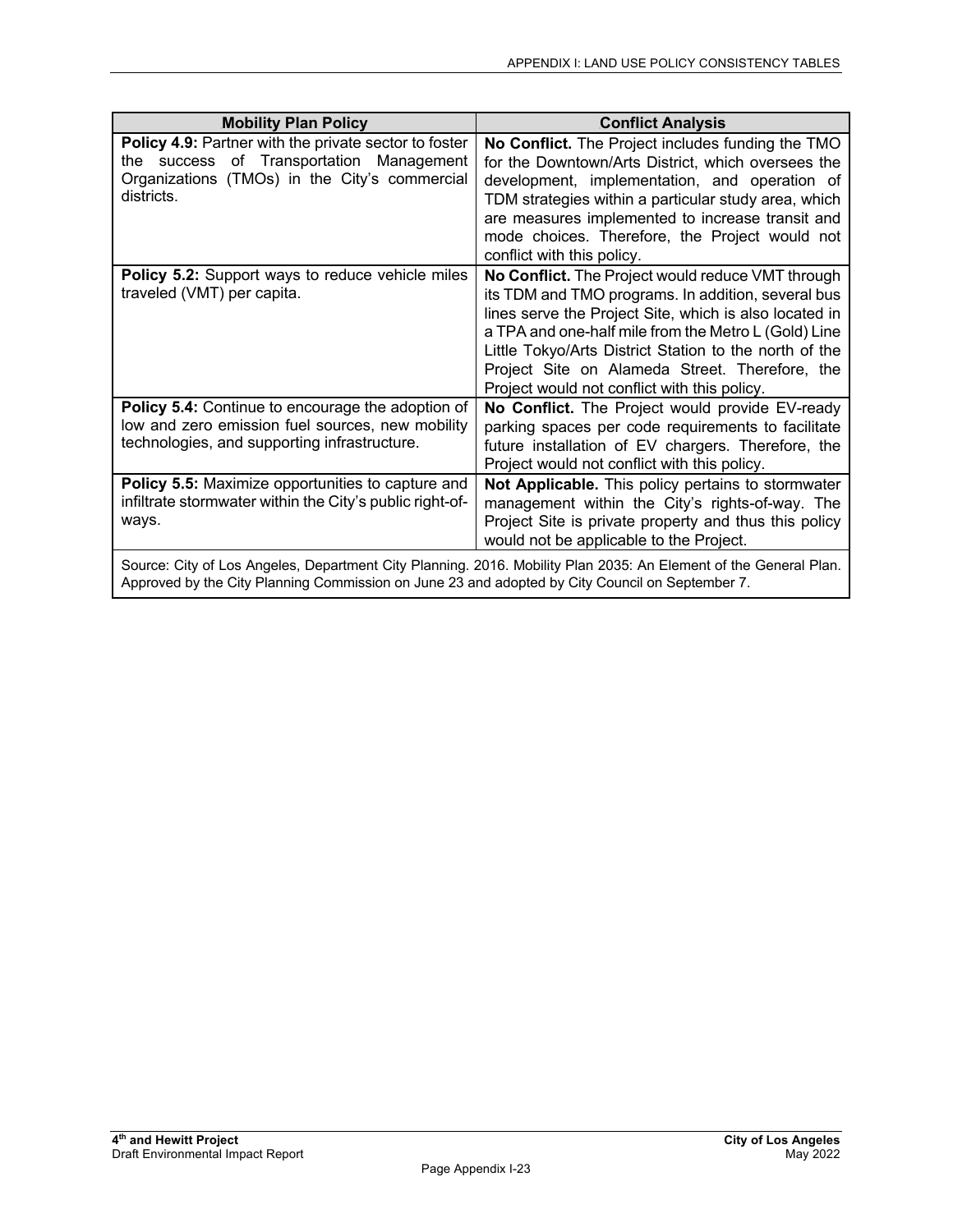| Table IV.H-4                                                                        |
|-------------------------------------------------------------------------------------|
| <b>Project Conflicts with Applicable Central City North Community Plan Policies</b> |

| <b>Community Plan Policy</b>                                                                                                                                                                          | <b>Conflict Analysis</b>                                                                                                                                                                                                                                                                                                                                                                                                                                                                                                                                                                                                 |
|-------------------------------------------------------------------------------------------------------------------------------------------------------------------------------------------------------|--------------------------------------------------------------------------------------------------------------------------------------------------------------------------------------------------------------------------------------------------------------------------------------------------------------------------------------------------------------------------------------------------------------------------------------------------------------------------------------------------------------------------------------------------------------------------------------------------------------------------|
| <b>Commercial</b>                                                                                                                                                                                     |                                                                                                                                                                                                                                                                                                                                                                                                                                                                                                                                                                                                                          |
| 2-2.2 and 2-3.1 New development needs to add to<br>and enhance the existing pedestrian street activity.                                                                                               | No Conflict. The Project would include ground floor<br>commercial space, such as restaurant space, which<br>would be open to commercial building patrons, office<br>employees, and visitors. Pedestrian activity would<br>also be enhanced by an open courtyard on Colyton<br>Street and a pedestrian passageway connecting<br>South Hewitt and Colyton Streets through the ground<br>floor. The existing East 4 <sup>th</sup> Street sidewalk would be<br>maintained, and the Project would provide sidewalks<br>along Colyton and South Hewitt Streets. Therefore,<br>the Project would not conflict with this policy. |
| 2-2.3 Require that the first floor street frontage of<br>structures, including mixed use projects and<br>parking structures located in pedestrian oriented<br>districts, incorporate commercial uses. | No Conflict. The Project would retain the existing<br>building formerly occupied by the A+D Museum and<br>develop an Office Building within the Arts District. The<br>ground floors of the existing and proposed buildings,<br>which front East 4 <sup>th</sup> Street, Colyton Street, and South<br>Hewitt Street, would include office and restaurant<br>spaces; some of which would be approximately 20<br>feet in height with bi-fold doors for increased street<br>interaction. Therefore, the Project would not conflict<br>with this policy.                                                                      |
| 2-4.1 Require that any proposed development be<br>designed to enhance and be compatible with<br>adjacent development.                                                                                 | No Conflict. The existing land uses within the<br>general Project vicinity are characterized by a mix of<br>low- to medium-intensity industrial, commercial, and<br>mixed-use buildings, which vary widely in building<br>style and period of construction. Surrounding<br>properties include industrial space, office use, an<br>innovation campus, commercial retail, restaurant,<br>multi-family residential buildings and live/work units,<br>parks, and surface parking lots.                                                                                                                                       |
|                                                                                                                                                                                                       | Over the past two decades, the subareas of the<br>Central City North Community Plan area, within which<br>the Property is located, have been transforming from<br>a predominantly industrial area to one that also<br>includes multi-family housing and live/work units, as<br>indicated in the Community Plan. In addition, with the<br>advent of the City's Adaptive Reuse Ordinance, many<br>converted buildings now operate as live/work and<br>creative commercial uses; thus, there is a growing<br>residential population and commercial-oriented uses<br>within the Arts District.                               |
|                                                                                                                                                                                                       | Therefore, the Project's commercial nature would be<br>consistent with the transitioning uses within the area.<br>The Project would include office and restaurant uses<br>on the ground floor, and office uses in the upper<br>floors. The building formerly occupied by the A+D                                                                                                                                                                                                                                                                                                                                         |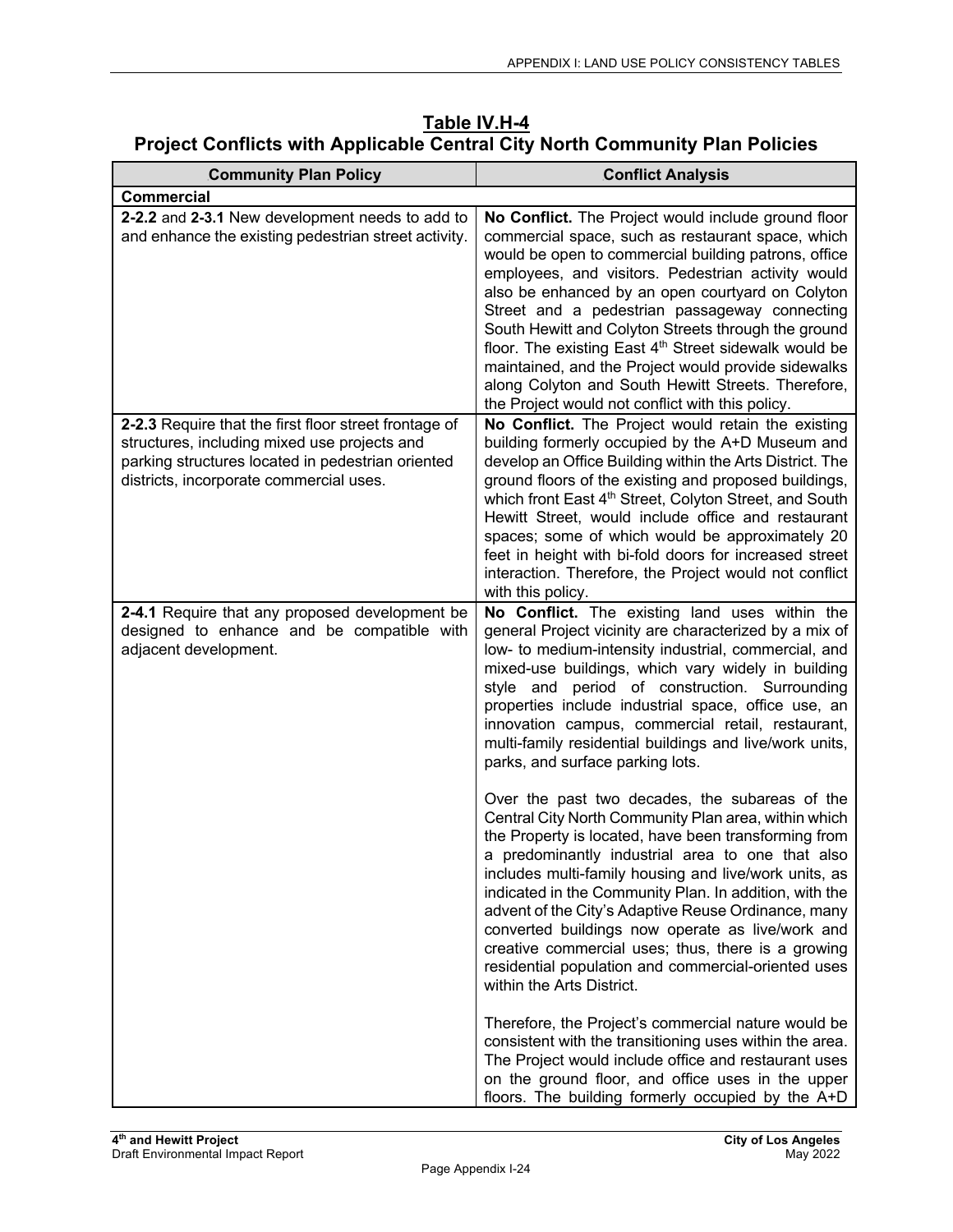| <b>Community Plan Policy</b>                                                 | <b>Conflict Analysis</b>                                                                                                                                                                                                                                                                                                                                                                                                                                                                                                                                                                                                                                                                                                                                                                                                                                                                                                                                                                                                                                                                                                                                                                                                                                                                                                                                                                                                                                                                                                                              |
|------------------------------------------------------------------------------|-------------------------------------------------------------------------------------------------------------------------------------------------------------------------------------------------------------------------------------------------------------------------------------------------------------------------------------------------------------------------------------------------------------------------------------------------------------------------------------------------------------------------------------------------------------------------------------------------------------------------------------------------------------------------------------------------------------------------------------------------------------------------------------------------------------------------------------------------------------------------------------------------------------------------------------------------------------------------------------------------------------------------------------------------------------------------------------------------------------------------------------------------------------------------------------------------------------------------------------------------------------------------------------------------------------------------------------------------------------------------------------------------------------------------------------------------------------------------------------------------------------------------------------------------------|
| 2-4.2 Preserve community character, scale, and                               | Museum is anticipated to be re-occupied with a use<br>that is consistent with recent uses, such as the A+D<br>Museum, for which the building interior is customized.<br>The proposed commercial and restaurant uses, and<br>open courtyard and passageway would activate the<br>ground floor, contribute to neighborhood activity, and<br>create new connections between uses and streets.<br>Therefore, the Project would not conflict with this<br>policy.<br>No Conflict. The Project's commercial nature would                                                                                                                                                                                                                                                                                                                                                                                                                                                                                                                                                                                                                                                                                                                                                                                                                                                                                                                                                                                                                                    |
| architectural diversity.                                                     | be consistent the transitioning uses within the Arts<br>District, which is increasing in scale at nearby uses,<br>as previously described. Community character and<br>architectural diversity would be preserved<br>by<br>retaining the former A+D Museum building and<br>redeveloping the remainder of the Project Site with a<br>new Office Building that includes industrial and<br>modern architectural elements. Specifically, the base<br>of the proposed building is industrial and utilitarian in<br>its design. It includes features that make the building<br>reminiscent of an industrial warehouse structure<br>typical of the Arts District, such as bi-fold doors that<br>lead into the Project's restaurant uses on the street<br>level and large doors set at either end of the<br>passageway that links South Hewitt and Colyton<br>Streets. The upper section of the building would<br>include a more modern design, including large, steel-<br>framed windows, which visually separate the upper<br>office levels from the restaurant and parking levels<br>below. The podium level is enclosed behind a<br>combination of windows that are smaller in height and<br>width than the windows enclosing the upper office<br>levels, board form concrete, and black steel screens.<br>In addition, the façade of some surfaces of the<br>proposed building would be painted with large<br>graphics or murals, to further incorporate the Arts<br>District's character. Therefore, the Project would not<br>conflict with this policy. |
| 2-4.3 Improve safety and aesthetics of parking<br>areas in commercial areas. | No Conflict. The Project would improve safety and<br>aesthetics of parking areas by replacing fenced and<br>gated surface parking lots with subterranean and<br>above-ground parking levels. Vehicular access would<br>be limited to East 4 <sup>th</sup> Street, with loading and<br>deliveries limited to South Hewitt Street, thereby<br>reducing potential vehicular-pedestrian conflict. The<br>aboveground parking levels would be screened from<br>public view by industrial steel frame windows and<br>board form concrete. Therefore, the Project would not<br>conflict with this policy.                                                                                                                                                                                                                                                                                                                                                                                                                                                                                                                                                                                                                                                                                                                                                                                                                                                                                                                                                    |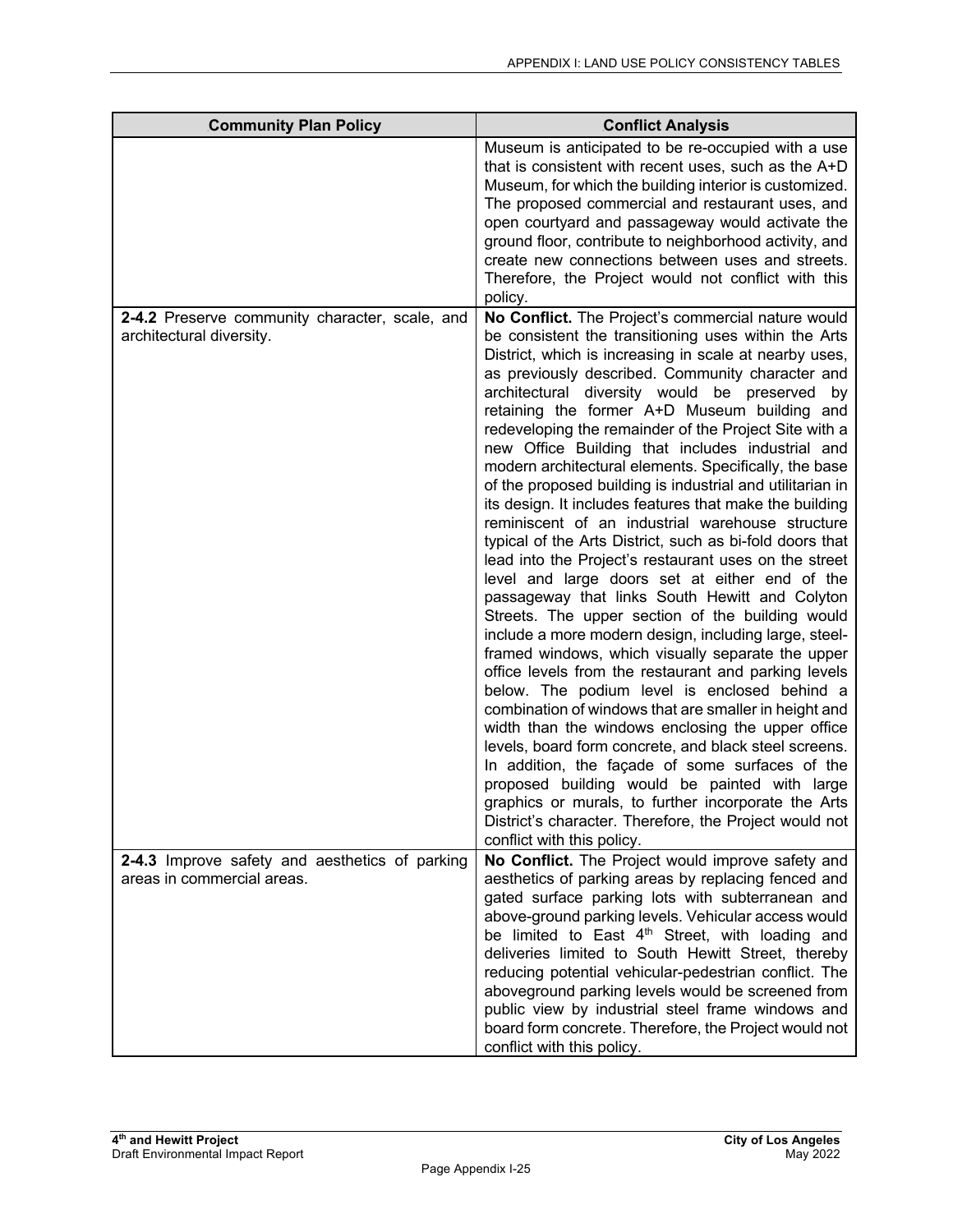| <b>Community Plan Policy</b>                                                                                                                                                                                                                                | <b>Conflict Analysis</b>                                                                                                                                                                                                                                                                                                                                                                                                                                                                                                                                                                                                                                                               |
|-------------------------------------------------------------------------------------------------------------------------------------------------------------------------------------------------------------------------------------------------------------|----------------------------------------------------------------------------------------------------------------------------------------------------------------------------------------------------------------------------------------------------------------------------------------------------------------------------------------------------------------------------------------------------------------------------------------------------------------------------------------------------------------------------------------------------------------------------------------------------------------------------------------------------------------------------------------|
| <b>Industrial</b>                                                                                                                                                                                                                                           |                                                                                                                                                                                                                                                                                                                                                                                                                                                                                                                                                                                                                                                                                        |
| 3-1.1 Designate lands for the continuation of<br>existing industry and development of new industrial<br>parks, research and development uses, light<br>manufacturing, and similar uses which provide<br>employment opportunities.                           | No Conflict. This policy relates to economic<br>development and was not specifically adopted for the<br>purpose of avoiding or mitigating an environmental<br>effect. Therefore, the discussion here is for<br>informational purposes only.                                                                                                                                                                                                                                                                                                                                                                                                                                            |
|                                                                                                                                                                                                                                                             | According to the Community Plan, there are 914<br>acres of industrial use (approximately 45.5 percent of<br>the 2,010-acre total) in the Community Plan area. The<br>Project Site comprises 1.31 acres or approximately<br>0.14 percent of the industrially-zoned land in the<br>Community Plan area. Therefore, adequate land<br>would remain for emerging industrial sectors.                                                                                                                                                                                                                                                                                                        |
|                                                                                                                                                                                                                                                             | The Project would not replace existing industrial land<br>uses with non-industrial land uses, since the Project<br>Site is currently developed with commercial and office<br>space and surface parking lots. Furthermore, based<br>on the immediately surrounding uses (commercial,<br>residential, and live/work) and the Project Site's<br>smaller parcel size of 1.31 acres, this specific site is<br>not suited to a modern, large-scale industrial<br>operation. The Project's office and commercial uses<br>would be compatible with the existing mix of industrial<br>and manufacturing, commercial, residential, and<br>live/work land uses that surrounding the Project Site. |
|                                                                                                                                                                                                                                                             | The Project would also create additional employment<br>opportunities through the development of commercial<br>and office land uses. The Project would provide<br>additional employment opportunities in the area, and<br>it would also generate ongoing revenues to the City<br>in the form of sales, business license, and property<br>taxes. Therefore, the Project would not conflict with<br>this policy.                                                                                                                                                                                                                                                                          |
| 3-1.2 Adequate compatibility should be achieved<br>through design treatments, compliance with<br>environmental protection standards and health and<br>safety requirements for industrial uses where they<br>adjoin residential neighborhoods and commercial | No Conflict. The Project would not locate an<br>industrial use adjacent to residential and commercial<br>uses. Rather, the Project would develop commercial<br>and office uses on the Project Site.                                                                                                                                                                                                                                                                                                                                                                                                                                                                                    |
| uses.                                                                                                                                                                                                                                                       | Nevertheless, as discussed in Section IV.F, Hazards<br>and Hazardous Materials, the Project would comply<br>with applicable federal, State, and local health and<br>safety requirements.                                                                                                                                                                                                                                                                                                                                                                                                                                                                                               |
|                                                                                                                                                                                                                                                             | In addition, Project compatibility with the community<br>character and architectural diversity would be<br>preserved by retaining the former A+D Museum<br>building and redeveloping the remainder of the<br>Project Site with an Office Building that includes<br>architectural<br>industrial<br>modern<br>and<br>elements.<br>Specifically, the base of the proposed building is                                                                                                                                                                                                                                                                                                     |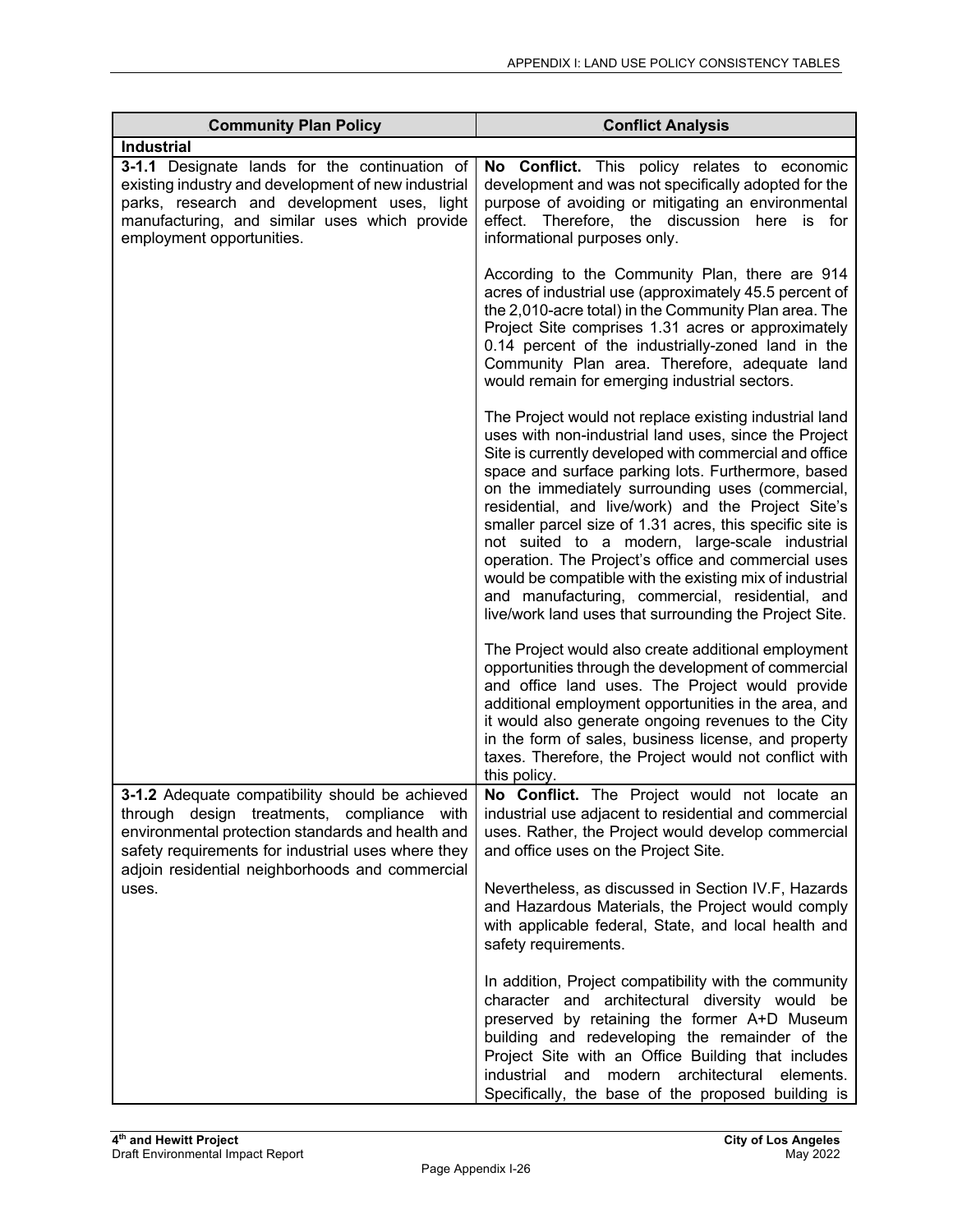| <b>Community Plan Policy</b>                                                                                                                                                                                                                                               | <b>Conflict Analysis</b>                                                                                                                                                                                                                                                                                                                                                                                                                                                                                                                                                                                                                                                                                                                                                                                                                                                                                                                                                                                                                                                                                                                                                                                                                                 |
|----------------------------------------------------------------------------------------------------------------------------------------------------------------------------------------------------------------------------------------------------------------------------|----------------------------------------------------------------------------------------------------------------------------------------------------------------------------------------------------------------------------------------------------------------------------------------------------------------------------------------------------------------------------------------------------------------------------------------------------------------------------------------------------------------------------------------------------------------------------------------------------------------------------------------------------------------------------------------------------------------------------------------------------------------------------------------------------------------------------------------------------------------------------------------------------------------------------------------------------------------------------------------------------------------------------------------------------------------------------------------------------------------------------------------------------------------------------------------------------------------------------------------------------------|
|                                                                                                                                                                                                                                                                            | industrial and utilitarian in its design, making the<br>building reminiscent of an industrial warehouse<br>structure typical of the Arts District. The upper section<br>of the building would include a more modern design,<br>including large, steel-framed windows, which visually<br>separate the upper office levels from the restaurant<br>and parking levels below. The podium level is<br>enclosed behind a combination of windows that are<br>smaller in height and width than the windows<br>enclosing the upper office levels, board form<br>concrete, and black steel screens. In addition, the<br>façade of some surfaces of the proposed building<br>would be painted with large graphics or murals, to<br>further incorporate the Arts District's character.<br>Therefore, the Project would not conflict with this<br>policy.                                                                                                                                                                                                                                                                                                                                                                                                             |
| 3-2.1 Support the existing artists-in-residence in<br>Central City North as a cultural resource for the<br>community.                                                                                                                                                      | No Conflict. This policy relates to economic<br>development and was not specifically adopted for the<br>purpose of avoiding or mitigating an environmental<br>effect. Therefore, the discussion here is for<br>informational purposes only.                                                                                                                                                                                                                                                                                                                                                                                                                                                                                                                                                                                                                                                                                                                                                                                                                                                                                                                                                                                                              |
|                                                                                                                                                                                                                                                                            | The Project Site is currently developed with a building<br>formerly occupied by the A+D Museum, a law office,<br>and surface parking lots. As such, under existing<br>conditions, the Project Site does not represent<br>existing artist-in-residence uses. The Project would<br>not eliminate existing artist-in-residence cultural<br>resources in the community. Therefore, the Project<br>would not conflict with this policy.                                                                                                                                                                                                                                                                                                                                                                                                                                                                                                                                                                                                                                                                                                                                                                                                                       |
| 3-3.1 The numerous large rail yards and other<br>industrially<br>planned<br>parcels<br>located<br>in<br>predominately industrial areas should be protected<br>from development by other uses which do not<br>support the industrial base of the City and the<br>community. | Project Site<br>No<br>Conflict.<br>The<br>consists<br>0f<br>approximately 1.31 acres located on land designated<br>as Heavy Industrial, and the Project would change<br>this designation to Regional Center Commercial. The<br>Project Site is currently occupied by the former A+D<br>Museum building, storage/garage buildings, a one-<br>story office building, and surface parking. As shown<br>on Figure II-2, Existing Site and Surrounding Land<br>Uses, of the EIR Project Description, while some<br>manufacturing and industrial uses are located on<br>parcels immediately surrounding the Project Site, this<br>area is comprised of a broader range of uses,<br>including residences, offices, restaurants, bars and<br>clubs, a cooking school, and parks. Based on this mix<br>of land uses and the Project Site's smaller parcel size<br>of 1.31 acres, this specific site is not suited for a<br>modern, large-scale industrial operation. As the area<br>immediately surrounding the Project Site is not a<br>predominately industrial area, the Project's proposed<br>commercial and office uses would be consistent with<br>the current land use characteristics of the immediate<br>area. Further, much of the industrially planned |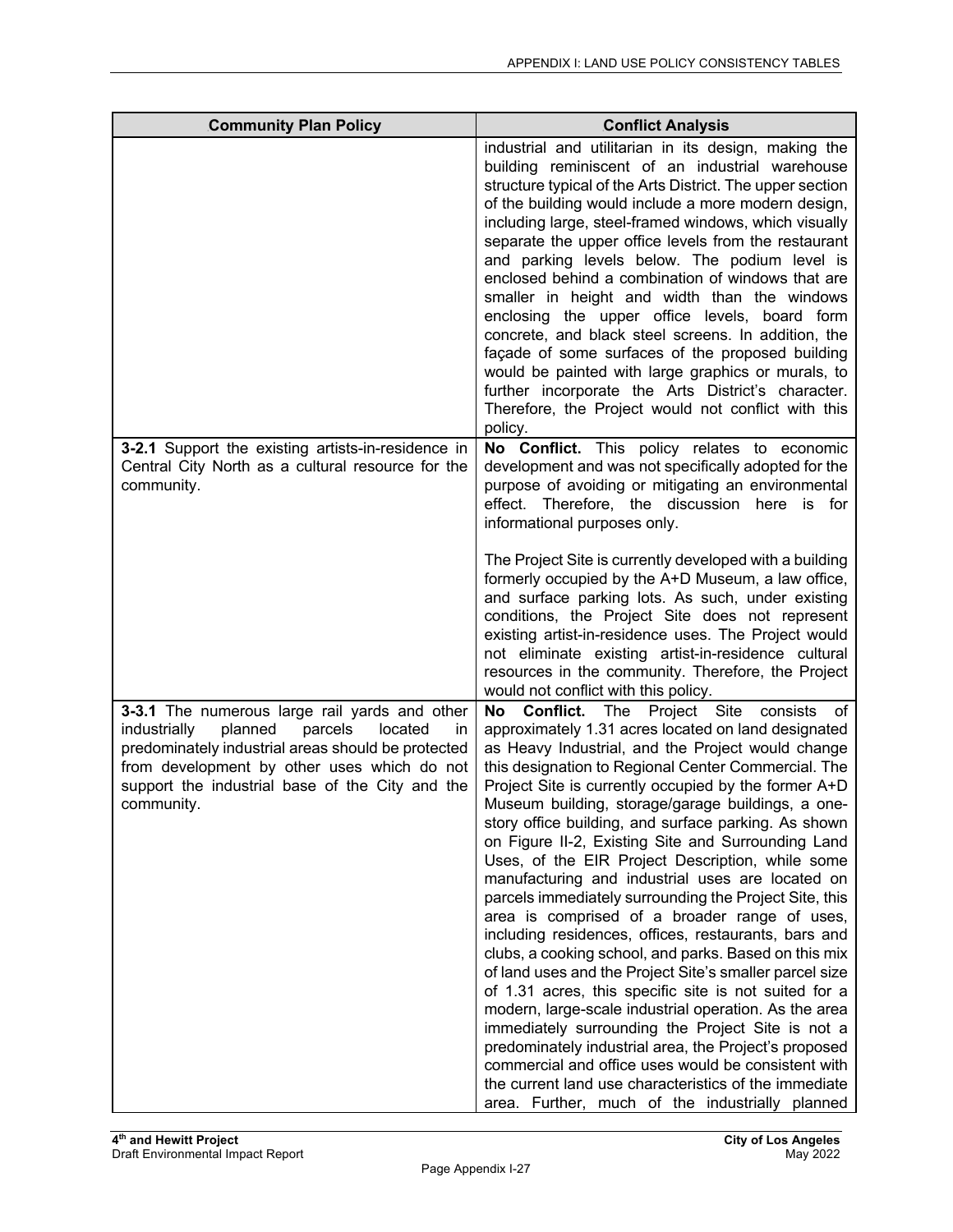| <b>Community Plan Policy</b>                                                                                                                                                                                                                                                                                                                                                                                                     | <b>Conflict Analysis</b>                                                                                                                                                                                                                                                                                                                                                                                                                                                                                                                                |
|----------------------------------------------------------------------------------------------------------------------------------------------------------------------------------------------------------------------------------------------------------------------------------------------------------------------------------------------------------------------------------------------------------------------------------|---------------------------------------------------------------------------------------------------------------------------------------------------------------------------------------------------------------------------------------------------------------------------------------------------------------------------------------------------------------------------------------------------------------------------------------------------------------------------------------------------------------------------------------------------------|
|                                                                                                                                                                                                                                                                                                                                                                                                                                  | parcels in the area have been or are in the entitlement<br>process to be reused or redeveloped for mixed-use<br>purposes and or lighter industrial uses than the heavy<br>industrial uses that have historically dominated the<br>area. The Project would be consistent with the current<br>shifts from heavy industrial to more mixed-use,                                                                                                                                                                                                             |
|                                                                                                                                                                                                                                                                                                                                                                                                                                  | creative studio, and office-oriented uses in the area.<br>Therefore, the Project would not conflict with this<br>policy.                                                                                                                                                                                                                                                                                                                                                                                                                                |
| <b>Public and Institutional Land Use (Police Protection)</b>                                                                                                                                                                                                                                                                                                                                                                     |                                                                                                                                                                                                                                                                                                                                                                                                                                                                                                                                                         |
| 8-1.1 Consult with the Police Department as part of<br>the review of new development projects and<br>proposed land use changes to determine law<br>enforcement needs and demands.                                                                                                                                                                                                                                                | No Conflict. The Project would include safety design<br>features (night lighting and video surveillance, for<br>example) and construction traffic control features that<br>would<br>incorporated<br>into construction<br>be<br>and<br>operation of the Project to address law enforcement<br>and emergency personnel needs. Therefore, the<br>Project would not conflict with this policy.                                                                                                                                                              |
| 8-2.1 Support and encourage community based<br>crime prevention efforts (such as Neighborhood<br>Watch and the Senior Lead Officer Program),<br>through regular interaction and coordination with<br>existing community based policing, foot and bicycle<br>patrols, watch programs, assistance in the<br>formation of new neighborhood watch groups, and<br>regular communication with neighborhood and<br>civic organizations. | No Conflict. The Project would provide security<br>features, including security personnel, lighting, and<br>video surveillance. In addition, the Project Site is<br>located in an area not only served by the LAPD but<br>also by the Arts District Los Angeles Safety Team,<br>which patrols the neighborhood 24 hours per day and<br>seven days per week by foot, bike, Segway, and<br>vehicle. Therefore, the Project would not conflict with<br>this policy.                                                                                        |
| 8-2.2 Ensure that landscaping around buildings be<br>placed so as not to impede visibility.                                                                                                                                                                                                                                                                                                                                      | No Conflict.<br>The Project design includes a<br>landscaped courtyard and a passageway, which<br>would enhance the streetscape but would not<br>interfere with visibility. Therefore, the Project would<br>not conflict with this policy.                                                                                                                                                                                                                                                                                                               |
| 8-2.3 Ensure adequate lighting around residential,<br>commercial, and industrial buildings in order to<br>improve security.                                                                                                                                                                                                                                                                                                      | No Conflict. The Project would provide adequate<br>lighting to provide safe lighting for security and<br>wayfinding purposes, as described in Project Design<br>Feature POL-PDF-1. Therefore, the Project would<br>not conflict with this policy.                                                                                                                                                                                                                                                                                                       |
| <b>Public and Institutional Land Use (Fire Protection)</b>                                                                                                                                                                                                                                                                                                                                                                       |                                                                                                                                                                                                                                                                                                                                                                                                                                                                                                                                                         |
| 9-1.1 Coordinate with the Fire Department as part<br>of the review of significant development projects<br>and General Plan Amendments affecting land use<br>to determine the impact on service demands.                                                                                                                                                                                                                          | No Conflict. As discussed in Section IV.K.1, Public<br>Services - Fire Protection, environmental review has<br>involved coordination with the LAFD to determine the<br>Project impact on service demands. In addition,<br>compliance with applicable Building and Fire Code<br>requirements would be confirmed as part of LAFD's<br>fire/life safety plan review and fire/life safety<br>inspection, as set forth in LAMC Section 57.118, prior<br>to the issuance of a building permit. Therefore, the<br>Project would not conflict with this policy. |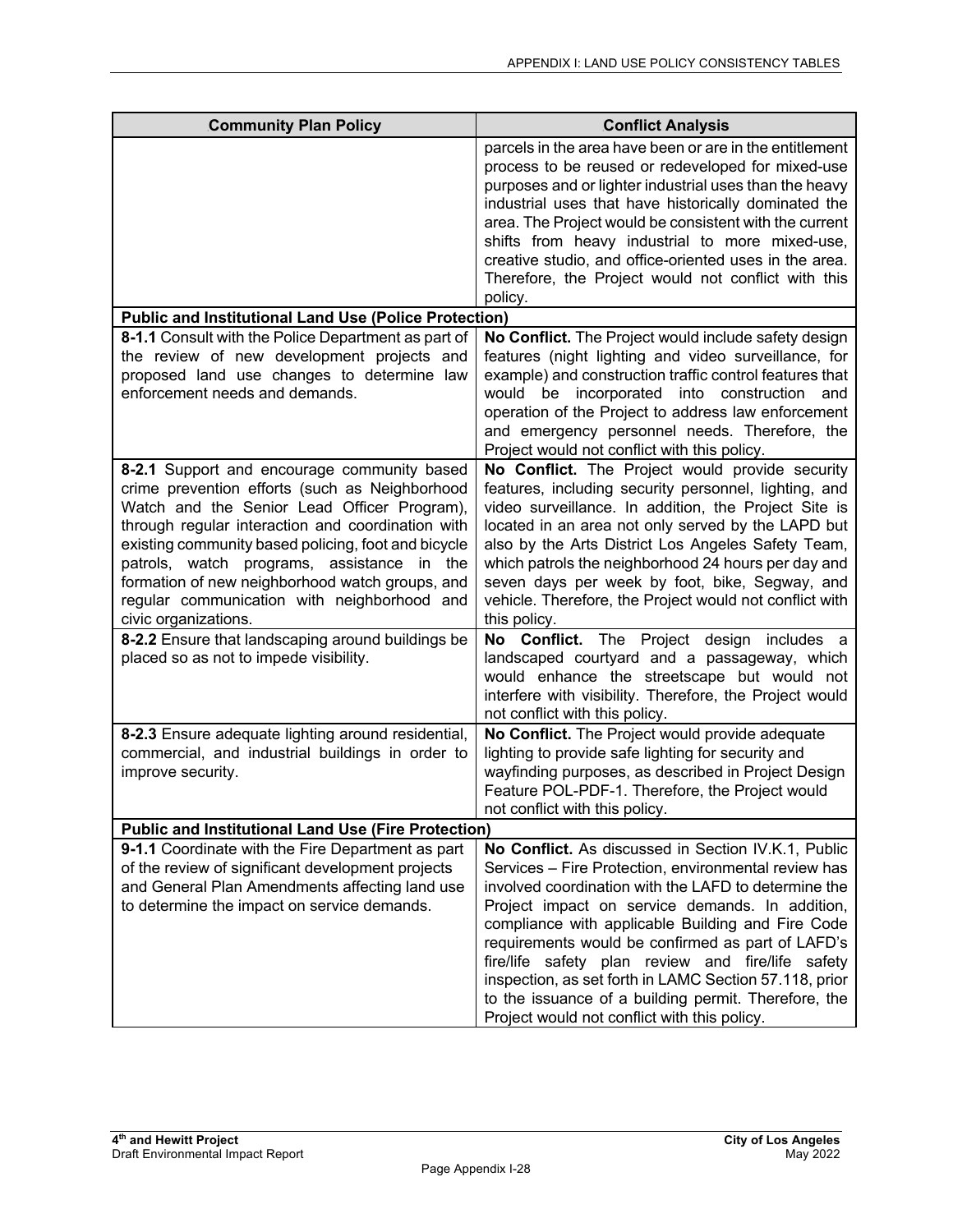| <b>Community Plan Policy</b>                                                                                                                                                                                   | <b>Conflict Analysis</b>                                                                                                                                                                                                                                                                                                                                                                                                                                                                                                                                                                                                                                                                      |
|----------------------------------------------------------------------------------------------------------------------------------------------------------------------------------------------------------------|-----------------------------------------------------------------------------------------------------------------------------------------------------------------------------------------------------------------------------------------------------------------------------------------------------------------------------------------------------------------------------------------------------------------------------------------------------------------------------------------------------------------------------------------------------------------------------------------------------------------------------------------------------------------------------------------------|
| <b>Transportation</b>                                                                                                                                                                                          |                                                                                                                                                                                                                                                                                                                                                                                                                                                                                                                                                                                                                                                                                               |
| 12-1.1 Encourage non-residential development to<br>provide employee incentives for utilizing<br>alternatives to the automobile (i.e., carpools,<br>vanpools, buses, flex time, bicycles, and walking,<br>etc.) | No Conflict. As a non-residential development, the<br>commercial<br>mixed-use<br>building<br>would<br>provide<br>employee<br>incentives<br>for<br>alternatives<br>the<br>to<br>automobile, through its proposed TDM and TMO<br>program, which may include:<br>Educational<br>Programs/On-Site<br><b>TDM</b><br>Coordinator.<br>Transportation Information Center/Kiosks.<br>Bicycle and Pedestrian Amenities.<br>City Bicycle Plan Trust Fund.<br>Ridesharing Services Programs.<br>Incentives for Using Alternative Travel Modes.<br>Mobility Hub Support.<br>Therefore, the Project would not conflict with this<br>policy.                                                                 |
| 12-1.3 Require that proposals for major new non-<br>residential development projects include<br>submission of a TDM Plan to the City.                                                                          | No Conflict.<br>As discussed<br>in<br>Section<br>IV.L,<br>Transportation, the Project would implement Project<br>Design Feature TRANS-PDF-3, which requires a<br>TDM program to promote non-auto travel and reduce<br>the use of single-occupant vehicle trips. The Project<br>also includes Project Design Feature TRANS-PDF-2,<br>which<br>includes funding<br>the<br><b>TMO</b><br>for<br>the<br>Downtown/Arts District. The TMO oversees the<br>development, implementation, and operation of TDM<br>strategies within a particular study area, which are<br>measures implemented to increase transit and mode<br>choices. Therefore, the Project would not conflict with<br>this policy. |
| 12-1.4 TDM measures in Central City North                                                                                                                                                                      | No Conflict. Refer to the analysis for Policy 12-1.3.                                                                                                                                                                                                                                                                                                                                                                                                                                                                                                                                                                                                                                         |
| should be consistent with adopted City policy.<br><b>Non-Motorized Transportation</b>                                                                                                                          | The Project would not conflict with this policy.                                                                                                                                                                                                                                                                                                                                                                                                                                                                                                                                                                                                                                              |
| 13-1.4 Encourage the provision of changing<br>rooms, showers, and bicycle storage at new and<br>existing and non-residential developments and<br>public places.                                                | No Conflict. The Project includes a total of 112<br>bicycle parking spaces on-site, comprised of 40 short-<br>term and 72 long-term (storage) bicycle parking<br>spaces, as well as showers. Therefore, the Project<br>would not conflict with this policy.                                                                                                                                                                                                                                                                                                                                                                                                                                   |
| 18-1.1 Support the existing artists community in<br>Central City North as a cultural resource for the<br>community.                                                                                            | No Conflict. This policy relates to economic<br>development and was not specifically adopted for the<br>purpose of avoiding or mitigating an environmental<br>effect. Therefore, the discussion here is for<br>informational purposes only.<br>The Project would not eliminate existing artist-in-<br>residence cultural resources in the community, nor<br>would it remove any artist-in-residence residential<br>units, because the Project Site is currently developed<br>with a building formerly occupied by the A+D<br>Museum, a law office, and surface parking lots.                                                                                                                  |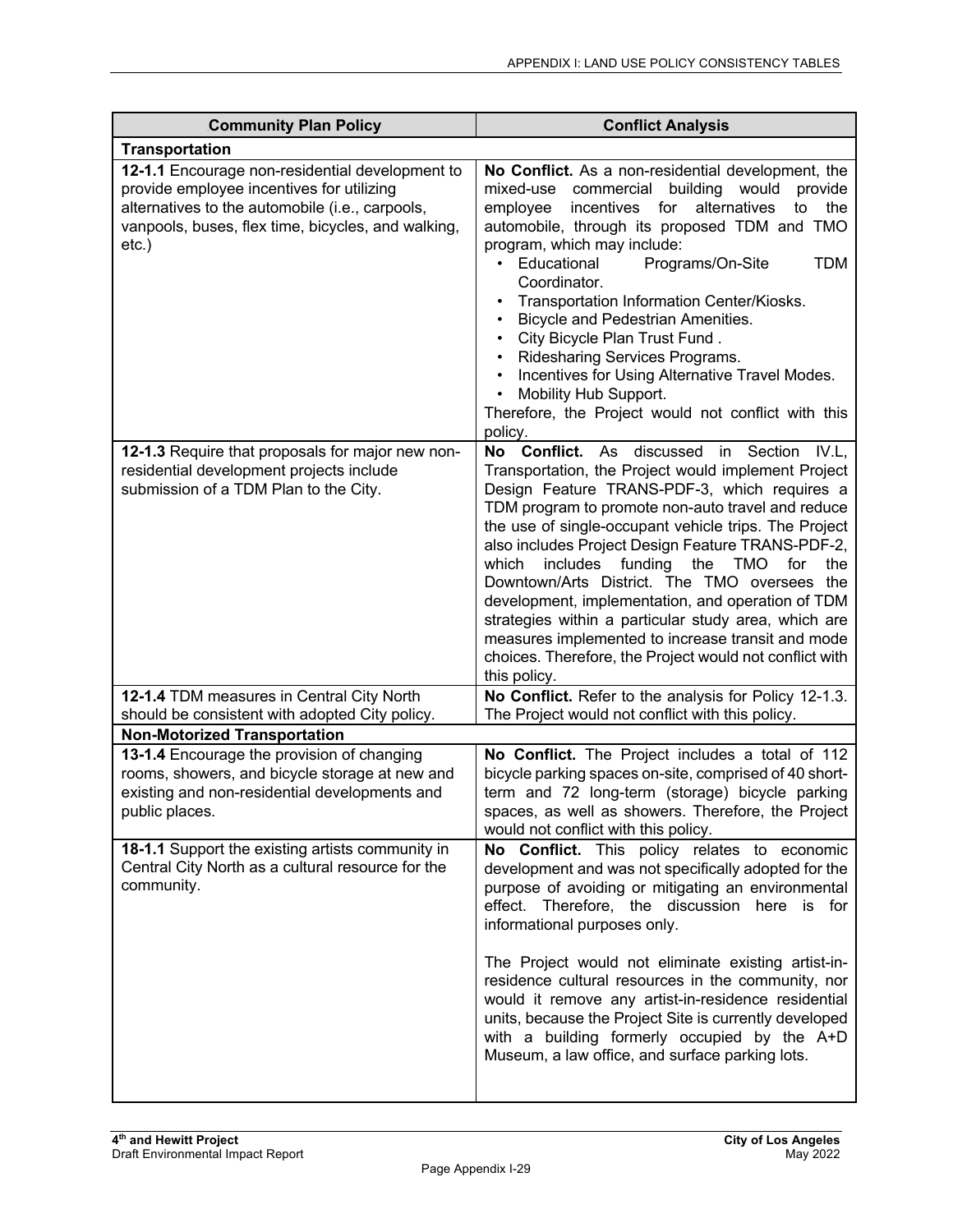| <b>Community Plan Policy</b>                                                                                                                                                  | <b>Conflict Analysis</b>                                                                                                                                                                                                                                                                                                                                                                                                                                                                                                                                                                                                                                                                                                                                                                                                                                                     |
|-------------------------------------------------------------------------------------------------------------------------------------------------------------------------------|------------------------------------------------------------------------------------------------------------------------------------------------------------------------------------------------------------------------------------------------------------------------------------------------------------------------------------------------------------------------------------------------------------------------------------------------------------------------------------------------------------------------------------------------------------------------------------------------------------------------------------------------------------------------------------------------------------------------------------------------------------------------------------------------------------------------------------------------------------------------------|
|                                                                                                                                                                               | The Project has been designed to enhance the<br>character of the Arts District. Specifically, the base of<br>the proposed building is industrial and utilitarian in its<br>design. It includes features that make the building<br>reminiscent of an industrial warehouse structure<br>typical of the Arts District, such as bi-fold doors that<br>lead into the Project's restaurant uses on the street<br>level and oversized doors set at either end of the<br>passageway that links South Hewitt and Colyton<br>Streets. In addition, the above-ground parking levels<br>would be screened on three sides from public view by<br>small steel window frames that would be set into the<br>openings with a limited percentage of translucent<br>glass, or by board form concrete, accented by a<br>mural, which would further incorporate the Arts<br>District's character. |
|                                                                                                                                                                               | In addition, the Project would include restaurant uses,<br>providing commercial resources for residents in the<br>Project area and employees and visitors of the<br>Project to utilize. The Project would also include<br>sidewalks along the Project Site's Colyton Street and<br>South Hewitt Street frontages where none currently<br>exist, as well as a landscaped courtyard along<br>Colyton Street with seating and a pergola, and a<br>passageway connecting Colyton Street and South<br>Hewitt Street, which improve pedestrian walkability<br>and safety for residents in the Project area and<br>employees and visitors of the Project, as well as<br>providing an open space amenity for the community.                                                                                                                                                          |
|                                                                                                                                                                               | Furthermore, the<br>Project would provide<br>for<br>commercial development and sustain economic<br>growth by creating new restaurant and office uses,<br>providing a net increase of 1,270 jobs, and generating<br>sales, property, and business license tax revenue on<br>an ongoing basis to the City, which would also<br>contribute to the economic prosperity of the Arts<br>District and support the artists community.                                                                                                                                                                                                                                                                                                                                                                                                                                                |
|                                                                                                                                                                               | Therefore, the Project would not conflict with the<br>existing artists community or this policy.                                                                                                                                                                                                                                                                                                                                                                                                                                                                                                                                                                                                                                                                                                                                                                             |
| <b>Design Policies for Individual Projects</b>                                                                                                                                |                                                                                                                                                                                                                                                                                                                                                                                                                                                                                                                                                                                                                                                                                                                                                                                                                                                                              |
| <b>1. SITE PLANNING</b><br>Structures shall be oriented toward the main<br>commercial street where a parcel is located and<br>shall avoid pedestrian/ vehicular conflicts by: | No Conflict. The ground floor commercial uses of the<br>Project would face Colyton Street and South Hewitt<br>Street, and the ground floor office space would face<br>East 4th Street. Parking would be provided below<br>ground and on the 2 <sup>nd</sup> through 5 <sup>th</sup> floors of the Office<br>Building, with vehicular access to these levels would                                                                                                                                                                                                                                                                                                                                                                                                                                                                                                            |
| a. Locating surface parking to the rear of<br>structures;                                                                                                                     | be provided via driveways on East 4 <sup>th</sup> Street. The<br>main pedestrian points of entry to the ground floor<br>would be from Colyton Street and South Hewitt                                                                                                                                                                                                                                                                                                                                                                                                                                                                                                                                                                                                                                                                                                        |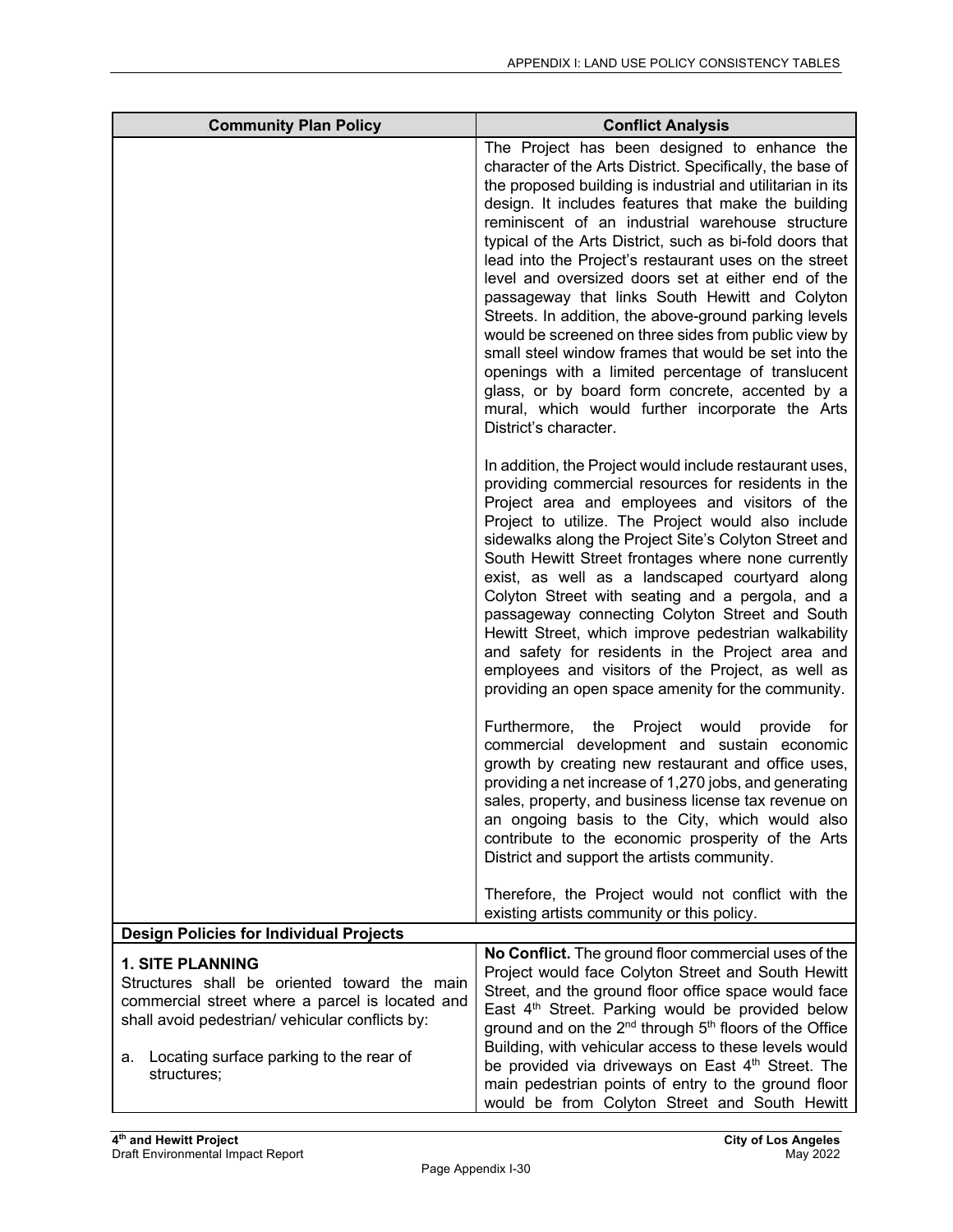|          | <b>Community Plan Policy</b>                                                                                                                                                                                                                                                                                                                                                                                                                                                                                                                                                                                                                                                                                                                                                                                                                                                                                                                   | <b>Conflict Analysis</b>                                                                                                                                                                                                                                                                                                                                                                                                                                                                                                                                                                                                                                                                                                                                                                                                                                                                                                                                                                                                                                                                                                                            |
|----------|------------------------------------------------------------------------------------------------------------------------------------------------------------------------------------------------------------------------------------------------------------------------------------------------------------------------------------------------------------------------------------------------------------------------------------------------------------------------------------------------------------------------------------------------------------------------------------------------------------------------------------------------------------------------------------------------------------------------------------------------------------------------------------------------------------------------------------------------------------------------------------------------------------------------------------------------|-----------------------------------------------------------------------------------------------------------------------------------------------------------------------------------------------------------------------------------------------------------------------------------------------------------------------------------------------------------------------------------------------------------------------------------------------------------------------------------------------------------------------------------------------------------------------------------------------------------------------------------------------------------------------------------------------------------------------------------------------------------------------------------------------------------------------------------------------------------------------------------------------------------------------------------------------------------------------------------------------------------------------------------------------------------------------------------------------------------------------------------------------------|
| b.       | Minimizing the number of widths of driveways<br>providing sole access to the rear of<br>commercial lots;                                                                                                                                                                                                                                                                                                                                                                                                                                                                                                                                                                                                                                                                                                                                                                                                                                       | Street, via the pedestrian passageway, which would<br>provide access to the ground floor commercial and<br>office uses as well as to the office building lobby. The                                                                                                                                                                                                                                                                                                                                                                                                                                                                                                                                                                                                                                                                                                                                                                                                                                                                                                                                                                                 |
| c.       | Maximizing retail and commercial service<br>uses along frontages of commercial<br>developments;                                                                                                                                                                                                                                                                                                                                                                                                                                                                                                                                                                                                                                                                                                                                                                                                                                                | Project would also provide landscaping along the<br>Colyton Street courtyard, add landscaping on Colyton<br>Street at the former A+D Museum building frontage,<br>and add street trees along Colyton Street, East 4th                                                                                                                                                                                                                                                                                                                                                                                                                                                                                                                                                                                                                                                                                                                                                                                                                                                                                                                               |
| d.       | Providing front pedestrian entrances for<br>businesses fronting on main commercial<br>streets;                                                                                                                                                                                                                                                                                                                                                                                                                                                                                                                                                                                                                                                                                                                                                                                                                                                 | Street, and South Hewitt Street. The Project would<br>also provide sidewalks at its Colyton Street and South<br>Hewitt Street frontages where none currently exist,<br>and it would underground existing overhead utilities                                                                                                                                                                                                                                                                                                                                                                                                                                                                                                                                                                                                                                                                                                                                                                                                                                                                                                                         |
| е.       | Providing through arcades from the front of<br>buildings to rear parking for projects within<br>wide frontages;                                                                                                                                                                                                                                                                                                                                                                                                                                                                                                                                                                                                                                                                                                                                                                                                                                | around the immediate perimeter of the Project Site.<br>Utility service connections to the Office Building<br>would also be located underground. Loading docks<br>and trash and recycling areas would be provided on                                                                                                                                                                                                                                                                                                                                                                                                                                                                                                                                                                                                                                                                                                                                                                                                                                                                                                                                 |
| f.       | Providing landscaping strips between<br>driveways and walkways accessing the rear<br>properties;                                                                                                                                                                                                                                                                                                                                                                                                                                                                                                                                                                                                                                                                                                                                                                                                                                               | the ground floor along South Hewitt Street. The<br>Project provides site plans consistent with portion (h)<br>of this policy, which are conveyed in Chapter II,<br>Project Description. Therefore, the Project would not                                                                                                                                                                                                                                                                                                                                                                                                                                                                                                                                                                                                                                                                                                                                                                                                                                                                                                                            |
| g.       | Providing speed bumps for driveways<br>paralleling walkways of more than 50 feet;                                                                                                                                                                                                                                                                                                                                                                                                                                                                                                                                                                                                                                                                                                                                                                                                                                                              | conflict with this policy.                                                                                                                                                                                                                                                                                                                                                                                                                                                                                                                                                                                                                                                                                                                                                                                                                                                                                                                                                                                                                                                                                                                          |
| h.<br>i. | Requiring site plans which include ancillary<br>structures, service areas, pedestrian<br>walkways, vehicular paths, loading areas,<br>drop off and landscaped areas;<br>Providing where feasible, the under grounding<br>of new utility service.                                                                                                                                                                                                                                                                                                                                                                                                                                                                                                                                                                                                                                                                                               |                                                                                                                                                                                                                                                                                                                                                                                                                                                                                                                                                                                                                                                                                                                                                                                                                                                                                                                                                                                                                                                                                                                                                     |
|          | 2. HEIGHT AND BUILDING DESIGN<br>The mass, proportion, and scale of all new<br>buildings and remodels shall be at a pedestrian<br>scale. The design of all proposed projects shall be<br>articulated to provide variation and visual interest,<br>and enhance the streetscape by providing<br>continuity and avoiding opportunities for graffiti.<br>Building materials shall be employed to provide<br>relief to bland untreated portions of exterior<br>buildings façades. The purpose of these provisions<br>is to ensure that a project avoids large sterile<br>expanses of building walls, is designed in harmony<br>with the surrounding neighborhood, and creates a<br>stable environment with a pleasant and desirable<br>character. Accordingly, the following policies are<br>proposed:<br>Requiring the use of articulations,<br>1.<br>recesses, surface perforations, and<br>porticoes to break up long, flat building<br>façades; | No Conflict. The Office Building would feature<br>balconies, recesses, and articulation to provide<br>variation and visual interest. The Project would<br>increase the density and height currently on-site, and<br>the ground floor commercial uses would be<br>accessible from the street and from a landscaped<br>pedestrian courtyard on Colyton Street and a<br>passageway that connects Colyton and South Hewitt<br>Streets. Visual interest at the ground floor would also<br>be created with additional trees and sidewalk<br>improvements along Colyton Street, East 4th Street,<br>and South Hewitt Street, as well as by the<br>combination of board form concrete, industrial steel<br>frame windows, large bi-fold doors, metal screens,<br>curtain walls, and shadowboxes that would be utilized<br>in the Office Building design. The design also allows<br>for murals along Colyton Street. This variety of<br>architectural elements would ensure that the Project<br>avoids large sterile expanses of building walls, and<br>the combination of industrial and modern elements<br>would be reminiscent of an industrial warehouse |
|          | Providing accenting, complimentary<br>2.<br>building materials to building façades;                                                                                                                                                                                                                                                                                                                                                                                                                                                                                                                                                                                                                                                                                                                                                                                                                                                            | structure typical of the Arts District. Trash, recycling,<br>and mechanical equipment would be screened from<br>public view. Trash and recycling area would be                                                                                                                                                                                                                                                                                                                                                                                                                                                                                                                                                                                                                                                                                                                                                                                                                                                                                                                                                                                      |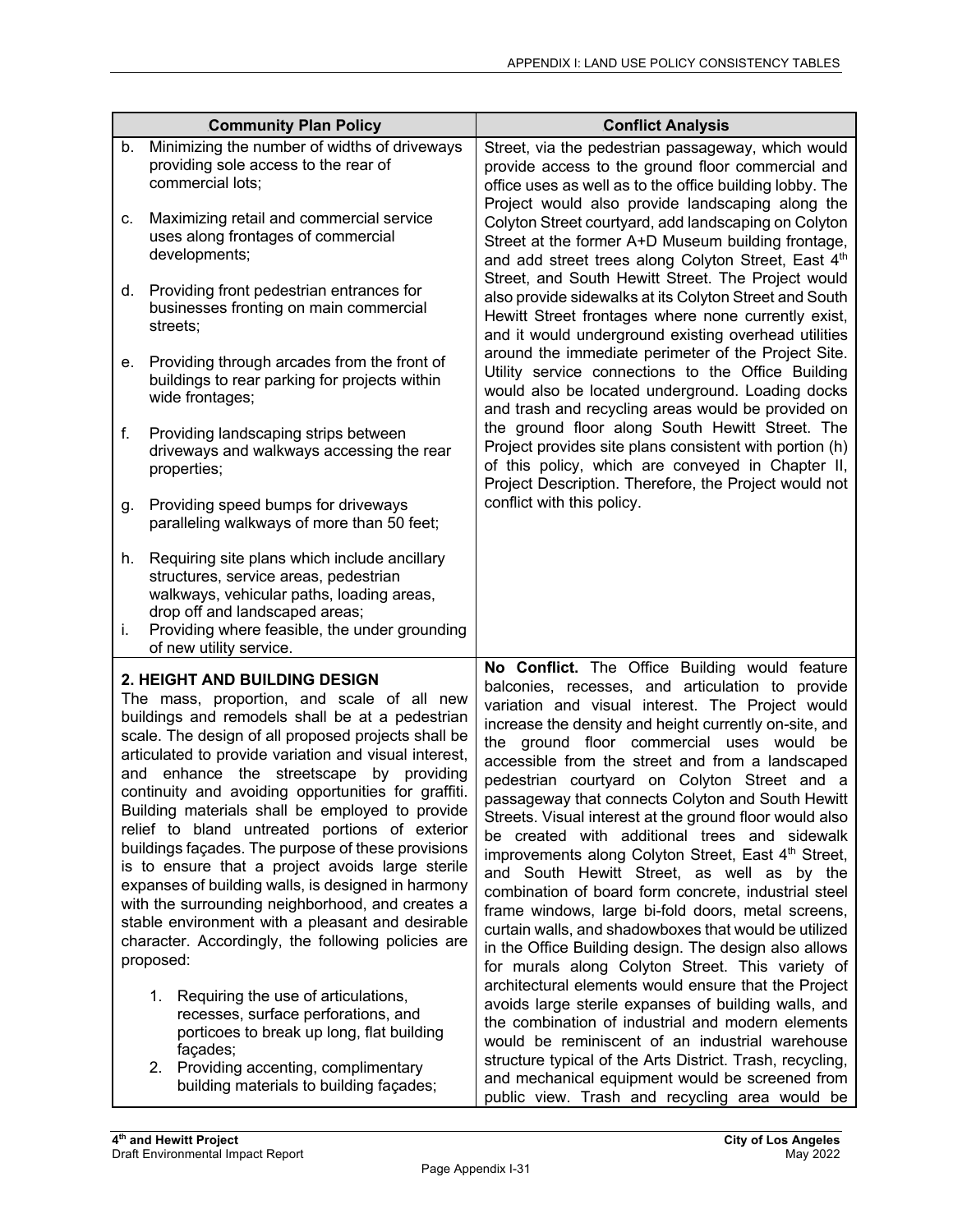|              | <b>Community Plan Policy</b>                                                                                                              | <b>Conflict Analysis</b>                                                                                                                                  |
|--------------|-------------------------------------------------------------------------------------------------------------------------------------------|-----------------------------------------------------------------------------------------------------------------------------------------------------------|
| 3.           | Maximizing the applications of<br>architectural features or articulations to<br>building facades;                                         | enclosed within the Office Building along South<br>Hewitt Street and accessible to collection vehicles<br>from the loading dock. Similarly,<br>mechanical |
| 4.           | Designating architecturally untreated<br>façades for signage;                                                                             | equipment would be located within the Office<br>Building, as well as on the rooftop level, surrounded                                                     |
| 5.           | Screening of mechanical and electrical<br>equipment from public view;                                                                     | by black metal screens. Therefore, the Project would<br>not conflict with this policy.                                                                    |
| 6.           | Requiring the enclosure of trash areas for<br>all projects;                                                                               |                                                                                                                                                           |
| 7.           | Requiring freestanding walls to use<br>articulation, recesses, surface<br>perforations, porticoes to break up long<br>freestanding walls. |                                                                                                                                                           |
| December 15. |                                                                                                                                           | Source: City of Los Angeles, Department of City Planning. 2000. Central City North Community Plan. Adopted                                                |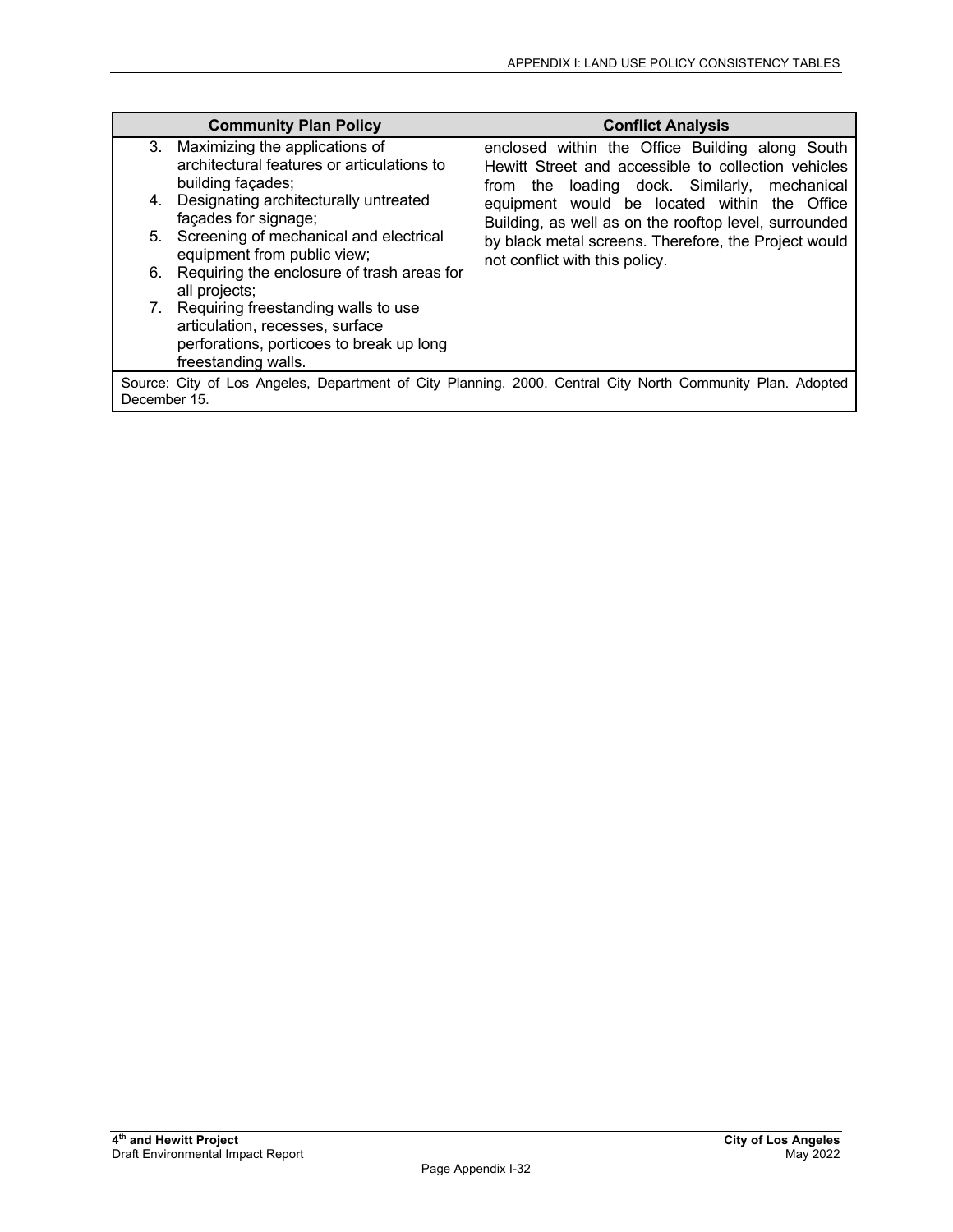**Table IV.H-5 Project Conflicts with Applicable Policies of the Plan for a Healthy Los Angeles** 

| <b>Healthy LA Policies</b>                                                                                                                                                                                                                                                                                                                                                                                                                          | <b>Conflict Analysis</b>                                                                                                                                                                                                                                                                                                                                                                                                                                                                                                                                                                                                                                                                                                                                                                                                                                                                                                                                                                                                                                                                                                                                                                                                        |
|-----------------------------------------------------------------------------------------------------------------------------------------------------------------------------------------------------------------------------------------------------------------------------------------------------------------------------------------------------------------------------------------------------------------------------------------------------|---------------------------------------------------------------------------------------------------------------------------------------------------------------------------------------------------------------------------------------------------------------------------------------------------------------------------------------------------------------------------------------------------------------------------------------------------------------------------------------------------------------------------------------------------------------------------------------------------------------------------------------------------------------------------------------------------------------------------------------------------------------------------------------------------------------------------------------------------------------------------------------------------------------------------------------------------------------------------------------------------------------------------------------------------------------------------------------------------------------------------------------------------------------------------------------------------------------------------------|
| Chapter 2 - A City Built for Health                                                                                                                                                                                                                                                                                                                                                                                                                 |                                                                                                                                                                                                                                                                                                                                                                                                                                                                                                                                                                                                                                                                                                                                                                                                                                                                                                                                                                                                                                                                                                                                                                                                                                 |
| Policy 2.2 Healthy Building Design and<br><b>Construction:</b> Promote a healthy built<br>environment by encouraging the design and<br>rehabilitation of buildings and sites for<br>healthy living and working conditions,<br>including promoting enhanced pedestrian-<br>oriented circulation, lighting, attractive and<br>open stairs, healthy building materials and<br>universal accessibility using existing tools<br>practices, and programs. | No Conflict. The Project would promote a healthy built<br>environment by providing an enhanced pedestrian-<br>oriented design as well as bicycle accessibility. For<br>example, the ground floor features restaurant spaces and<br>a pedestrian passageway that would connect Colyton<br>Street and South Hewitt Street and facilitate pedestrian<br>movement between the Project Site and adjacent uses<br>along these streets. In addition, the Project Site is located<br>in a TPA, and the Project features bicycle parking and<br>showers to promote bicycle use, which serve to reduce<br>VMT. Therefore, the Project would not conflict with this<br>policy.                                                                                                                                                                                                                                                                                                                                                                                                                                                                                                                                                             |
| <b>Underutilized</b><br><b>Repurpose</b><br>Policy 2.6<br>Spaces for Health: Work proactively with<br>residents to identify and remove barriers to<br>and<br>repurpose<br>vacant<br>leverage<br>and<br>underutilized spaces as a strategy to improve<br>community health.                                                                                                                                                                           | No Conflict. Implementation of the Project would<br>redevelop a low intensity urban infill site consisting of<br>limited commercial spaces and associated surface parking<br>lots with an 18-story Office Building including office and<br>restaurant uses and increased amenities for residents and<br>visitors that would enhance the built environment in the<br>surrounding Project vicinity. The Project would generate<br>employment opportunities (a net increase of 1,270 jobs)<br>on a site located in a TPA, within one-half mile from the<br>Metro L (Gold) Line Little Tokyo/Arts District Station and<br>adjacent to streets with Metro and LADOT bus stops,<br>which serve to reduce VMT, GHG, and other air pollutants.<br>The Project's proximity to transit, sidewalk improvements<br>along Colyton and South Hewitt Streets, courtyard along<br>Colyton Street, pedestrian passageway connecting<br>Colyton and South Hewitt Streets, short- and long-term<br>bicycle parking spaces, bike repair area, and shower<br>facilities would also promote walkability and provide<br>bicycle accessibility, which would improve community<br>health. Therefore, the Project would not conflict with this<br>policy. |
| <b>Chapter 5 - An Environment Where Life Thrives</b>                                                                                                                                                                                                                                                                                                                                                                                                |                                                                                                                                                                                                                                                                                                                                                                                                                                                                                                                                                                                                                                                                                                                                                                                                                                                                                                                                                                                                                                                                                                                                                                                                                                 |
| Health: Reduce air pollution from stationary<br>and mobile sources; protect human health<br>welfare<br>and<br>promote<br>improved<br>and<br>respiratory health.                                                                                                                                                                                                                                                                                     | Policy 5.1 Air Pollution and Respiratory   No Conflict. The Project would concentrate new<br>development and jobs on an urban infill site within walking<br>distance to several Metro and LADOT bus lines along East<br>4 <sup>th</sup> Street and the Metro L (Gold) Line Little Tokyo/Arts<br>District Station. In addition, the Project would include<br>short-term and long-term bicycle parking spaces. With the<br>location near transit and provision of bike parking, the<br>Project meets the intent of this policy by supporting efforts<br>to reduce vehicle use; thereby, reducing mobile source<br>emissions. Therefore, the Project would not conflict with<br>this policy.                                                                                                                                                                                                                                                                                                                                                                                                                                                                                                                                       |